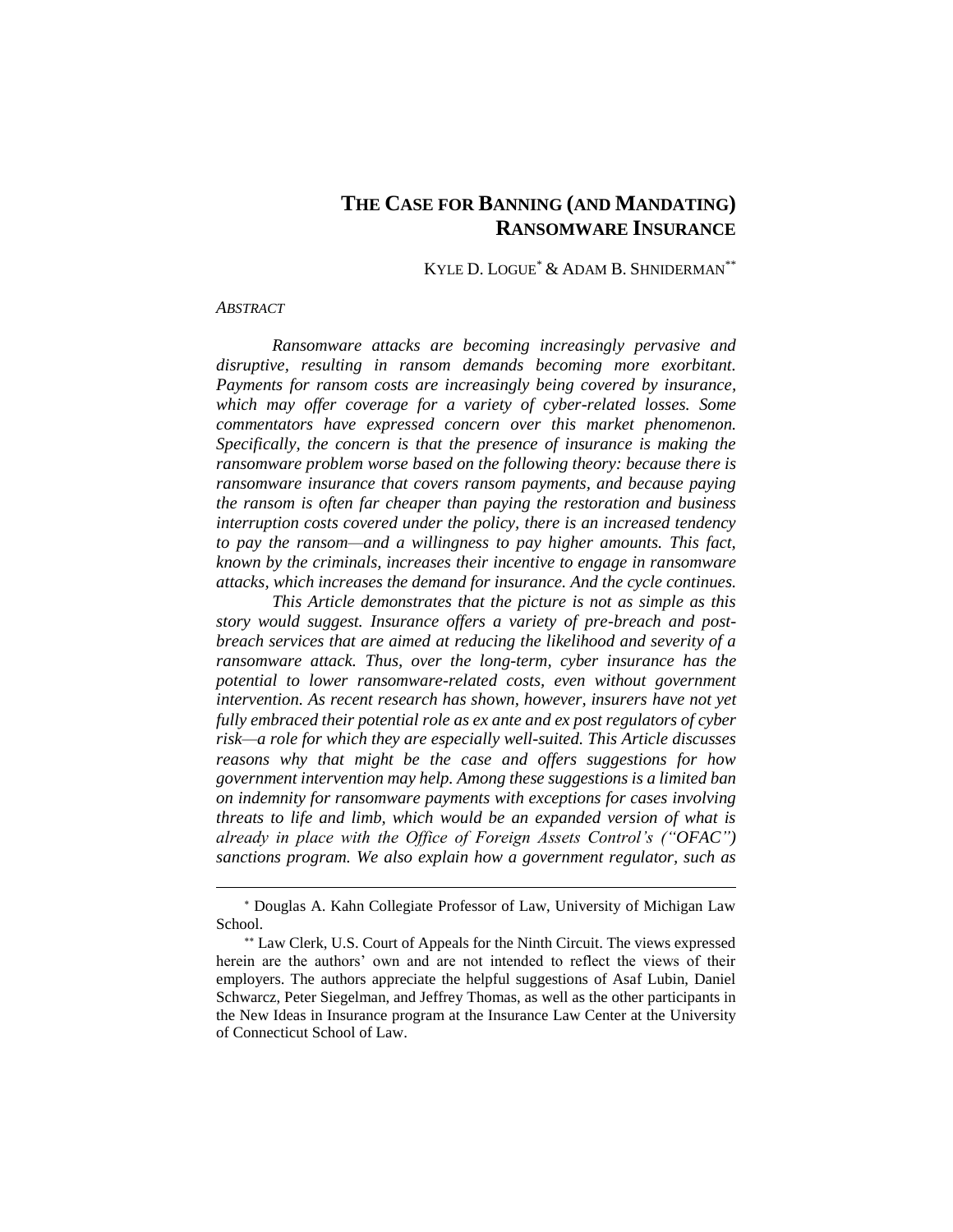*the OFAC, could serve a coordinating function to help cyber insurers internalize the externalities associated with the insurers' decisions to reimburse ransomware payments—a role that is played by reinsurers in the context of kidnap-and-ransom insurance. Finally, we consider the idea of a federal mandate requiring property and casualty insurers to provide coverage for the costs of ransomware attacks but exclude coverage for the ransomware payments.*

## TABLE OF CONTENTS

| L       |    |                                                         |      |
|---------|----|---------------------------------------------------------|------|
| $\Pi$ . |    |                                                         |      |
|         |    | A. THE DEVELOPMENT OF CYBER INSURANCE268                |      |
|         | R. |                                                         |      |
|         |    | C. THE ROLE OF CYBER INSURERS IN RANSOMWARE             |      |
|         |    |                                                         |      |
| III.    |    | RANSOMWARE INSURANCE AND THE "EXTORTION                 |      |
|         |    | ECONOMY": COMPLICATING THE PICTURE280                   |      |
|         |    |                                                         |      |
|         |    | B. THE POTENTIAL OF RANSOMWARE INSURANCE 283            |      |
| IV.     |    | A POSSIBLE WAY FORWARD: OF LIMITED BANS (AND            |      |
|         |    |                                                         | .293 |
|         |    | A. RESPONDING TO THE SINGLE-YEAR-POLICY EXTERNALITY 294 |      |
|         | R. | RESPONDING TO THE RANSOM EXTERNALITY 296                |      |
|         |    | 1. Lessons from Kidnap-and-Ransom Insurance296          |      |
|         |    | 2. The Role of OFAC: Is Ransom Insurance Already        |      |
|         |    |                                                         |      |
|         |    | Another Proposal: Banning the Bad Insurance, but<br>3.  |      |
|         |    |                                                         |      |
|         |    |                                                         |      |
|         |    |                                                         |      |

## <span id="page-1-0"></span>**INTRODUCTION**

Ransomware attacks are increasingly pervasive and disruptive. Not only are they shutting down (or at least "holding up") businesses and local governments across the country, they are disrupting institutions in many sectors of the U.S. economy—from school systems, to medical facilities, to critical elements of the U.S. energy infrastructure, as well as the food supply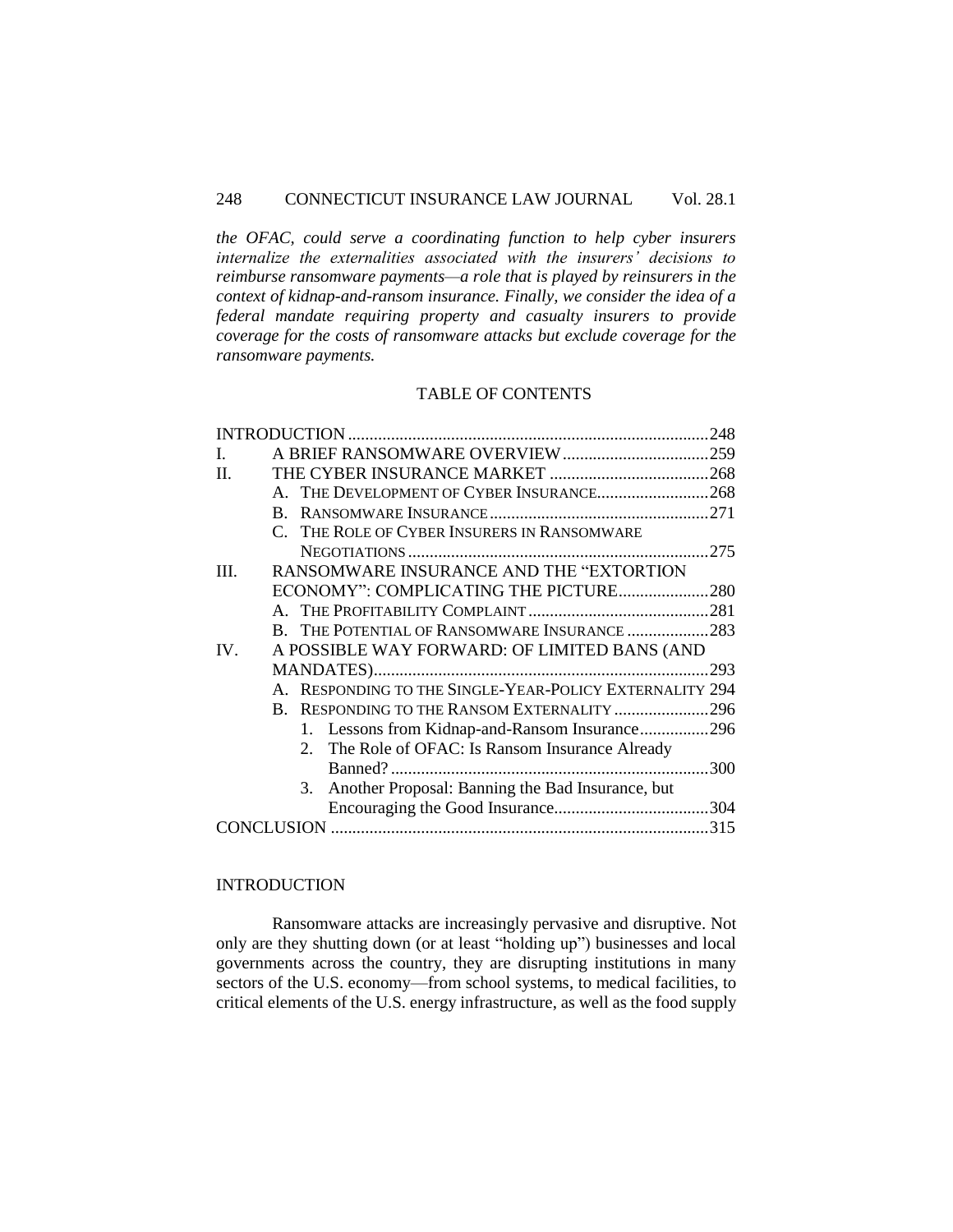## 2021 THE CASE FOR BANNING (AND MANDATING) 249 RANSOMEWARE INSURANCE

chain.<sup>1</sup> In one recent example that grabbed the world's attention, a ransomware attack halted fuel distribution at Colonial Pipeline, which supplies roughly forty-five percent of the diesel, gasoline, and jet fuel used on the East Coast.<sup>2</sup> Ransomware attacks are also growing more frequent and the ransom demands more exorbitant. 3 Indeed, the attacks are getting more pernicious with every passing month.<sup>4</sup> What's more, as Commerce Secretary Gina Raimondo has noted, ransomware attacks "are here to stay."<sup>5</sup>

<sup>1</sup> Heather Kelly, *Ransomware Attacks Are Closing Schools, Delaying Chemotherapy and Derailing Everyday Life,* WASH. POST (June 5, 2021, 8:00 AM), https://www.washingtonpost.com/technology/2021/07/08/ransomware-humanimpact/ (describing increasing prevalence and seriousness of ransomware attacks). Among the recent targets have been the Baltimore school system, a meat processing company, and the ferry system at Martha's Vineyard. *Id.*

<sup>2</sup> *See id.*; Lily Hay Newman, *Colonial Pipeline Paid a \$5M Ransom—And Kept a Vicious Cycle Turning*, WIRED (May 14, 2021, 7:00 AM), https://www.wired.com/story/colonial-pipeline-ransomware-payment/; David E. Sanger, Clifford Krauss & Nicole Perlroth, *Cyberattack Forces a Shutdown of a Top U.S. Pipeline*, N.Y. TIMES (May 13, 2021), https://www.nytimes.com/2021/05/08/ us/politics/cyberattack-colonial-pipeline.html. According to the Congressional testimony of Colonial's CEO, the hackers were able to exploit Colonial Pipeline's failure to use dual authentication technology in its network. *See* Stephanie Kelly & Jessica Resnick-Ault, *Hackers Only Needed a Single Password to Disrupt Colonial Pipeline, CEO Testifies*, INS. J. (June 9, 2021), https://www.insurancejournal.com/ news/national/2021/06/09/617870.htm. The Colonial Pipeline attack prompted one U.S. Congressman to call ransomware "an existential threat" to the country's energy system. Celine Castronuovo, *Ron Johnson Calls Cyber Attacks an 'Existential' Threat Following Colonial Pipeline Shutdown,* THE HILL (May 16, 2021, 7:00 AM), https://thehill.com/homenews/sunday-talk-shows/553725-ron-johnson-calls-cyberattacks-an-existential-threat-following?rl=1*.*

<sup>3</sup> Suzanne Barlyn, *Global Insurers Face Quiet Strain from Hacker Ransom Demands*, REUTERS (Oct. 25, 2019, 7:20 AM), https://www.reuters.com/article/ususa-ransomware-insurance/global-insurers-face-quiet-strain-from-hacker-ransomdemands-idUSKBN1X41E3. *See infra* Part II.

<sup>4</sup> *See Ransomware Attack Vectors Shift As New Software Vulnerability Exploits Abound*, COVEWARE (Apr. 26, 2021), https://www.coveware.com/blog/ ransomware-attack-vectors-shift-as-new-software-vulnerability-exploits-abound (noting the increase in ransom payments by quarter).

<sup>5</sup> David Cohen, *Ransomware Attacks 'Are Here to Stay,' Commerce Secretary Says*, POLITICO (June 6, 2021, 10:28 AM), https://www.politico.com/news/2021/06/ 06/ransomware-attacks-commerce-secretary-492005.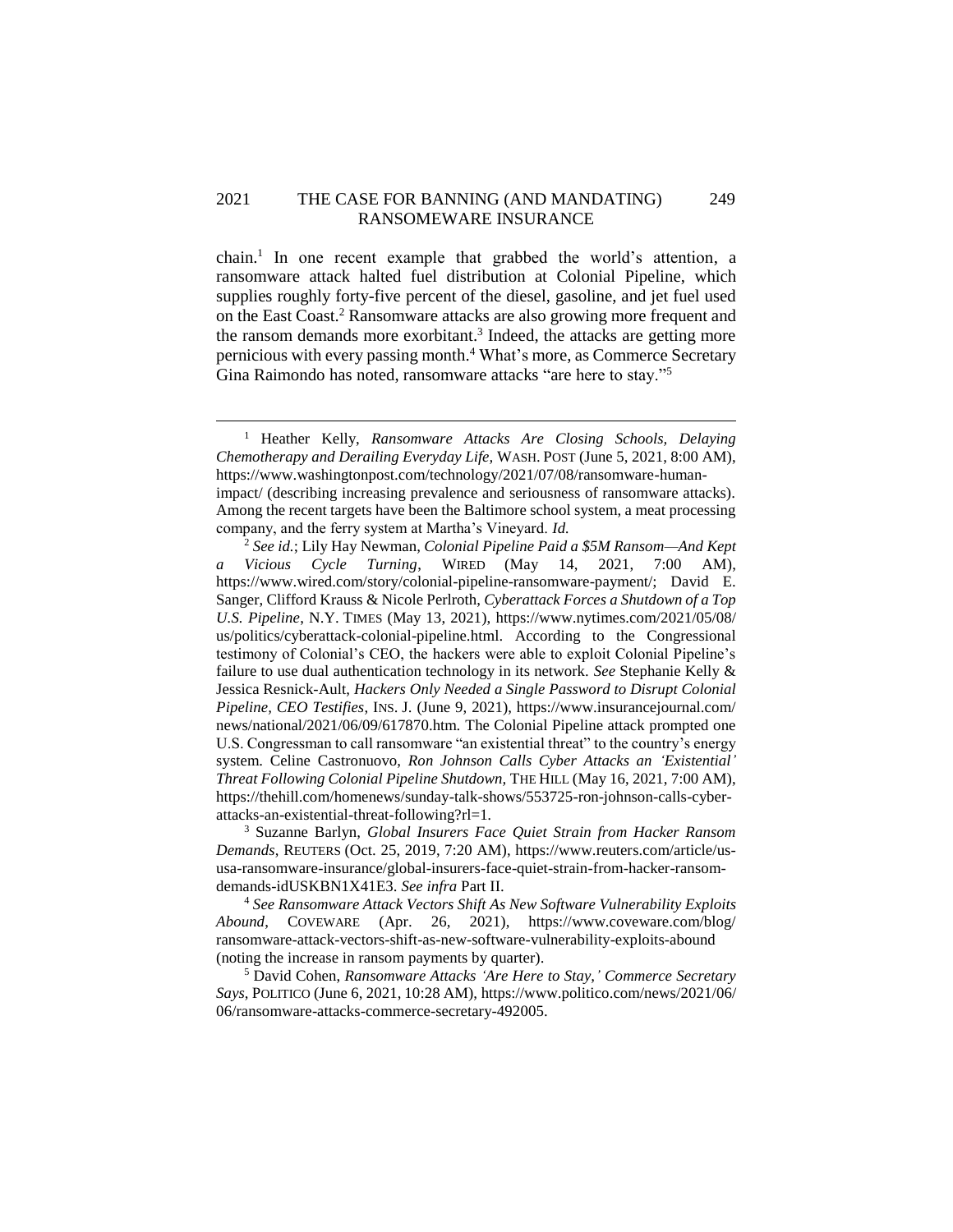For those who have not been following this alarming development, ransomware is a type of malicious software ("malware") that suspends a computer system's backup functions, encrypts the user's files, and demands a ransom payment in exchange for the unlock key. <sup>6</sup> Much like other computer viruses, ransomware can enter a user's system through several paths, including user error (e.g., when an employee clicks a malicious link received in an email message) or vulnerabilities in the network itself. <sup>7</sup> Once a computer or network is infected, the user is faced with choosing either to rebuild the system or pay the ransom.<sup>8</sup> Due to the high cost of rebuilding computer networks, organizations that have fallen victim to ransomware attacks (including hospitals, schools, businesses, and municipalities) have become more inclined to simply pay the ransom.<sup>9</sup>

In a trend that some find disturbing, ransom payments are increasingly being covered by insurance. <sup>10</sup> Just as it is possible to buy insurance coverage against the risk of being kidnapped for ransom,<sup>11</sup> it is

<sup>6</sup> *Ransomware*, FED. BUREAU OF INVESTIGATION: SCAMS & SAFETY, https://www.fbi.gov/scams-and-safety/common-scams-and-crimes/ransomware (last visited Mar. 31, 2022).

<sup>7</sup> *Id.*

<sup>8</sup> *Id.*

<sup>&</sup>lt;sup>9</sup> Newman, *supra* note 2 ("[I]n practice many organizations resort to paying. They either don't have the backups and other infrastructure necessary to recover otherwise, can't or don't want to take the time to recover on their own, or decide that it's cheaper to just quietly pay the ransom and move on."). Colonial Pipeline, for example, paid DarkSide, the Russian criminal cyber cartel responsible for most recent attack, a seventy-five bitcoins ransom worth approximately \$5 million at the time. *Id.* The Department of Justice subsequently recovered sixty-four of those bitcoins, worth roughly \$2.3 million. MacKenzie Sigalos, *The FBI Likely Exploited Sloppy Password Storage to Seize Colonial Pipeline Bitcoin Ransom*, CNBC (June 9, 2021, 7:09 AM), https://www.cnbc.com/2021/06/08/fbi-likely-exploited-sloppypassword-storage-to-seize-colonial-ransom.html. Ironically, the DOJ apparently was able to exploit the hackers' sloppy use of passwords in securing their bitcoin wallet. *Id.*

<sup>10</sup> *See* Renee Dudley, *The Extortion Economy: How Insurance Companies Are Fueling a Rise in Ransomware Attacks*, PROPUBLICA (Aug. 27, 2019, 5:00 AM), https://www.propublica.org/article/the-extortion-economy-how-insurance-

companies-are-fueling-a-rise-in-ransomware-attacks. As of the time this Article, it remains unclear whether Colonial Pipeline relied on an insurer or simply paid the ransom out of its own coffers.

<sup>&</sup>lt;sup>11</sup> See generally ANJA SHORTLAND, KIDNAP: INSIDE THE RANSOM BUSINESS (2019).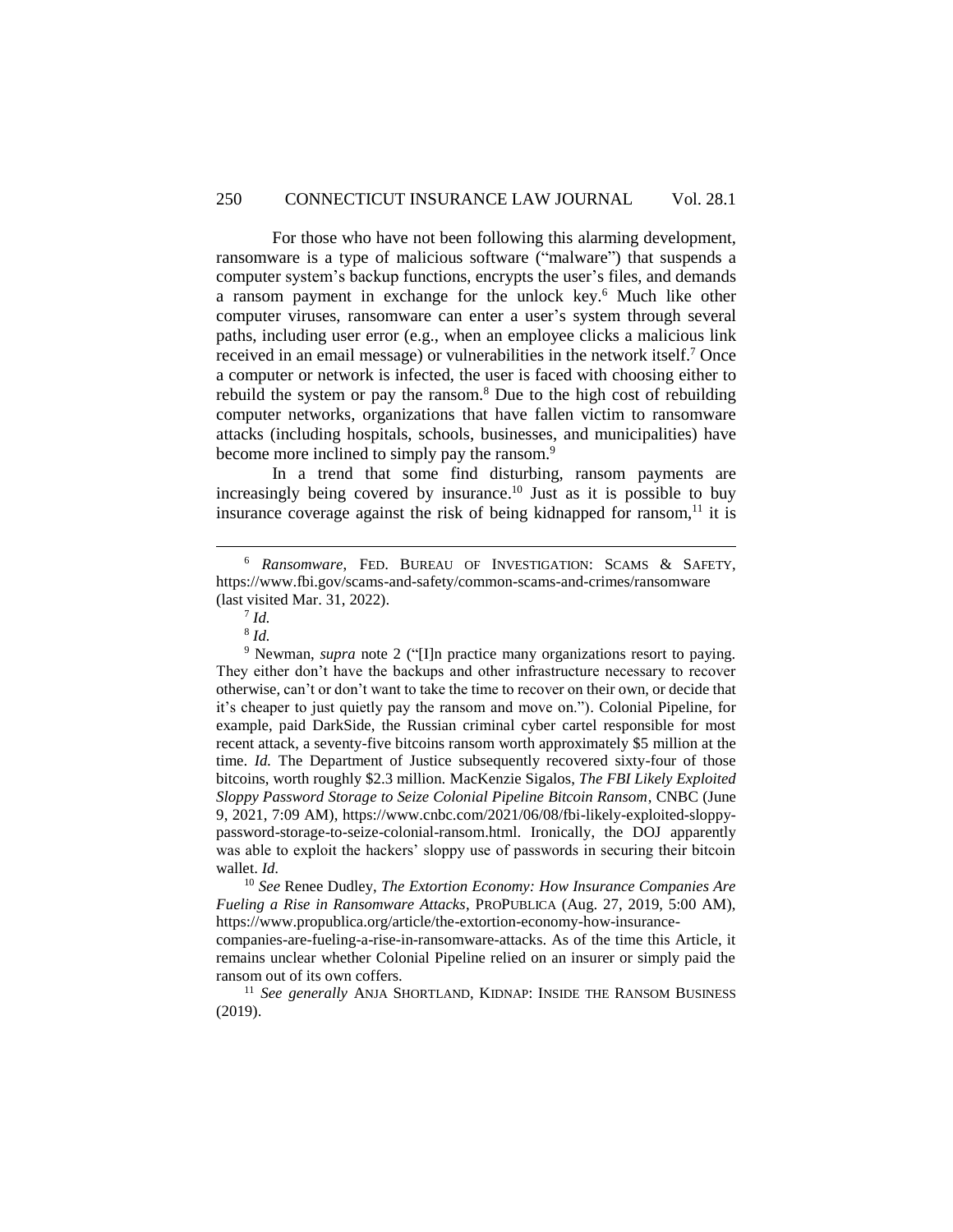## 2021 THE CASE FOR BANNING (AND MANDATING) 251 RANSOMEWARE INSURANCE

also possible to buy insurance against the risk of a ransomware attack. As a result of the growing number of cyber threats and the insurance market's response to increasing demand for coverage, the market for specialized cyber insurance policies has expanded dramatically in recent years. <sup>12</sup> Such policies offer coverage for a variety of cyber-related losses, including many of the costs arising out of ransomware attacks, such as the costs of hiring expert negotiators, the costs of recovering data from backups, the legal liabilities for exposing sensitive customer information, and the ransom payments themselves. <sup>13</sup> Perhaps unsurprisingly, then, parties with ransomware insurance are increasingly relying on their insurance carrier to negotiate ransom demands and indemnify the payments.<sup>14</sup>

Some commentators have expressed concern with this market phenomenon. Specifically, there is concern that the presence of insurance is making the ransomware problem worse.<sup>15</sup> Arguably, the most extreme

<sup>14</sup> *See* Dudley, *supra* note 10.

<sup>12</sup> *See* Dudley, *supra* note 10 ("In recent years, cyber insurance sold by domestic and foreign companies has grown into an estimated \$7 billion to \$8 billion-a-year market in the U.S. alone . . . ."). *See also infra* Part III (describing the structures of a cyber insurance policy and its ransomware coverage).

<sup>13</sup> *See, e.g.*, Barlyn, *supra* note 3 (discussing nature of trends in ransomware attacks and nature of coverage). A number of insurers now provide coverage for many of the costs of ransomware attacks in their standalone cyber insurance policies. *See, e.g.*, AIG INC., CYBEREDGE WORDING SAMPLE SPECIMEN FORM (2021), https:// perma.cc/T3VD-JR8R; X.L. AM., INC., CYBERRISKCONNECT: PRIVACY, SECURITY AND TECHNOLOGY INSURANCE (2019), https://axaxl.com/-/media/axaxl/files/ pdfs/insurance/cyber-north-america/cyberriskconnectpolicyform\_axaxl\_trd-050- 0619.pdf?sc\_lang=en&hash=8E1AC2226AA2330E5A9276F3A49E332F. Some insurers also provide somewhat overlapping coverage in their kidnap & ransom policies. *See, e.g.*, AM. INT'L GRP., INC., CYBER COVER GUIDE (2018), https://www.aig.com/content/dam/aig/america-canada/us/documents/business/ cyber/cyber-cover-grid.pdf [hereinafter AIG CYBER COVER GUIDE].

<sup>15</sup> *See* Alex Scroxton, *Is It Time to Ban Ransomware Insurance Payments?*, COMPUTERWEEKLY.COM (Feb. 11, 2021), https://www.computerweekly.com/ feature/Is-it-time-to-ban-ransomware-insurance-payments (quoting Erin Kenneally, director of cyber risk analytics at Guidewire and former staffer in the U.S. Department of Homeland Security's cyber division, saying "insurers have taken a rational economics approach to ransomware payments, leading to a growing sentiment that the industry is worsening the problem by paying extortions."); Zoe Kleinman, *Insurers Defend Covering Ransomware Payments*, BBC: NEWS (Jan. 27, 2021), https://www.bbc.com/news/technology-55811165; Danny Palmer,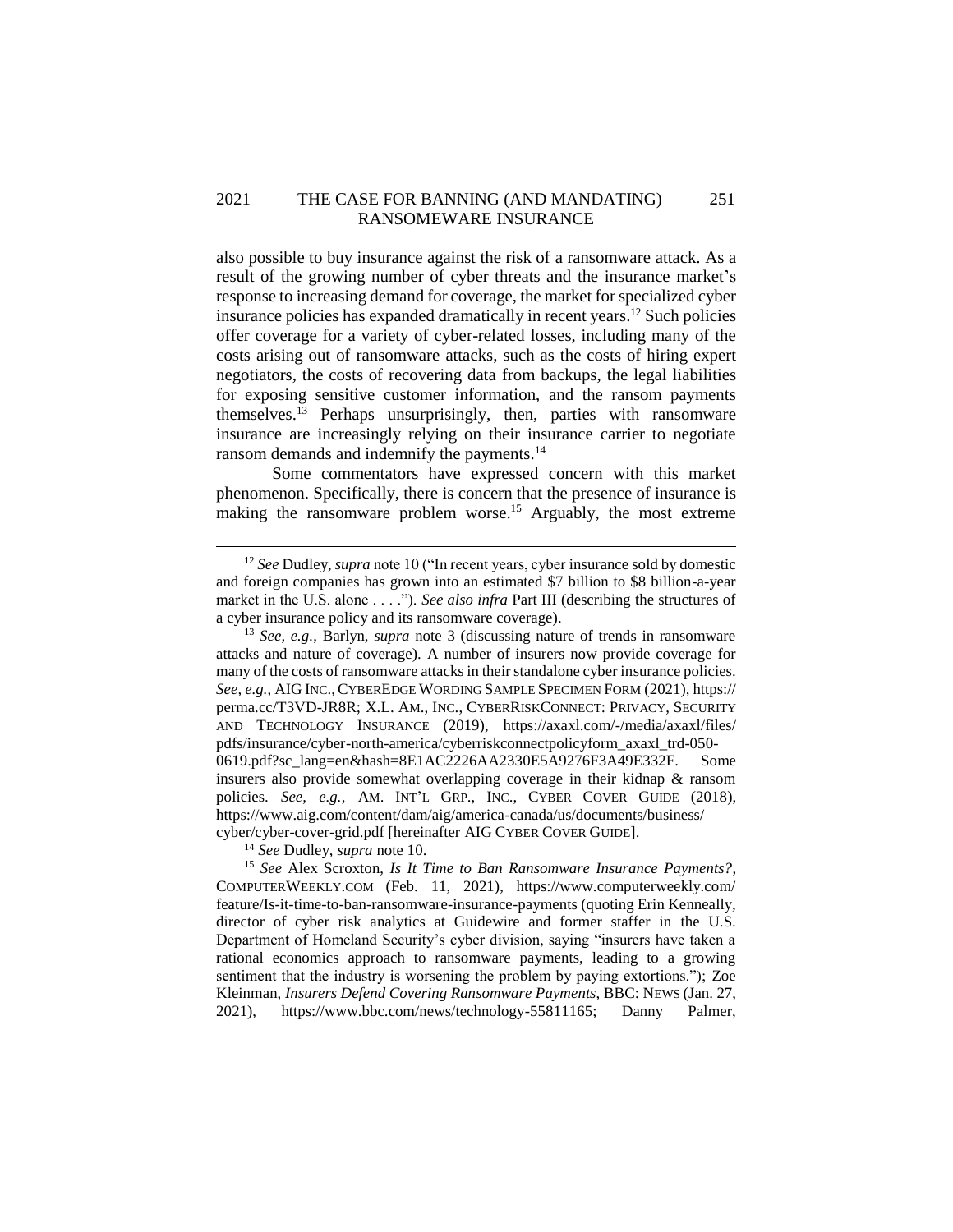version of this claim appeared in an August 2019 *ProPublica* story that linked the rise of ransomware attacks with the presence of cyber insurance.<sup>16</sup> Noting several examples of insurance companies paying ransom demands to unlock their insured's systems, the *ProPublica* author suggests that the insurance industry has contributed to a vicious cycle that fuels ransomware attacks while padding insurers' bottom lines.<sup>17</sup> And the author gave this collection of phenomena the evocative label, "the extortion economy."<sup>18</sup> The logic behind this label goes something like the following: once an insurer has sold a cyber insurance policy to an insured (e.g., a city or a corporation), that insurer has a strong incentive to pay any ransom that is demanded. Paying the ransom, though costly, may be much cheaper than paying the restoration costs that will be incurred if the ransomware program is not "unlocked" by the hacker.<sup>19</sup> These restoration costs, under the terms of the typical cyber policy, will be borne by the insurer rather than the insured.<sup>20</sup> Thus, a simple cost-benefit analysis will, on this view, inevitably lead the insurer to prefer paying the ransom. Hackers understand this logic, which gives them a strong incentive to identify and attack organizations that have cyber insurance coverage.<sup>21</sup> This dynamic leads to more hacking and ransomware attacks overall, which increases demand for cyber insurance. As a result, insurers can sell more policies for higher premiums than before. And the cycle continues. The (mostly implied) conclusion of such analyses is that

*Ransomware: Cyber-Insurance Payouts Are Adding to the Problem, Warn Security Experts*, ZDNET (Sept. 17, 2019), https://www.zdnet.com/article/ransomwarecyber-insurance-payouts-are-adding-to-the-problem-warn-security-experts/.

<sup>16</sup> Dudley, *supra* note 10. *See also* Victoria Hudgins, *Rising Ransomware Attacks Spur Debate over Whether Cyber Insurance Is to Blame*, LAW.COM: LEGALTECH NEWS (Dec. 4, 2020, 9:00 AM), https://www.law.com/legaltechnews/ 2020/12/04/rising-ransomware-attacks-spur-debate-over-whether-cyber-insuranceis-to-blame/?slreturn=20201110104215; Palmer, *supra* note 15.

<sup>17</sup> Dudley, *supra* note 10.

<sup>18</sup> *Id.*

<sup>&</sup>lt;sup>19</sup> *Id.* (discussing multiple circumstances where it was cheaper to pay ransom).

<sup>20</sup> *See infra* Part III (describing the structures of a cyber insurance policy and its ransomware coverage).

<sup>21</sup> Indeed, it appears hackers are threatening to act on the incentive. *See* Chris Beck & Blake Fleisher, *Does It Ever Make Sense for Firms to Pay Ransomware Criminals?*, INS. J. (July 8, 2021), https://www.insurancejournal.com/news/ international/2021/07/08/620508.htm; Hudgins, *supra* note 16.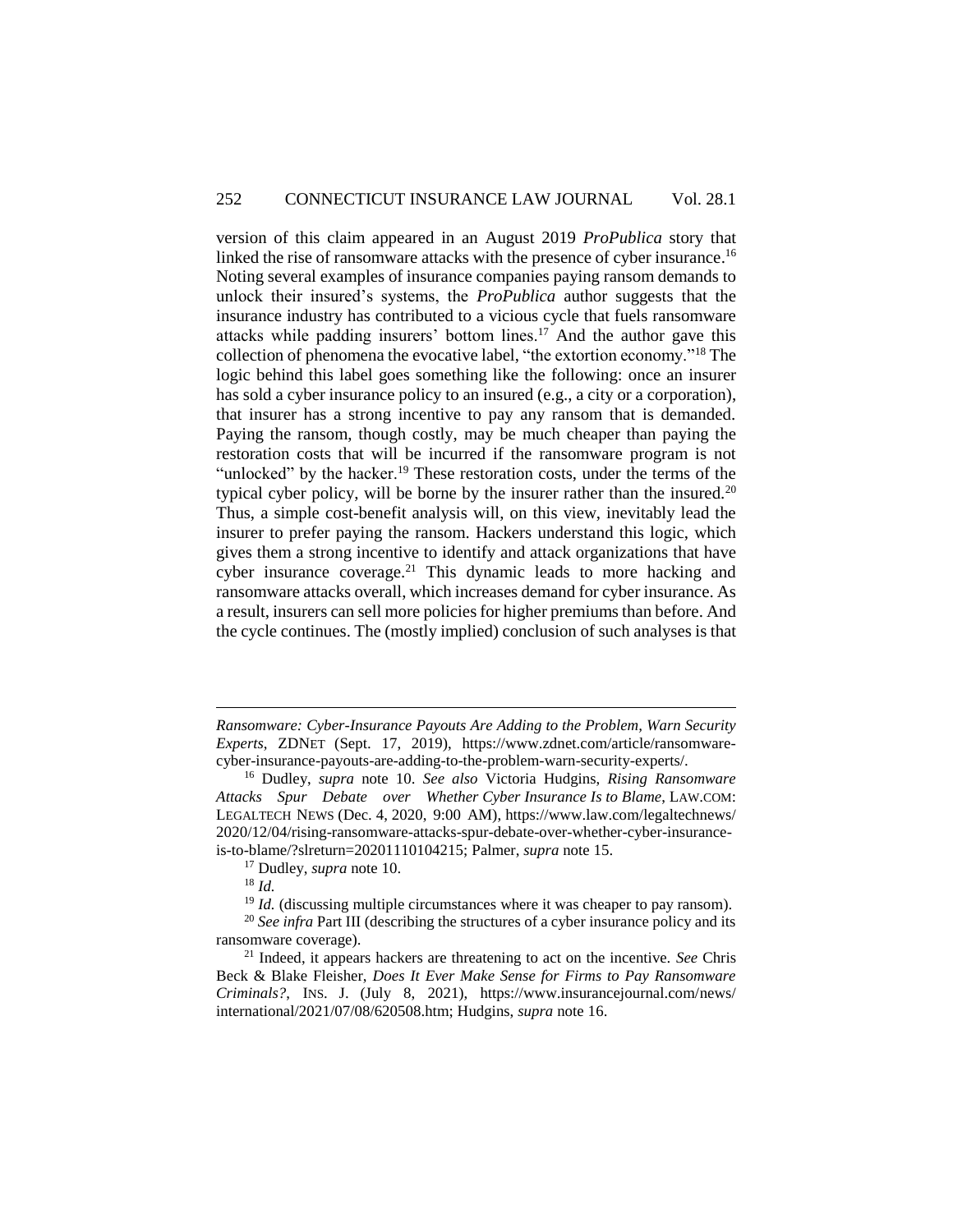## 2021 THE CASE FOR BANNING (AND MANDATING) 253 RANSOMEWARE INSURANCE

we would be better off if the market for ransomware insurance were to disappear.<sup>22</sup>

This claim has gained traction in the popular media, government officials, members of the legal profession, and commentators in academia. The former head of the U.K.'s National Cyber Security Center, Ciaran Martin, for example, recently asserted that the ransomware problem is being fueled by the absence of legal barriers to organizations paying ransoms and filing insurance claims.<sup>23</sup> Martin went on to suggest the possibility of an outright ban on insurance coverage for ransomware payments.<sup>24</sup> The U.S. Department of the Treasury, through the OFAC, issued an advisory highlighting existing federal law that authorizes steep fines on U.S. persons, individuals and entities who make payments to parties under sanction by the U.S. government.<sup>25</sup> The narrative that ransomware insurance makes businesses a target has been embraced by privacy and data security lawyers as well. As one attorney put it, a reason hackers target small to medium-sized companies and municipalities, which probably do not have large amounts of cash in the bank for paying ransom demands, is that such entities are likely to have insurance coverage.<sup>26</sup>

This idea—that the presence of insurance coverage actually encourages ransomware attacks—is an example of a more general phenomenon recently identified by two legal scholars as the problem of

 $22$  There is some possibility that this could happen. One large cyber insurer, AXA, which had been providing ransomware coverage, has—at the request of French government officials—decided to stop selling cyber insurance in France that reimburses extortion payments to ransomware criminals. Frank Bajak, *Insurer AXA to Stop Paying Ransomware Crime Payments in France*, INS. J. (May 9, 2021), https://www.insurancejournal.com/news/international/2021/05/09/613255.htm.

<sup>23</sup> Dan Sabbagh, *Insurers 'Funding Organised Crime' by Paying Ransomware Claims*, GUARDIAN (Jan. 24, 2021), https://www.theguardian.com/technology/2021/ jan/24/insurers-funding-organised-by-paying-ransomware-claims.

<sup>24</sup> *Id.*

<sup>&</sup>lt;sup>25</sup> U.S. Dep't of the Treasury's Off. of Foreign Assets Control, Advisory on Potential Sanctions Risks for Facilitating Ransomware Payments (Oct. 1, 2020), https://home.treasury.gov/system/files/126/ofac\_ransomware\_advisory\_10012020\_ 1.pdf [hereinafter U.S. Dep't of the Treasury's Advisory]. *See infra* notes 232–45 and accompanying text.

<sup>&</sup>lt;sup>26</sup> Hudgins, *supra* note 16 (quoting Philip Yannella, privacy and data security group practice leader at Ballard Spahr).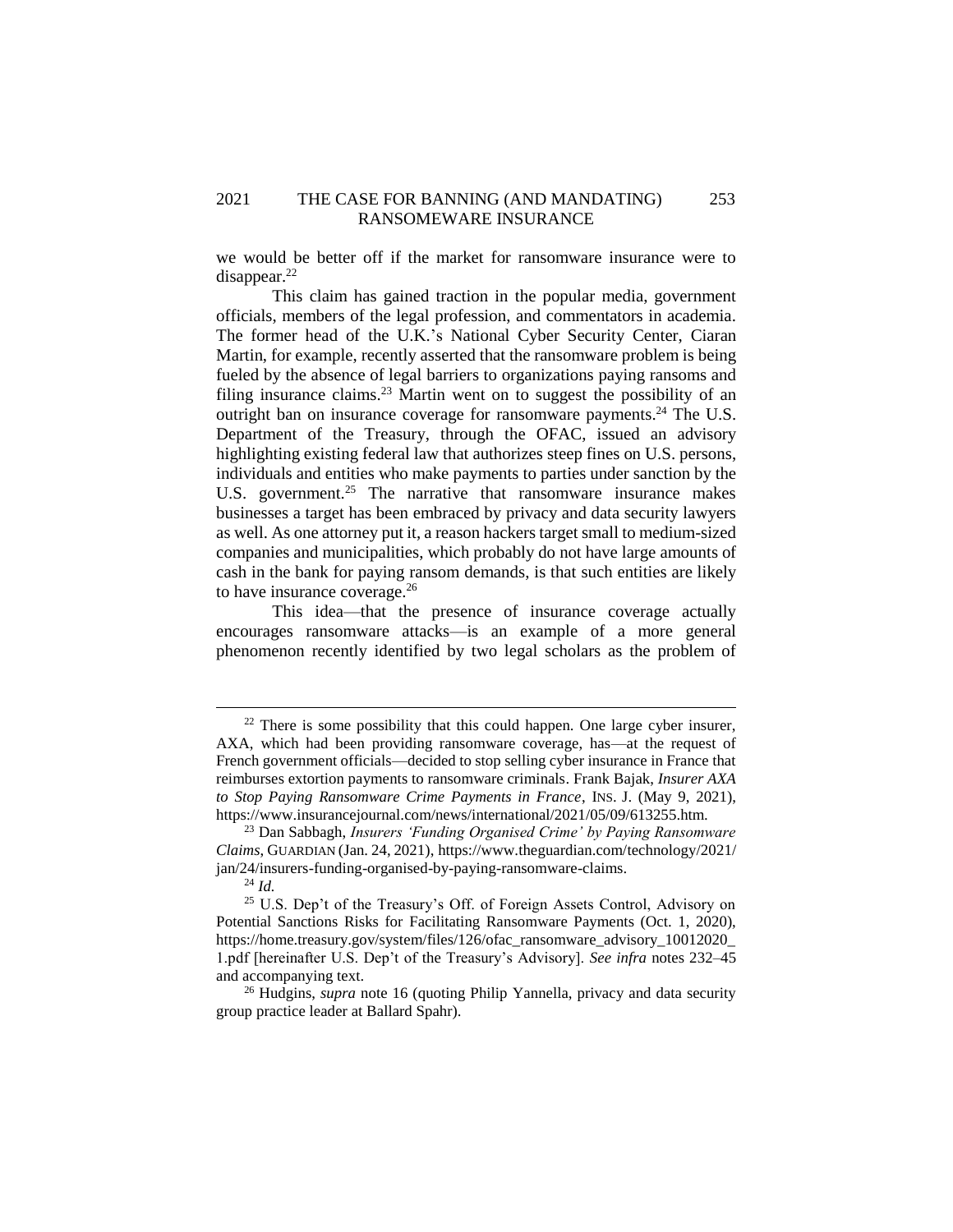"third-party moral hazard."<sup>27</sup> In a paper entitled *The Paradox of Insurance*, Gideon Parchomovsky and Peter Siegelman explore the potential for insurance to create significant negative externalities through incentives for third parties—that is, parties other than the insureds or the insurers—to "engage in antisocial, illegal and unethical activities in order to extract money from insureds or insurers."<sup>28</sup> The basic idea is straightforward and persuasive. If a third-party is interested in extorting or defrauding (or, in any way, illegally extracting) money from another individual or organization, the fact that the target individual or organization has insurance for such a payment can increase the third-party's incentives to undertake such a scheme and can influence how much money they try to extract.<sup>29</sup> The more money is available to pay an extortion demand, all else equal, the more profitable the extortion demand can be. Although Parchomovsky and Siegelman do not address ransomware insurance specifically, they do address kidnap-andransom ("K&R") insurance, which has obvious similarities with ransomware coverage. 30

What should be done about the third-party moral hazard effects of ransomware insurance? One suggested solution is to ban such coverage, either as general ban on making ransom payments or as a narrower ban on the insurance industry from selling coverage for such payments.<sup>31</sup> The

 $\overline{a}$ 

 $31$  One threat analyst has claimed that "[p]rohibiting ransomware payments is the quickest and most effective way to end ransomware attacks." Jason Breslow, *How to Stop Ransomware Attacks? 1 Proposal Would Prohibit Victims from Paying Up*, NPR (May 13, 2021, 12:03 PM), https://www.npr.org/2021/05/13/996299367/ how-to-stop-ransomware-attacks-1-proposal-would-prohibit-victims-from-paying-

<sup>27</sup> Gideon Parchomovsky & Peter Siegelman, *The Paradox of Insurance* (Univ. of Penn. Inst. for L. & Econ., Research Paper No. 20-20), https:// scholarship.law.upenn.edu/cgi/viewcontent.cgi?article=3160&context=faculty\_sch olarship.

<sup>28</sup> *Id.* at 2.

<sup>29</sup> *Id.* at 4, 9–10.

<sup>&</sup>lt;sup>30</sup> *Id.* at 6 ("But perhaps the case that best illustrates the paradox of insurance is kidnap insurance."). In a footnote to this statement, they then acknowledge that "kidnap insurance has evolved various techniques to mitigate third party moral hazard." *Id.* at n.7 (citing Anja Shortland, *Governing Kidnap for Ransom: Lloyd's as a "Private Regime"*, 30 GOVERNANCE 283 (2017)). Parchomovsky and Siegelman also cite to other recent works on kidnapping and insurance. *See, e.g.*, Alexander Fink & Mark Pingle, *Kidnap Insurance and Its Impact on Kidnapping Outcomes*, 160 PUB. CHOICE 481 (2014). We discuss the work of Parchomovsky and Siegleman as well as the work of Anja Shortland and their relevance to the ransomware insurance case below. *See infra* Part III & Part IV.B.1.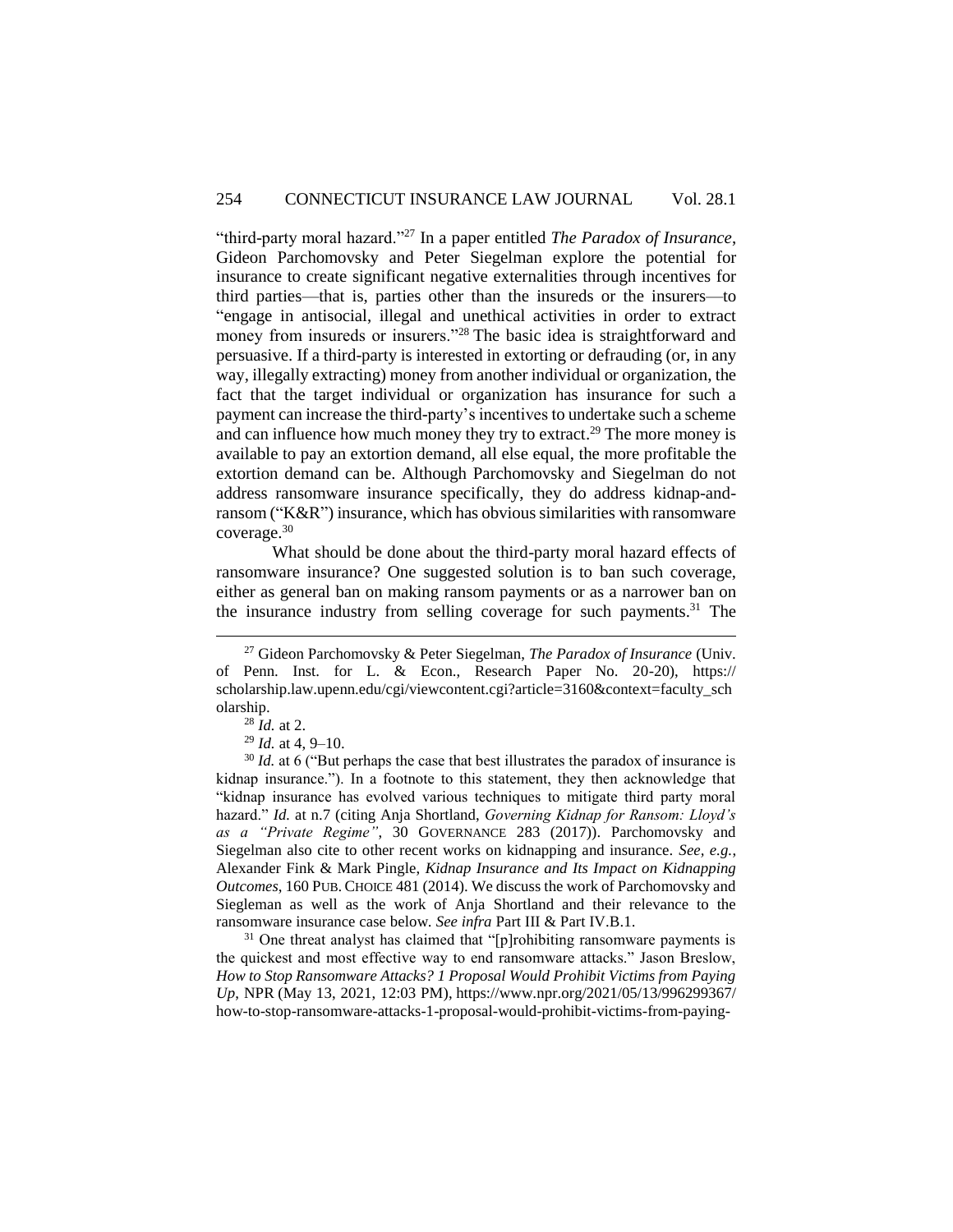## 2021 THE CASE FOR BANNING (AND MANDATING) 255 RANSOMEWARE INSURANCE

reasoning for such a ban is simple and compelling. If ransom payments, or the insurance for ransom payments, were to be prohibited by law (e.g., under penalty of heavy fines), the likelihood that a ransomware victim would actually make the ransom payment would decrease. And if ransomware targets are less likely to pay, or the amounts they are willing to pay are diminished (because of the lack of insurance funds as a potential source of financing), the hackers' incentive to demand a ransom would also be diminished. This reasoning not only serves as the basis for recent calls to enact bans on ransomware payments and ransomware insurance, it has for many years also served as the basis for calls to ban ransom payments and ransom insurance in the kidnapping setting.<sup>32</sup>

Assuming that the primary motivation for most ransomware attacks is financial, as seems to be the case (at least for now), $33$  this argument has some obvious merit. However, it fails to take into account the practical and moral limitations that would be raised by a comprehensive ban on ransomware payments and insurance coverage. <sup>34</sup> Given the explosion in the

 $\overline{a}$ 

<sup>32</sup> *See, e.g.*, Yvonne M. Dutton & Jon Bellish, *Refusing to Negotiate: Analyzing the Legality and Practicality of a Piracy Ransom Ban*, 47 CORNELL INT'L. L.J. 299 (2014).

<sup>33</sup> Most of the reporting on the rise of ransomware attacks indicates that profit is the primary motive. *See, e.g.*, Alexander S. Gillis & Ben Lutkevich, *Definition: Ransomware*, TECHTARGET, https://www.techtarget.com/searchsecurity/definition/ ransomware (last updated Dec. 2021). To the extent ransomware attacks are not about profit-maximization for the attackers, but rather are part of either a terrorist plot or cyber hybrid warfare effort on the part of a nation to another nation's economy (as was the case for the massive NotPetya attack), it is not clear that the extortion economy story would apply in the same way, and it is therefore not clear that the same responses would be called for. For discussion on the NotPetya attack, see *infra* notes 50–53 and accompanying text.

 $34$  So far as we are aware, the U.S. government has never enforced a ban on a particular type of insurance categorically. As we discuss below, however, there is a statutory ban on payments to individuals and organizations subject to U.S. sanctions,

up (quoting Brett Callow, threat analyst with Emsisoft). *See also* Emer Scully, *Ex GCHQ Boss Calls for Ban on Ransom Payments to Hackers After Criminals Targeted Hospitals in Ireland and Largest Pipeline in US Closed Due to Cyber Attack*, DAILYMAIL (May 15, 2021), https://www.dailymail.co.uk/news/article-9581635/Ex-GCHQ-boss-calls-ban-ransom-payments-criminals-targeted-hospitals-Ireland.html; Phil Goldstein, *New York May Ban Ransomware Payments from Municipalities*, STATETECH MAG. (Mar. 9, 2020), https://statetechmagazine.com/ article/2020/03/new-york-may-ban-ransomware-payments-municipalities.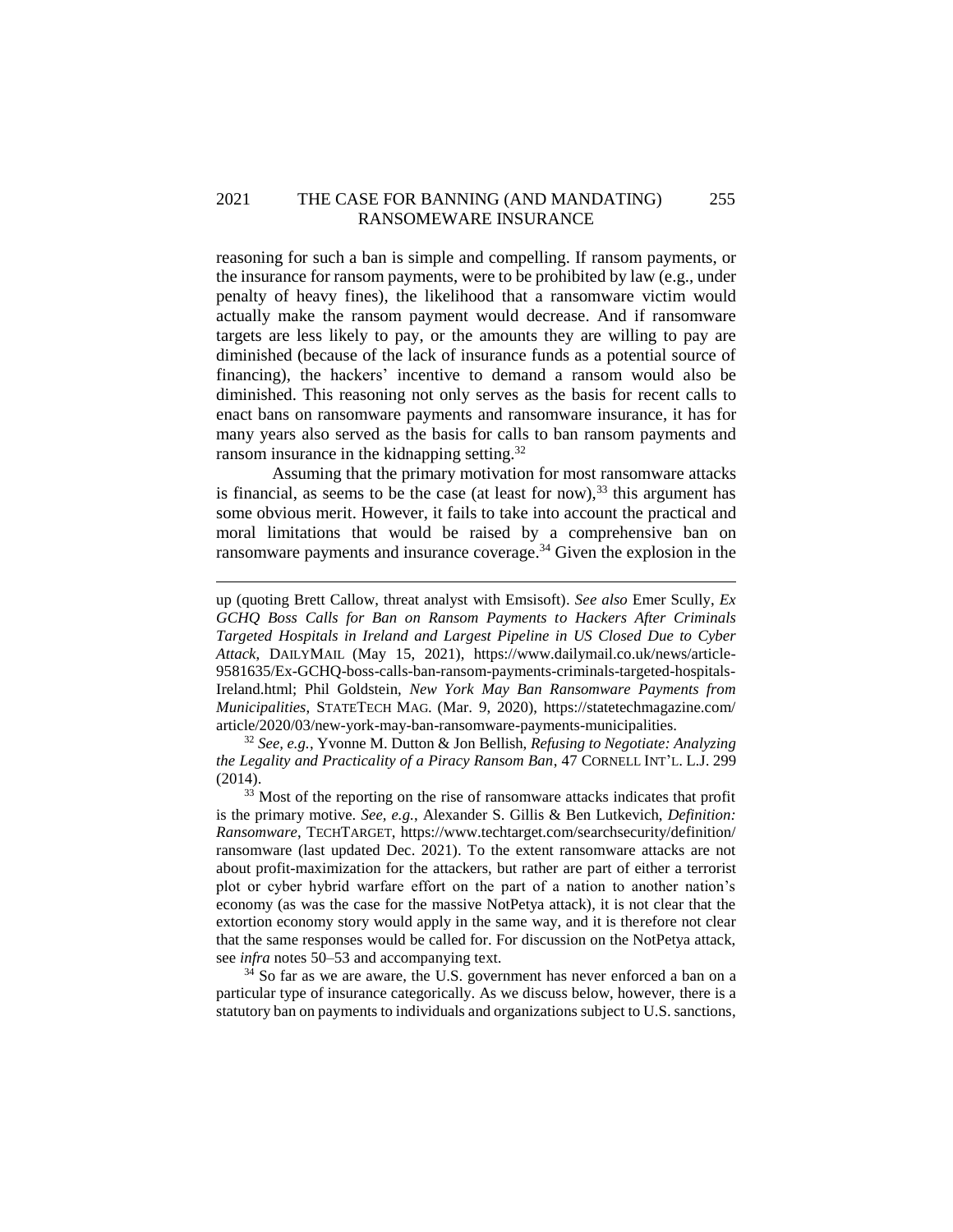sheer number of ransomware attacks in recent years, <sup>35</sup> enforcing a universal ban on all ransomware payouts by individual victims would be impractical. It would be a daunting administrative undertaking for the government to monitor thousands, perhaps tens of thousands, of organizations and individuals to ensure compliance with a comprehensive ransom ban, especially given the difficulty of tracking cryptocurrency transactions.<sup>36</sup> In addition, if bans on ransomware insurance ended up curtailing all insurance coverage for ransomware attacks, we would lose all of the potential regulatory benefits that insurance can provide. Put another way, when insurance companies provide coverage for a particular risk, they have incentives in competing for business to help their insureds find methods to minimize their risks.<sup>37</sup> Banning insurance in this part of the cyber risk market would eliminate that potential regulatory benefit that insurance provides, in

<sup>36</sup> *See infra* notes 99–110 and accompanying text.

which ban on its face does seem to apply to ransom payments by insurers. Whether that ban is enforced is another matter. *See infra* Part IV.B.

<sup>&</sup>lt;sup>35</sup> There have been thousands of ransomware attacks reported in recent years. The FBI's Internet Crime Complaint Center ("IC3") asserts there were 2,474 ransomware incidents reported in 2020 and a 225 percent increase in ransom demands. CYBERSECURITY & INFRASTRUCTURE SEC. AGENCY, AA21-243A, NATIONAL CYBER AWARENESS SYSTEM ALERT: RANSOMWARE AWARENESS FOR HOLIDAYS AND WEEKENDS 2 (2022), https://www.cisa.gov/uscert/sites/default/files/ publications/AA21-243A-

Ransomware Awareness for Holidays and Weekends.pdf. Then IC3 received 2,084 complaints in the first half of 2021. *Id.* Several times that number goes unreported. Gerrit De Vynck, *Many Ransomware Attacks Go Unreported. The FBI and Congress Want to Change That,* WASH. POST (July 27, 2021, 7:32 PM), https://www.washingtonpost.com/technology/2021/07/27/fbi-congress-

ransomware-laws/ (quoting Eric Goldstein, executive assistant director at CISA, as saying, "[w]e believe that only about a quarter of ransomware intrusions are actually reported.").

 $37$  For a discussion of the ways in which various types of insurance seek to reduce insured's losses, see KENNETH S. ABRAHAM, DISTRIBUTING RISK: INSURANCE, LEGAL THEORY, AND PUBLIC POLICY 57 (1986); RICHARD V. ERICSON, AARON DOYLE & DEAN BARRY, INSURANCE AS GOVERNANCE (2003); Tom Baker & Thomas O. Farrish, *Liability Insurance & the Regulation of Firearms*, *in* SUING THE GUN INDUSTRY: A BATTLE AT THE CROSSROADS OF GUN CONTROL AND MASS TORTS 292 (Timothy D. Lytton ed., 2005); and Omri Ben-Shahar & Kyle D. Logue, *Outsourcing Regulation: How Insurance Reduces Moral Hazard*, 111 MICH. L. REV. 197 (2012). We discuss insurance as a source of cyber risk regulation further below. *See infra* Part IV.B.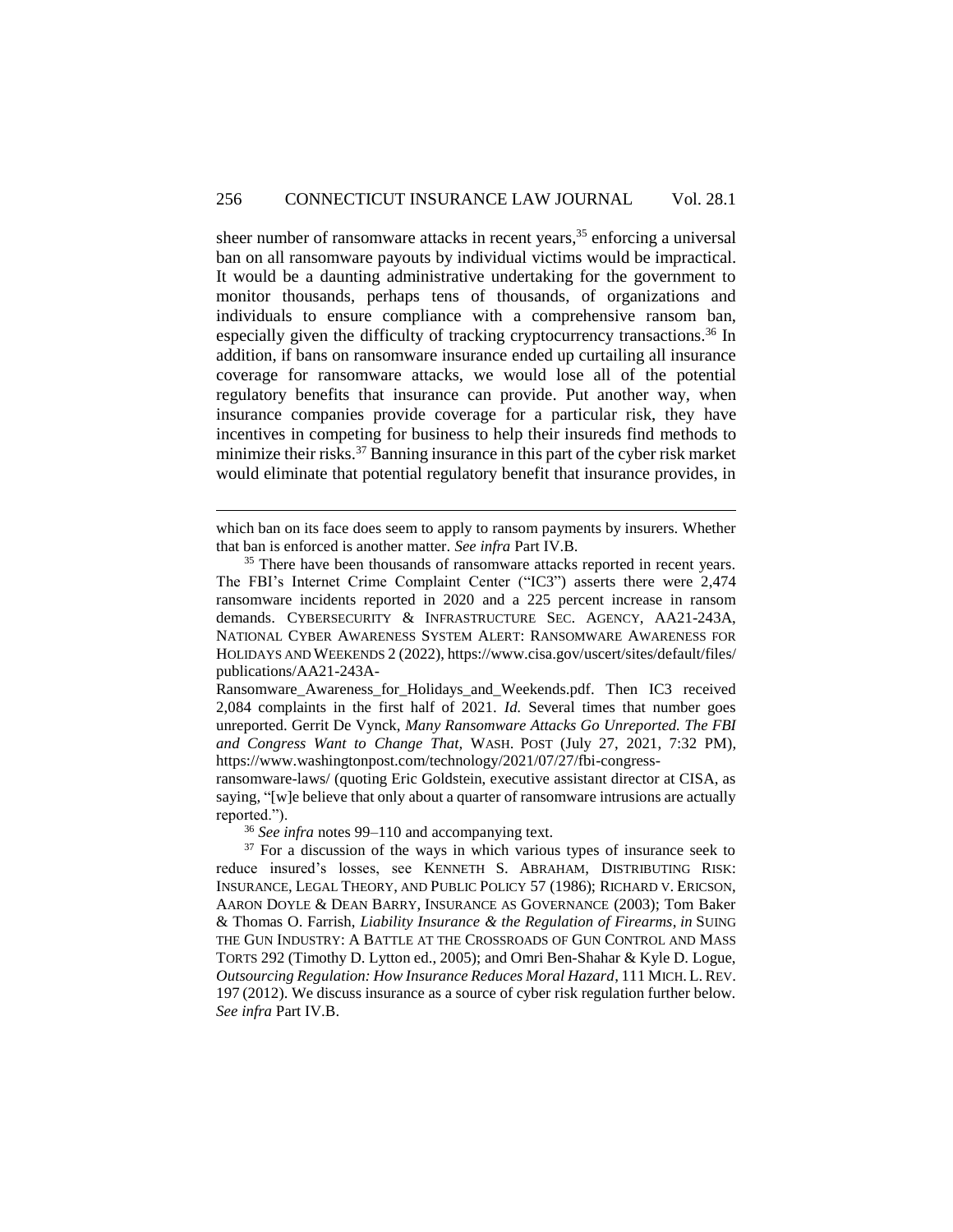## 2021 THE CASE FOR BANNING (AND MANDATING) 257 RANSOMEWARE INSURANCE

addition to the obvious risk-spreading benefit. What's more, a ban on ransomware payments and ransomware insurance raises moral and practical concerns. Would the ban require imposing a serious punishment on, say, a hospital administrator who decides to pay a ransomware demand rather than risk the lives of its patients, or on the insurer who facilitates that payment?

On the other hand, even if one were to conclude that ransomware insurance should not be banned in all circumstances, such a conclusion would not imply that all government intervention in the ransomware insurance market is a bad idea. For starters, any insurance contract that covers ransomware attacks should be subject to the same sorts of regulatory safeguards and common-law doctrines that govern other aspects of the insurance relationship between insurers and their policyholders.<sup>38</sup> Further, the potential regulatory or governance function of insurance has natural limitations. For example, ransomware insurers themselves externalize some of the costs of ransomware attacks, which means that their incentives as regulators will not be optimal, which provides additional potential roles for government intervention.<sup>39</sup>

For these reasons, this Article considers a different approach, primarily as a thought experiment. First, to interrupt the extortion economy described above, we could institute a federal ban on insurance coverage for ransomware payments. This ban would apply to all insurance payouts for

<sup>&</sup>lt;sup>38</sup> The insurance industry is regulated at the state level. The seven main functional types of state insurance regulation include "(1) licensing (of insurance companies and intermediaries), (2) taxation, (3) solvency, (4) rates, (5) forms, (6) access and availability, and (7) market conduct." TOM BAKER, KYLE D. LOGUE, & CHAIM SAIMAN, INSURANCE LAW AND POLICY: CASES AND MATERIALS 142 (5th ed. 2021). In addition, insurance contracts are subject to the same sorts of interpretive principles and common law doctrines that apply to other contracts and that serve to protect the reasonable expectations of the insureds and the insurers. Such doctrines include contra proferentem, waiver and estoppel, misrepresentation, and the duty of good faith and fair dealing. *See id.* at ch.2. *See also infra* Part II.C.

<sup>&</sup>lt;sup>39</sup> As Shortland points out, in the kidnap-and-ransom insurance market, the reinsurer Lloyd's of London helps to internalize these externalities by serving a sort of industry coordinating function. SHORTLAND, *supra* note 11, at 176–77. *See also* Parchomovsky & Siegelman, *supra* note 27, at 34–35 (noting Shortland's conclusion regarding the beneficial coordination role that Lloyd's plays int the K&R market). We discuss below why reinsurers are less likely to play such a coordinating role in the ransomware insurance market and thus why government intervention may be necessary. *See infra* Part IV.B.1.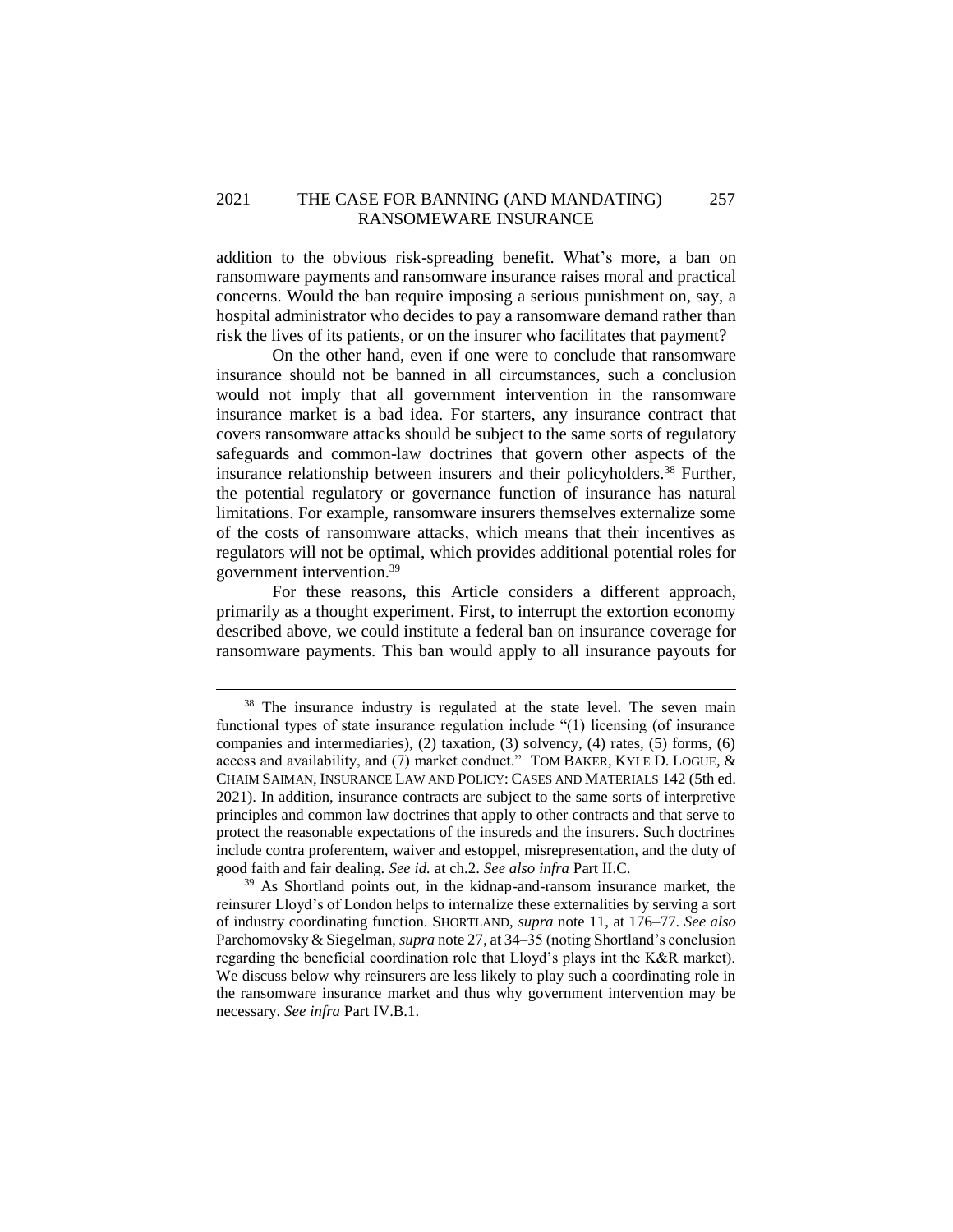ransom payments except in situations involving substantial threat to human health or life. Second, with respect to coverage for the other losses associated with ransomware attacks (including the costs of restoring victims' computer networks as well as business interruption coverage), not only would there be no ban, there would be a mandate that all commercial property and casualty insurers offer such coverage in a standalone policy that contains a reasonable amount of coverage—that is, with policy limits that provide substantial coverage in the event of an attack. Third, to encourage the purchase of such coverage, lawmakers could enact some sort of federal subsidy for the purchase of cyber insurance. The most obvious candidate would be an insurer-side subsidy in the form of a federal backstop or reinsurance program, similar to the sort of program that is already in place for terrorism insurance. <sup>40</sup> But if such a program did not prove to be a sufficient subsidy and not enough organizations end up purchasing cyber insurance coverage, there are other, more extreme (less politically plausible, but perhaps more interesting), options such as a buyer-side subsidy or even a mandate. This would be similar to compulsory auto liability insurance or healthcare coverage under the Affordable Care Act.<sup>41</sup>

This Article unfolds as follows. Part II provides a brief overview of the phenomenon of ransomware attacks—how they evolved from prior generations of cyberattacks, what forms the attacks tend to take now, and how the hackers secure their ransom. Part III considers the development of cyber insurance, with a special emphasis on coverage for ransomware attacks and how ransom negotiations are carried out in the shadow of the existing contractual obligation represented in the cyber insurance policy. Part III describes the structure of the ransomware insurance contract, and how the dynamics in the ransomware coverage market and the doctrines of insurance

<sup>40</sup> *See* Terrorism Risk Insurance Act of 2002, Pub. L. No. 107–297, 116 Stat. 2322 (2002). *See infra* Part IV.B.1.

<sup>&</sup>lt;sup>41</sup> Every state has some form of automobile financial responsibility law, which typically requires some minimal level of auto liability insurance coverage. *See Vehicle Liability Insurance Requirements*, U.S. DEP'T OF STATE, https://www.state.gov/vehicle-liability-insurance-requirements/ (last visited Apr. 1, 2022). *See generally Automobile Financial Responsibility Laws by State*, INS. INFO. INST., https://www.iii.org/automobile-financial-responsibility-laws-by-state (last updated July 2018). The Affordable Care Act originally required most people to purchase health insurance. CHRISTINE EIBNER & SARAH A. NOWAK, THE EFFECT OF ELIMINATING THE INDIVIDUAL MANDATE PENALTY AND THE ROLE OF BEHAVIORAL FACTORS 1 (2018), https://www.commonwealthfund.org/sites/default/files/2018- 07/Eibner\_individual\_mandate\_repeal.pdf. In 2017 Congress repealed the penalty for noncompliance with the mandate. *Id.*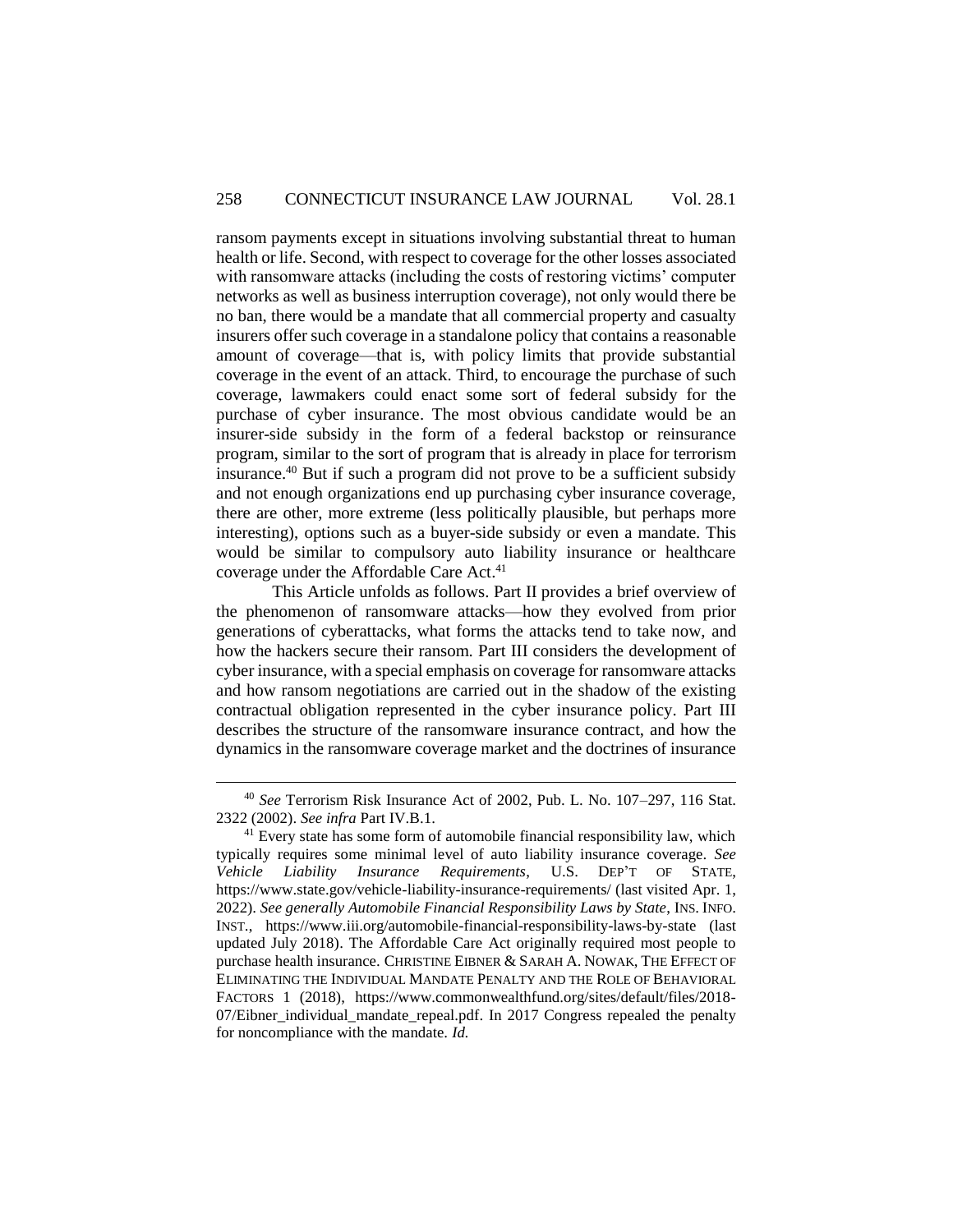## 2021 THE CASE FOR BANNING (AND MANDATING) 259 RANSOMEWARE INSURANCE

law (such as the duty of good faith and fair dealing) can influence how the ransom negotiations play out. Part IV elaborates on the argument that ransomware insurance for ransom payments, on balance, is harmful to society. It also complicates the picture by explaining the substantial costs of instituting a comprehensive ban on all ransomware insurance and ransomware payouts, but emphasizes some of the benefits of ransomware insurance, including the risk-spreading and regulatory benefits of such coverage. Part V develops the idea of a limited ban on insurance for ransomware payments, with exceptions (perhaps granted selectively and discreetly by a regulatory body such as the OFAC) for cases involving threats to life and limb, coupled with federally subsidized and mandated coverage for the other costs of ransomware attacks. Part VI briefly concludes.

## <span id="page-12-0"></span>I. A BRIEF RANSOMWARE OVERVIEW

In 1989 the first ransomware attack locked computers at the World Health Organization's International AIDS Conference.<sup>42</sup> Employing stoneage level sophistication by present standards, the hacker attended the conference and handed out floppy disks to attendees.<sup>43</sup> He told the conference attendees the disks contained a program to predict the risk of contracting AIDS.<sup>44</sup> Once installed, the program had a very simple trigger: after ninety on-off boot-cycles, the ransomware would lock the user's computer and tell the user to send \$189 to a post office box in Panama to get the key. <sup>45</sup> The hacker was quickly tracked down and arrested for his crimes, though he was ultimately declared mentally unfit for trial.<sup>46</sup>

The ransomware landscape has changed significantly in the last thirty years as they have become more common and more sophisticated. They have adopted stealthier techniques including threatening to publish sensitive data and using the potential for government fines from disclosure

<sup>42</sup> Samantha Murphy Kelly, *The Bizarre Story of the Inventor of Ransomware*, CNN: BUS., https://www.cnn.com/2021/05/16/tech/ransomware-joseph-popp/ index.html (May 16, 2021, 12:46 PM).

<sup>43</sup> *Id.*

<sup>44</sup> Juliana De Groot, *A History of Ransomware Attacks: The Biggest and Worst Ransomware Attacks of All Time*, DIGIT. GUARDIAN (Apr. 4, 2022), https://digitalguardian.com/blog/history-ransomware-attacks-biggest-and-worstransomware-attacks-all-time.

<sup>45</sup> Kelly, *supra* note 42.

<sup>46</sup> *Id.*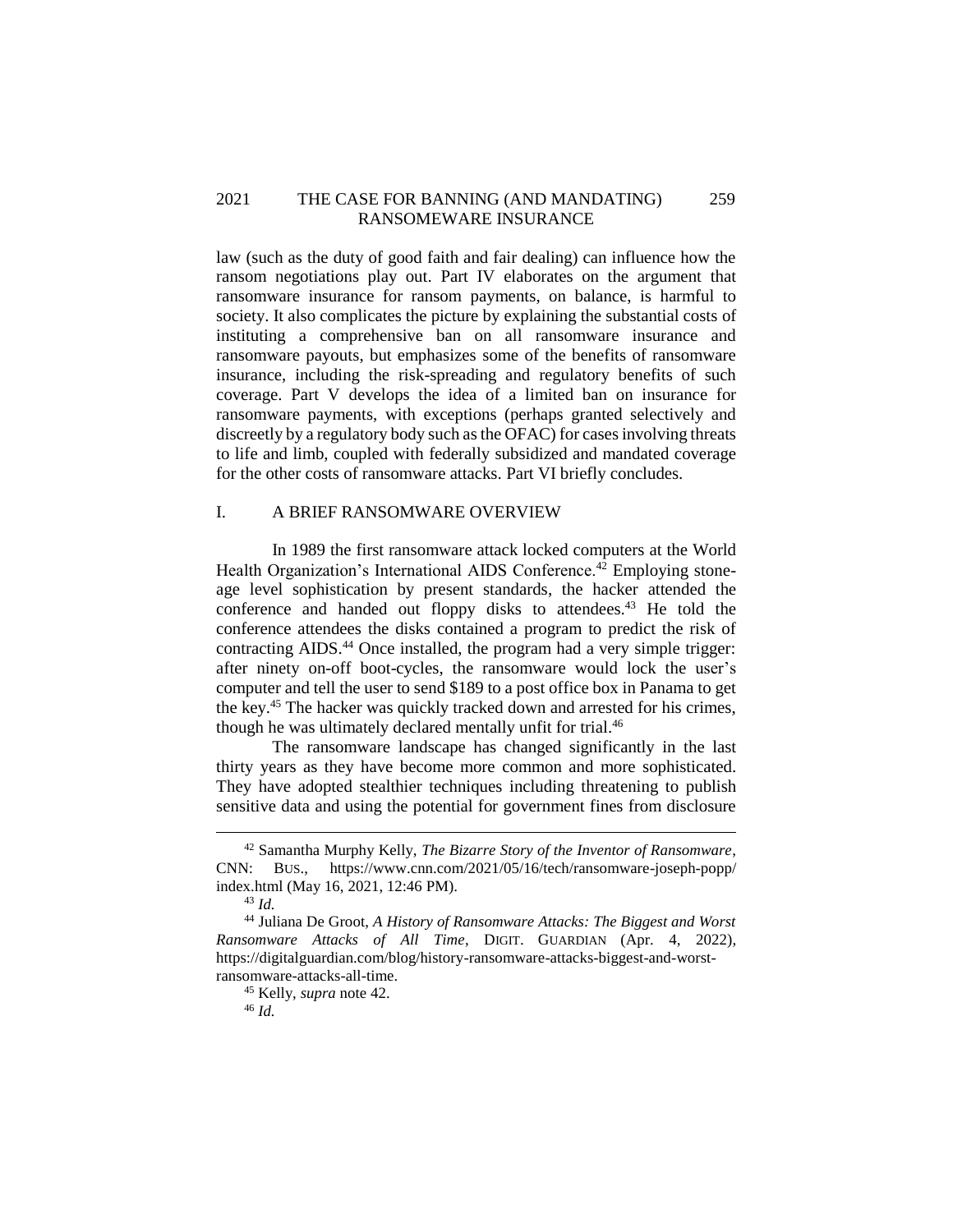of such data to extort payments. <sup>47</sup> Ransomware attacks have also become more expensive. According to estimates, in 2019 ransom demands reached \$6.3 billion<sup>48</sup> and the total cost of ransom payments and downtime reached at least \$42 billion.<sup>49</sup>

In 2017, ransomware began to make headlines. The WannaCry and NotPetva attacks disabled computers around the globe.<sup>50</sup> WannaCry infected 300,000 computers in 150 countries on six continents.<sup>51</sup> NotPetya has been called "the most devastating cyberattack in history."<sup>52</sup> It froze systems worldwide, including computers at shipping-titan Maersk, pharmaceuticalbehemoth Merck, and snack-food giant Mondelez.<sup>53</sup>

<sup>48</sup> *Business Interruption Drives 60% of Cyber Losses: Allianz*, BUS. INS. (Nov. 19, 2020, 10:21 AM), https://www.businessinsurance.com/article/20201119/ NEWS06/912337901?template=printart.

<sup>49</sup> Jack M. Germain, *New Report Profiles Ransomware Cybergangs*, TECHNEWSWORLD (May 21, 2021, 4:00 AM), https://www.technewsworld.com/ story/new-report-profiles-ransomware-cybergangs-87139.html; *Report: The Cost of Ransomware in 2020. A Country-By-Country Analysis*, EMSISOFT: BLOG (Feb. 11, 2020), https://blog.emsisoft.com/en/35583/report-the-cost-of-ransomware-in-2020 a-country-by-country-analysis/.

<sup>50</sup> Alex Hern, *WannaCry, Petya, NotPetya: How Ransomware Hit the Big Time in 2017*, GUARDIAN (Dec. 30, 2017, 3:00 AM), https://www.theguardian.com/ technology/2017/dec/30/wannacry-petya-notpetya-ransomware.

<sup>51</sup> Selena Larson, *Why WannaCry Ransomware Took Down So Many Businesses*, CNN: BUS. (May 17, 2017, 1:54 PM), https://money.cnn.com/2017/05/ 17/technology/wannacry-ransomware-business-security/index.html.

<sup>52</sup> Andy Greenberg, *The Untold Story of NotPetya, the Most Devastating Cyberattack in History*, WIRED (Aug. 22, 2018, 5:00 AM), https://www.wired.com/ story/notpetya-cyberattack-ukraine-russia-code-crashed-the-world/. This particular attack appears to have been coordinated by the Russian government as part of a hybrid warfare campaign initially against Ukraine. Ellen Nakashima, *Russian Military Was Behind "NotPetya" Cyberattack in Ukraine, CIA Concludes,* WASH. POST (Jan. 12, 2018), https://www.washingtonpost.com/world/national-security/ russian-military-was-behind-notpetya-cyberattack-in-ukraine-cia-

concludes/2018/01/12/048d8506-f7ca-11e7-b34a-b85626af34ef\_story.html.

<sup>53</sup> Greenberg*, supra* note 52.

<sup>47</sup> Lucian Constantin, *More Targeted, Sophisticated and Costly: Why Ransomware Might be Your Biggest Threat*, CSO: ONLINE (Feb. 10, 2020, 3:00 AM), https://www.csoonline.com/article/3518864/more-targeted-sophisticatedand-costly-why-ransomware-might-be-your-biggest-threat.html; Catherine Stupp, *Hackers Get More Sophisticated with Ransomware Attacks*, WALL ST. J. (Dec. 18, 2019, 5:30 AM), https://www.wsj.com/articles/hackers-get-more-sophisticatedwith-ransomware-attacks-11576665001.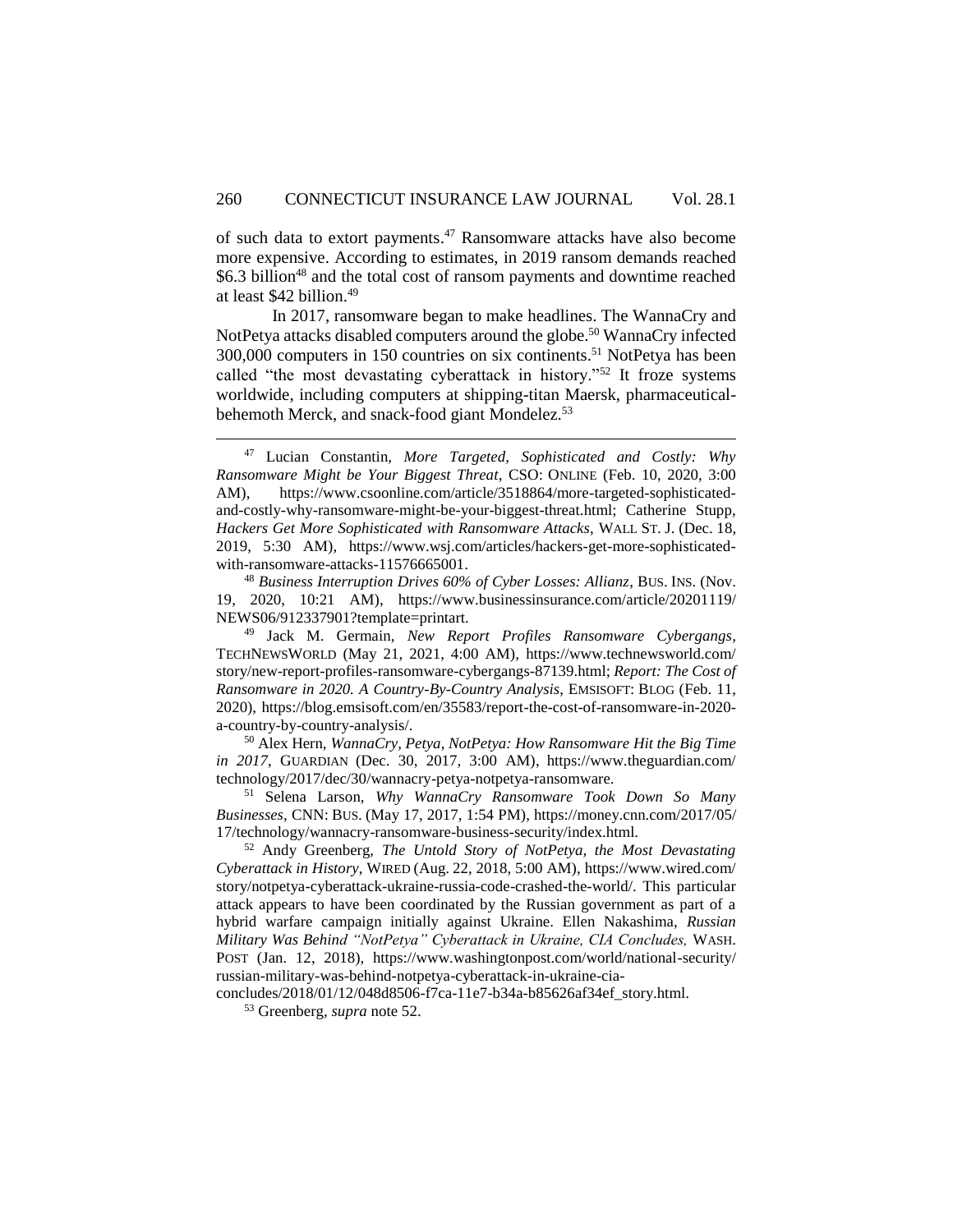### 2021 THE CASE FOR BANNING (AND MANDATING) 261 RANSOMEWARE INSURANCE

Just as spectacularly as ransomware entered the public consciousness with these two attacks, it fell out of favor with criminals for a period in 2018. <sup>54</sup> Hackers had moved on to other modes of attacks. For example, cryptojacking—the theft of computer resources to mine cryptocurrencies like Bitcoin—increased during this period by 450%. 55 Then, in 2019, ransomware attacks returned with a vengeance.<sup>56</sup>

The lack of mandatory reporting and a centralized information repository makes the scope of the problem difficult to determine.<sup>57</sup> But reports suggest the number of attacks increased in 2019. McAfee Labs reported a 118% increase in ransomware attacks in the first quarter.<sup>58</sup> Criminals captured the public's attention with attacks on major cities, including Atlanta, New Orleans, and Baltimore.<sup>59</sup> Their targets included hospitals in the U.S. and abroad, forcing them to turn away all but the most

<sup>54</sup> Danny Palmer, *Cybercrime: Ransomware Attacks Have More Than Doubled This Year,* ZDNET (Aug. 28, 2019), https://www.zdnet.com/article/cyber-crimeransomware-attacks-have-more-than-doubled-this-year/.

<sup>55</sup> Josh Fruhlinger, *Recent Ransomware Attacks Define the Malware's New Age*, CSO (Feb. 20, 2020, 3:00 AM), https://www.csoonline.com/article/3212260/recentransomware-attacks-define-the-malwares-new-age.html.

<sup>56</sup> *See* Barlyn, *supra* note 3 (suggesting spike in 2019); Nathaniel Popper, *Ransomware Attacks Grow, Crippling Cities and Businesses*, N.Y. TIMES (Feb. 9, 2020), https://www.nytimes.com/2020/02/09/technology/ransomware-attacks.html ("In 2019, 205,280 organizations submitted files that had been hacked in a ransomware attack — a 41 percent increase from the year before . . . .").

<sup>&</sup>lt;sup>57</sup> In contrast to the numbers reported in a prior paragraph, an FBI report claimed that losses totaled just over \$8.9 million in 2019. FED. BUREAU OF INVESTIGATIONS INTERNET CRIME COMPLIANCE CTR., 2019 INTERNET CRIME REPORT 14 (2019), https://www.ic3.gov/Media/PDF/AnnualReport/2019 IC3Report.pdf. The stark difference stems from just 2,047 being reported to the bureau in 2019. *Id.* The number also does not include "lost business, time, wages, files, or equipment, or any third party remediation services acquired by a victim." *Id.* at 20.

<sup>58</sup> CHRISTIAAN BEEK ET AL., MCAFEE LAB THREATS REPORT 1 (Aug. 2019 ed. 2019), https://www.mcafee.com/enterprise/en-us/assets/reports/rp-quarterly-threats -aug-2019.pdf.

<sup>59</sup> *See* Popper, *supra* note 56; Manny Fernandez, David E. Sanger & Marina Trahan Martinez, *Ransomware Attacks Are Testing Resolve of Cities Across America*, N.Y. TIMES (Apr. 27, 2021), https://www.nytimes.com/2019/08/22/us/ ransomware-attacks-hacking.html.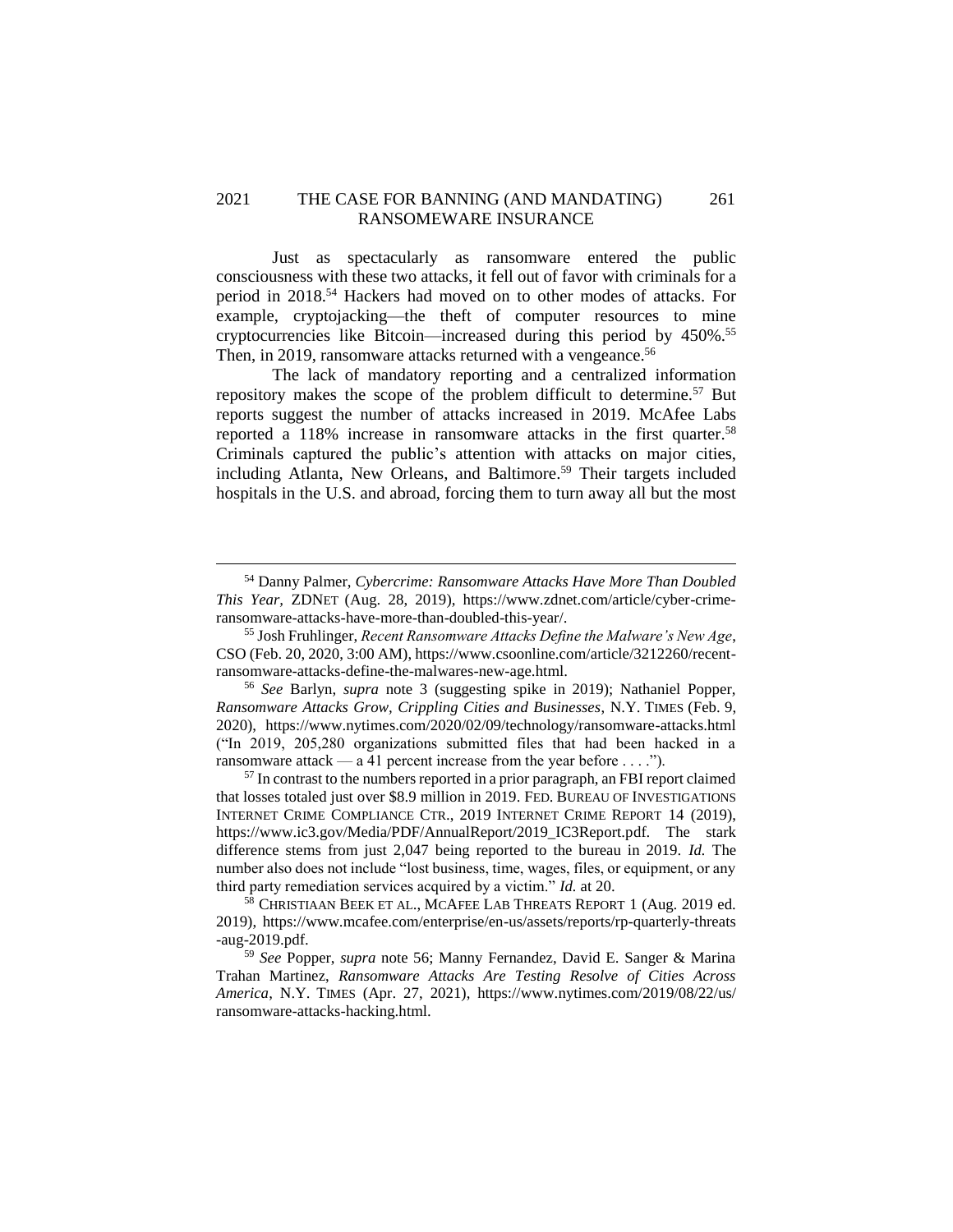critical patients.<sup>60</sup> In total, "113 state and municipal governments and agencies, 764 healthcare providers, and 89 universities, colleges, and school districts" fell victim to ransomware attacks.<sup>61</sup> Despite the increase, criminals are employing an evolving strategy. Security experts indicate that the number of ransomware detections in businesses rose 365% between the second quarter of 2018 and second quarter of 2019, though consumer detections declined.<sup>62</sup> There is also some evidence the attacks continued to rise during 2020, notwithstanding, or perhaps due to, the Covid-19 pandemic.<sup>63</sup>

Historically, hackers adopted a "spray and pray" opportunistic approach. <sup>64</sup> Criminals used automated systems to send numerous spam emails and fake advertisements hoping to infiltrate users' systems.<sup>65</sup> Once the recipient clicked on the link within these emails and advertisements, the malware downloaded and the user's files were encrypted.<sup>66</sup> The attacks typically were successful in infiltrating individuals' and small businesses' computers—entities with fewer resources to defend their systems. <sup>67</sup> Small ransom demands meant criminals' efforts were only financially worthwhile if a significant number of computers were successfully infected.<sup>68</sup> But

 $\overline{a}$ 

<sup>63</sup> *See* Brenda R. Sharton, *Ransomware Attacks Are Spiking. Is your Company Prepared?*, HARV. BUS. REV. (May 20, 2021), https://hbr.org/2021/05/ransomwareattacks-are-spiking-is-your-company-prepared (citing studies showing that ransomware attacks in 2020 "were up 150% over the previous year" and that the "amount[s] paid by victims of these attacks increased more than 300% in 2020.").

<sup>68</sup> *See* Lena Yuryna Connolly, David S. Wall, Michael Lang & Bruce Oddson, *An Empirical Study of Ransomware Attacks on Organizations: An Assessment of Severity and Salient Factors Affecting Vulnerability*, J. CYBERSECURITY 1, 4 (2020)

<sup>60</sup> *See The State of Ransomware in the US: Report and Statistics 2019*, EMSISOFT: BLOG (Dec. 31, 2019), https://blog.emsisoft.com/en/34822/the-state-ofransomware-in-the-us-report-and-statistics-2019/.

<sup>61</sup> *Id.*

<sup>62</sup> Alicia DeNisco Rayome, *Ransomware Attacks on Businesses Up 365% This Year*, TECHREPUBLIC (Aug. 8, 2019, 7:00 AM), https://www.techrepublic.com/ article/ransomware-attacks-on-businesses-up-365-this-year/.

<sup>64</sup> *See* Vadim Sedletsky, *Opportunistic vs. Targeted Ransomware Attacks*, CYBERARK: BLOG (May 12, 2021), https://www.cyberark.com/resources/blog/ opportunistic-vs-targeted-ransomware-attacks.

<sup>65</sup> *See id.*

<sup>66</sup> *See id.*

<sup>67</sup> *See id.* (attributing ransomware success rate to lack of proper security hygiene for backups and recovery as well as, companies relying too heavily on traditional anti-virus solutions that is not effective in blocking ransomware).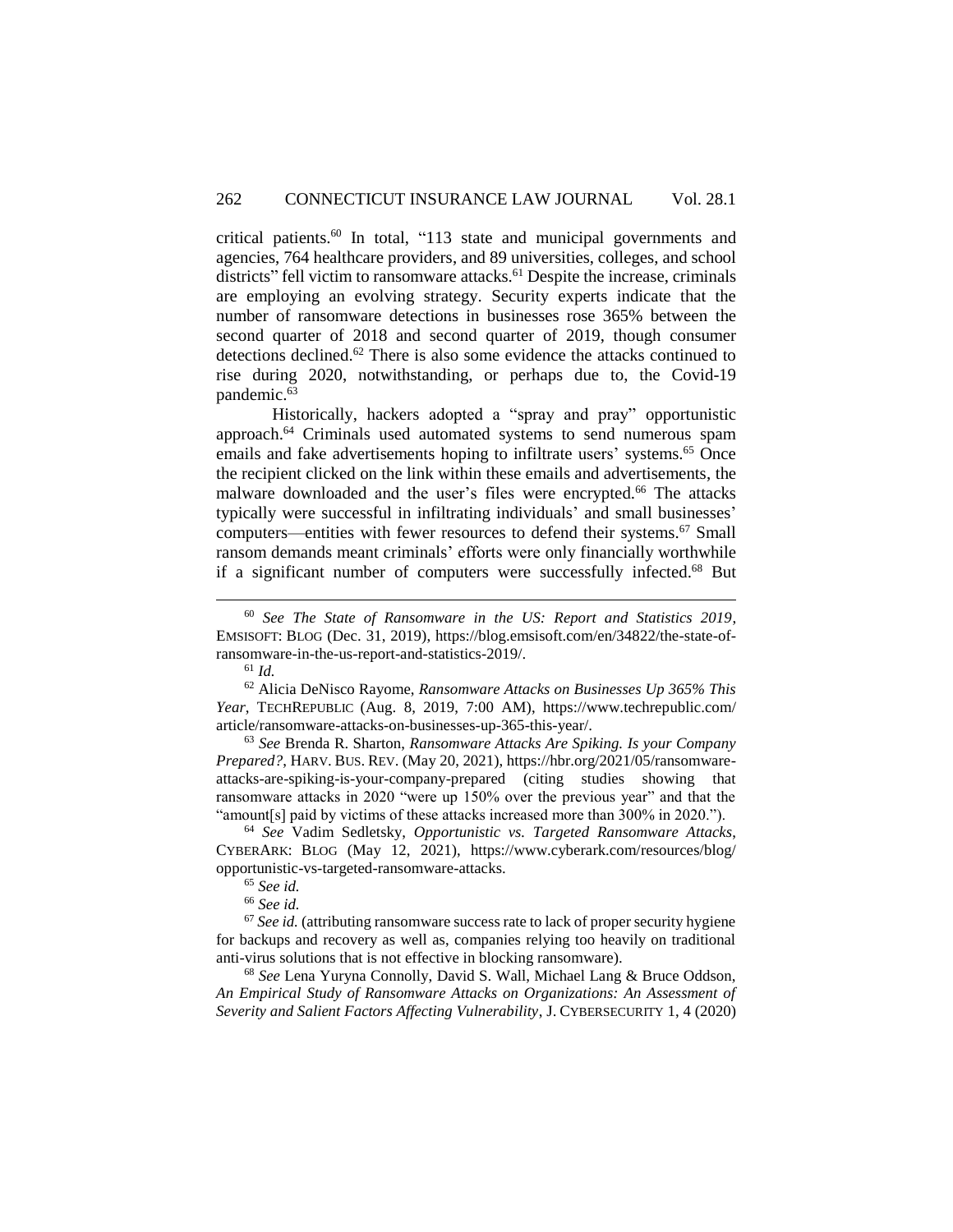## 2021 THE CASE FOR BANNING (AND MANDATING) 263 RANSOMEWARE INSURANCE

criminals are now taking a more targeted approach, focusing on particular business sectors and entities. <sup>69</sup> They are even attacking industrial control systems—the systems responsible for running power grids, manufacturing plants, oil refineries, and sewage treatment plants.<sup>70</sup> They are gaining access to their targets' systems long before releasing the malware.<sup>71</sup> And they are conducting significant reconnaissance to better understand their target.<sup>72</sup> This change in tactic has led to greater success in taking users' files hostage.<sup>73</sup> However, phishing attacks are still widely used.<sup>74</sup> Indeed, several cities that were successfully held for ransom were infiltrated via phishing emails.<sup>75</sup> Ultimately, successful attacks increased by forty-one percent in 2019 from the prior year.<sup>76</sup> Changing tactics have also raised the stakes for entities that are breached, particularly those unwilling to pay ransoms.

In late 2019, reports came out that criminals were no longer just encrypting users' files and demanding a ransom payment; they were now

<sup>71</sup> Sedletsky, *supra* note 64.

 $\overline{a}$ 

<sup>73</sup> *See Best Defense Against Spear Phishing Attacks: The Real Dangers of Spear-Phishing Attacks*, FIREEYE, https://www.fireeye.com/current-threats/bestdefense-against-spear-phishing-attacks.html (last visited Apr. 27, 2022) ("People open 3% of their spam and 70% of spear-phishing attempts. And 50% of those who open the spear-phishing emails click on the links within the email—compared to 5% for mass mailings—and they click on those links within an hour of receipt. A campaign of 10 emails has a 90% chance of snaring its target.").

<sup>74</sup> *See* FED. BUREAU OF INVESTIGATIONS INTERNET CRIME COMPLIANCE CTR., 2020 INTERNET CRIME REPORT 3 (2020), https://www.ic3.gov/Media/PDF/Annual Report/2020\_IC3Report.pdf.

<sup>75</sup> *See, e.g.*, Fernandez, Sanger & Martinez, *supra* note 59 (discussing the Allentown hack via a phishing email); Rachael Thomas, *7 Florida Municipalities Have Fallen Prey to Cyber Attacks Since Last Year*, NAPLES DAILY NEWS (Aug. 20, 2019, 5:14 PM), https://www.naplesnews.com/story/news/crime/2019/08/20/7 florida-municipalities-have-fallen-prey-cyber-attacks-ryuk-ransomware-phishing/ 2065063001/.

<sup>76</sup> Popper, *supra* note 56.

<sup>(</sup>noting victims are typically asked to pay "an amount that many organizations or individuals can afford to pay, given that the loss of the data is unbearable for the victim.").

<sup>69</sup> *See* Sedletsky*, supra* note 64.

<sup>70</sup> Andy Greenberg, *Mysterious New Ransomware Targets Industrial Control Systems*, WIRED (Feb. 3, 2020, 4:56 PM), https://www.wired.com/story/ekansransomware-industrial-control-systems/.

<sup>72</sup> *Id.*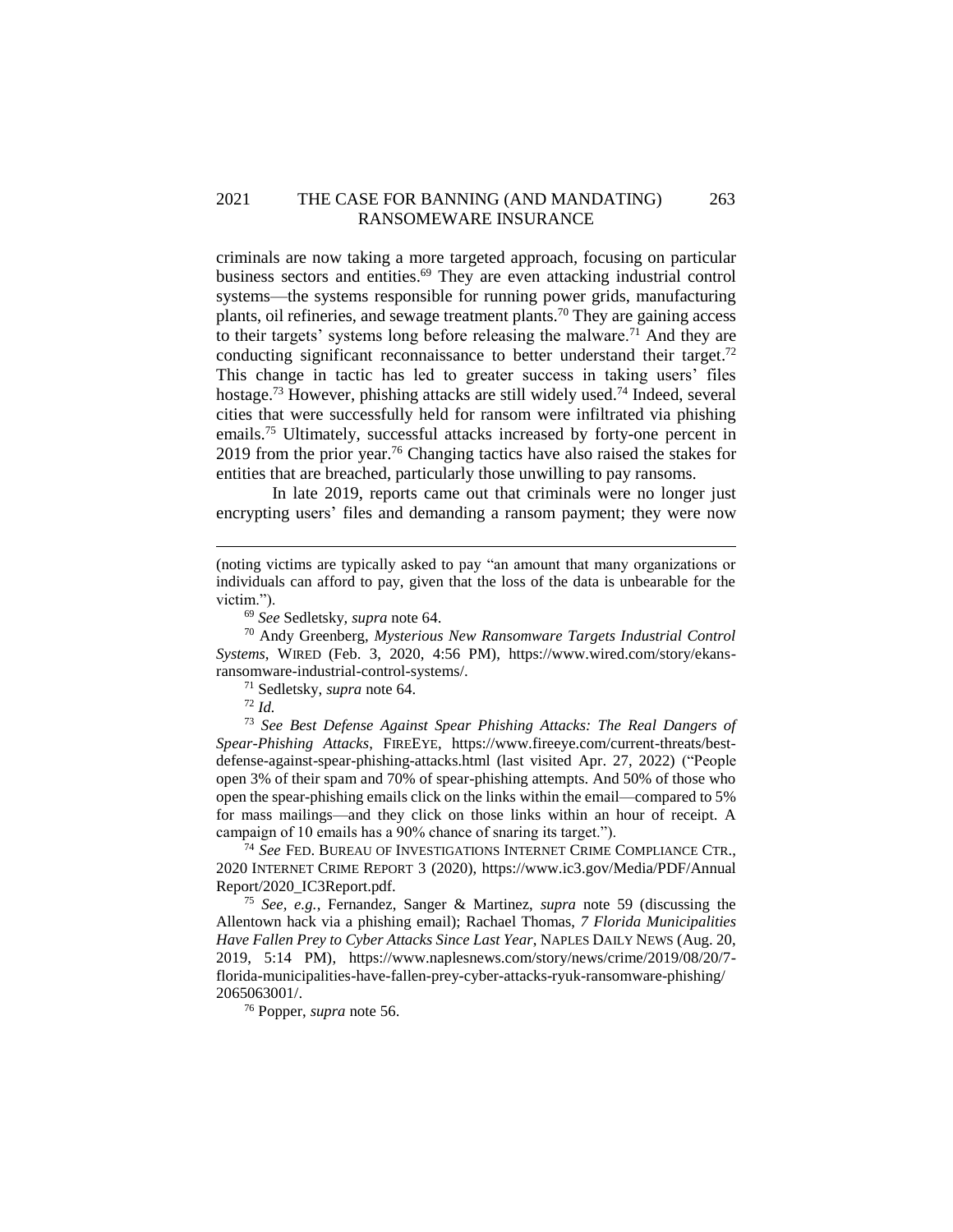also downloading and threatening to release sensitive data from the target's system if the victim did not pay the ransom.<sup>77</sup> These threats may significantly alter the calculus to determine whether to pay the ransom. No longer is the high cost of restoring systems the only consequence of not paying the ransom, particularly as criminals make good on their threats. For example, in February 2020, hackers released a trove of confidential data from a personal injury law firm in Texas.<sup>78</sup> The data included, "pain diaries from personal injury cases, fee agreements, HIPPA consent forms, and more."<sup>79</sup> This was not the first time this criminal organization had released data from a victim who refused to pay the ransom. In late 2019, the group released data from Southwire, a cable and wire manufacturer in Georgia, after it refused to pay a \$6 million ransom.<sup>80</sup> Despite the company's best efforts, and court orders to stop releasing the information and take down the website, the group continued to publish the data online.<sup>81</sup>

The changing nature of the attacks is also driving up the costs of ransomware. Ransom demands and payments have increased.<sup>82</sup> Other costs

 $\overline{a}$ 

<sup>80</sup> Jessica Saunders, *Reports: Southwire Incident Was Ransomware Attack Seeking Bitcoin Worth \$6M,* BUS. J.: ATLANTA BUS. CHRON. (Dec. 17, 2019, 6:27 AM), https://www.bizjournals.com/atlanta/news/2019/12/17/reports-southwireincident-was-ransomware-attack.html.

<sup>81</sup> Lawrence Abrams, *Maze Ransomware Publishes 14GB of Stolen Southwire Files,* BLEEPING COMPUT. (Jan. 10, 2020, 5:13 PM), https:// www.bleepingcomputer.com/news/security/maze-ransomware-publishes-14gb-ofstolen-southwire-files/. The group ultimately ceased operations in 2020. Maria Henriquez, *Maze Ransomware Gang Retires*, SEC. MAG. (Nov. 3, 2020), https://www.securitymagazine.com/articles/93819-maze-ransomware-gang-retires.

 $82$  Indeed, the demands and payments have both reached eight figures. Criminals demanded \$70 million to unlock computers affected by REvil group's ransomware attack on Kaseya VSA, a software used by large companies and technology-service providers to manage and distribute updates. Rachel Lerman & Gerrit De Vynck, *Hackers Demand \$70 Million to Unlock Businesses Hit by Sprawling Ransomware Attack*, WASH. POST (July 5, 2021, 4:39 PM), https://www.washingtonpost.com/ technology/2021/07/05/kayesa-ransomware-70-million-fbi/. The attack affected

<sup>77</sup> *See, e.g.*, Jenni Bergal, *Hackers Threaten to Release Police Records, Knock 911 Offline*, PEW CHARITABLE TRUSTS: STATELINE (May 14, 2021), https://www.pewtrusts.org/en/research-and-analysis/blogs/stateline/2021/05/14/ hackers-threaten-to-release-police-records-knock-911-offline.

<sup>78</sup> Patrick Smith, *Maze Hackers Publish Texas Law Firm's Confidential Data*, LAW.COM (Feb. 11, 2020, 9:44 AM)*,* https://www.law.com/2020/02/11/mazehackers-delist-texas-law-firm-as-ransom-pressures-mount/.

<sup>79</sup> *Id.*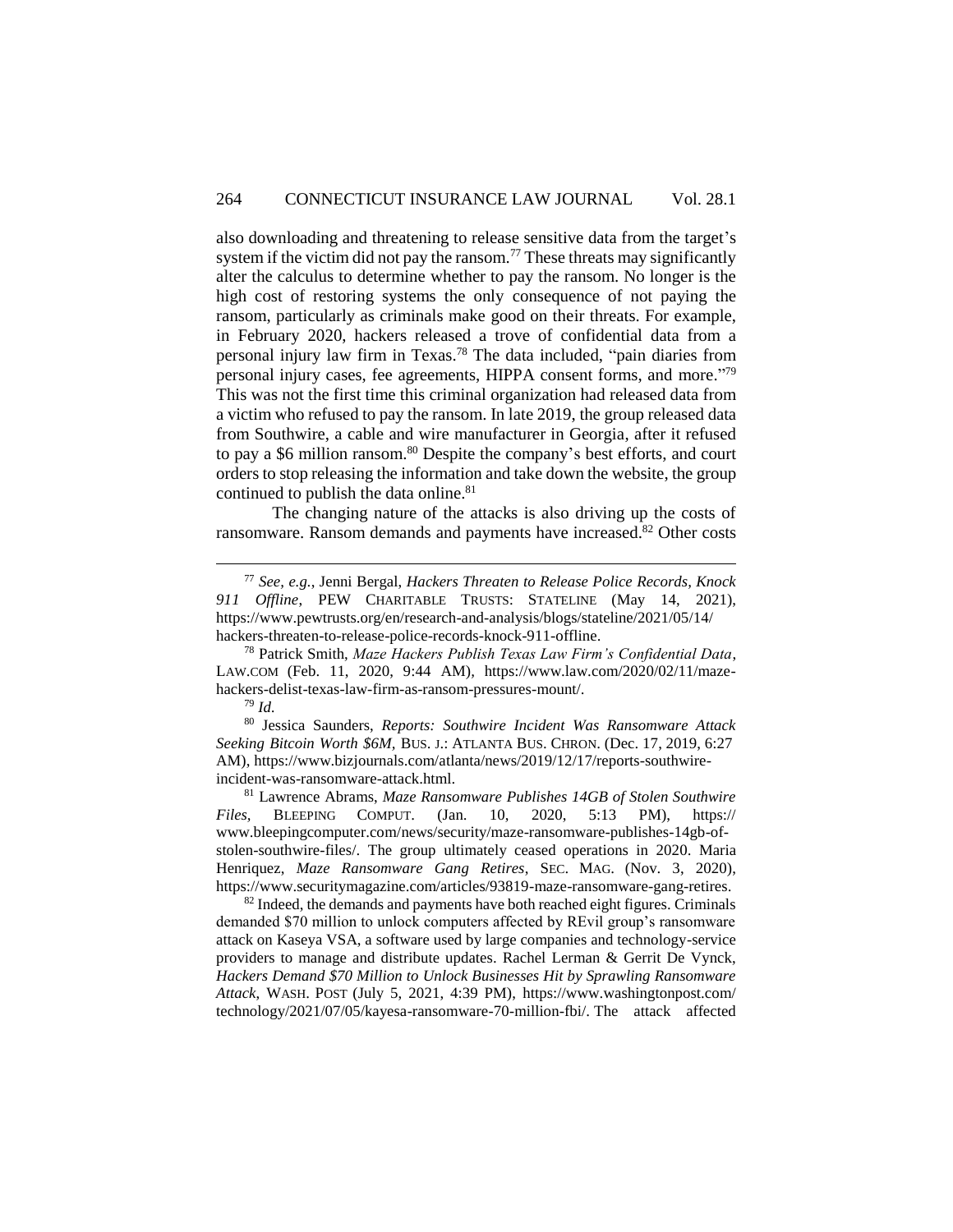## 2021 THE CASE FOR BANNING (AND MANDATING) 265 RANSOMEWARE INSURANCE

are also going up. As these attacks become more sophisticated, costs associated with recovery increase, as does lost revenue and reputational harm. The average length of downtime has increased, reaching as high as sixteen days in the fourth quarter of 2019.<sup>83</sup> Sources attribute this increased downtime to the successful attacks against larger enterprises.<sup>84</sup> As a result, the average cost of downtime in 2020 reached \$283,000—an increase of almost 100% from the prior year.<sup>85</sup>

The situation grew worse in 2020. The DOJ declared 2020 the "worst year ever" for extortion-related cybercrimes.<sup>86</sup> According to antivirus firm Emsisoft, the average ransom request reached  $$200,000$  in  $2020$ .<sup>87</sup> Despite the global pandemic that began early in 2020, ransomware attacks focused on hospitals.<sup>88</sup> Attacks were more profitable for ransomware gangs

<sup>83</sup> *Ransomware Costs Double in Q4 as Ryuk, Sodinokibi Proliferate*, COVEWARE (Jan. 23, 2020), https://www.coveware.com/blog/2020/1/22/ ransomware-costs-double-in-q4-as-ryuk-sodinokibi-proliferate.

<sup>84</sup> *Id.*

 $\overline{a}$ 

<sup>85</sup> Aleksandar Kochovski, *Ransomware Statistics, Trends and Facts for 2022 and Beyond*, CLOUDWARDS (Mar. 22, 2022), https://www.cloudwards.net/ ransomware-statistics/.

<sup>86</sup> Dustin Volz, *Ransomware Targeted by New Justice Department Task Force*, WALL ST.J. (Apr. 21, 2021, 10:09 AM), https://www.wsj.com/articles/ransomwaretargeted-by-new-justice-department-task-force-11619014158?page=1.

<sup>87</sup> *Ransomware Demands Continue to Rise as Data Exfiltration Becomes Common, and Maze Subdues*, COVEWARE (Nov. 4, 2020), https://www.coveware. com/blog/q3-2020-ransomware-marketplace-report.

<sup>88</sup> CYBERSECURITY & INFRASTRUCTURE SEC. AGENCY, FED. BUREAU OF INVESTIGATION & DEP'T OF HEALTH & HUM. SERVS., AA20-302A, RANSOMWARE ACTIVITY TARGETING THE HEALTHCARE AND PUBLIC HEALTH SECTOR (2020), https://www.cisa.gov/uscert/sites/default/files/publications/AA20-

302A\_Ransomware%20\_Activity\_Targeting\_the\_Healthcare\_and\_Public\_Health\_ Sector.pdf.

thousands of victims in at least seventeen countries who rely on Kaseya's software. *Id.* And in June 2021, JB USA Holdings Inc., the world's largest meat supplier, actually paid an \$11 million dollar ransom demand after cybercriminals took out its processing plants. Jacob Bunge, *JBS Paid \$11 Million to Resolve Ransomware Attack*, WALL ST.J.(June 9, 2021, 8:27 PM), https://www.wsj.com/articles/jbs-paid-11-million-to-resolve-ransomware-attack-11623280781.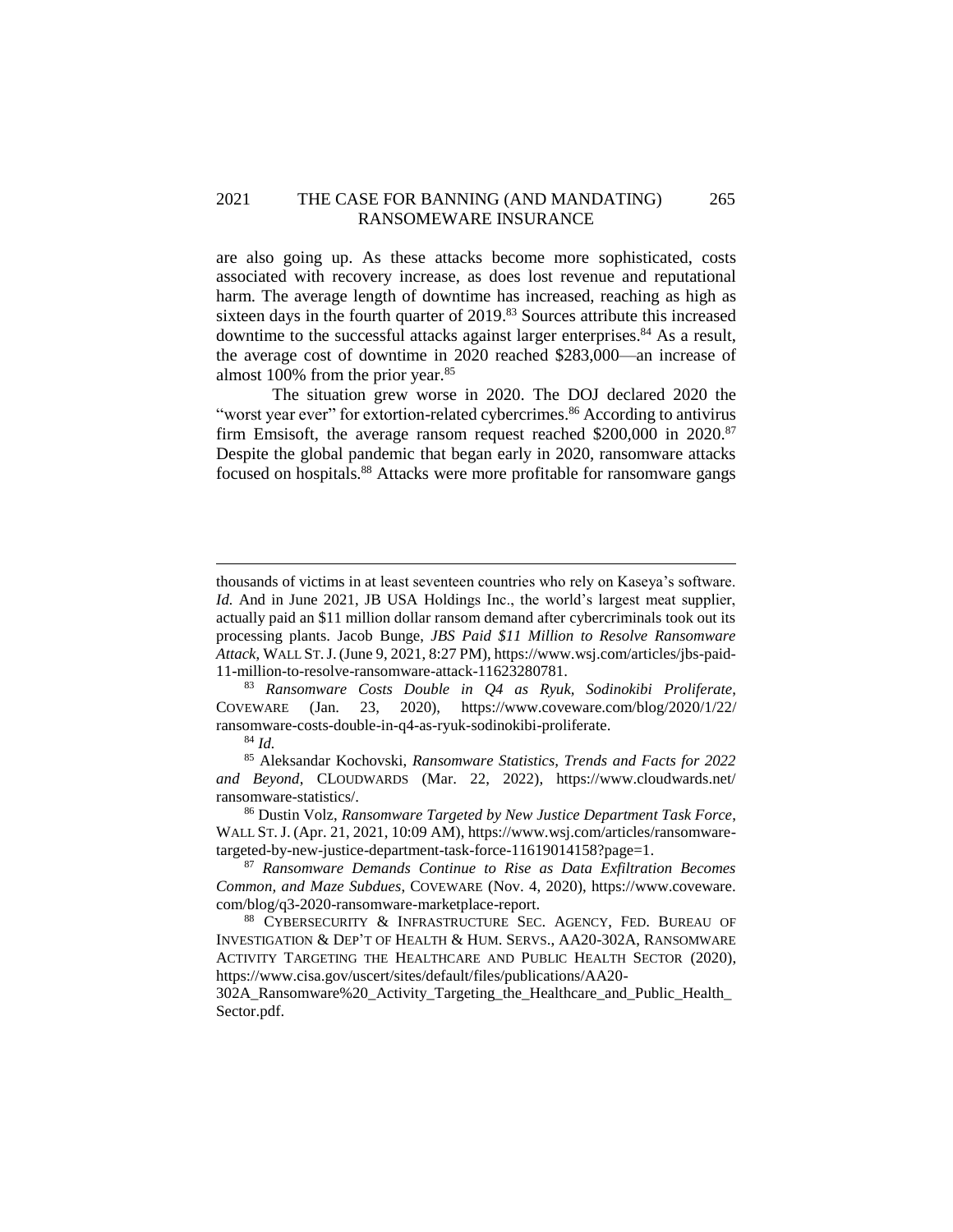too. They made at least \$350 million—a 311% increase over 2019.<sup>89</sup> Once again, the criminals laundered their cryptocurrency payments through Bitcoin mixing services. $90$  But research suggests that the bulk of that money travels through just a few exchange portals, potentially giving law enforcement an opportunity to disrupt the cash flow of ransomware gangs.  $91$ 

It is difficult to determine how many attacks occur each year, and it is similarly difficult to say for certain what percentage of victims pay the ransom. But a recent survey of businesses found that twenty percent of ransomware victims paid the ransom in 2020—up from only fifteen percent in 2019 and four percent in 2018.<sup>92</sup> Among these, several local governments opted to pay the demand rather than attempt to restore the systems themselves. The city of Riviera Beach, Florida paid the largest of these ransoms—sixty-five bitcoins worth approximately  $$600,000.<sup>93</sup>$  Similarly, Lake City, Florida paid forty-two bitcoins worth nearly \$500,000 to unlock its systems.<sup>94</sup> Other local governments, however, have not. The city of New

 $\overline{a}$ 

<sup>93</sup> Benjamin Freed, *Florida City Pays Hackers \$600,000 After Ransomware Attack*, STATESCOOP (June 20, 2019), https://statescoop.com/florida-city-payshackers-600000-after-ransomware-attack/. The city's insurer negotiated with the hackers and ultimately paid the ransom, leaving the city responsible for only its \$25,000 deductible. D. Howard Kass, *Riviera Beach, Florida Ransomware Attack: City Pays \$600,000*, MSSP ALERT (June 20, 2019), https://www.msspalert.com/ cybersecurity-breaches-and-attacks/ransomware/riviera-beach-florida-malwareattack/.

<sup>94</sup> Catalin Cimpanu, *Second Florida City Pays Giant Ransom to Ransomwarre Gang in a Week,* ZDNET (June 26, 2019), https://www.zdnet.com/article/secondflorida-city-pays-giant-ransom-to-ransomware-gang-in-a-week/. The city was responsible for its \$10,000 deductible. Ian Duncan, *As Florida Cities Use Insurance to Pay \$1 Million in Ransoms to Hackers, Baltimore and Maryland Weigh Getting* 

<sup>89</sup> KIM GRAUER & HENRY UPDEGRAVE, THE 2021 CRYPTO CRIME REPORT 6 (2021), https://go.chainalysis.com/rs/503-FAP-074/images/Chainalysis-Crypto-Crime-2021.pdf.

<sup>90</sup> *Id.* at 4, 9.

<sup>91</sup> *Id.* at 9, 18.

<sup>&</sup>lt;sup>92</sup> THREAT POST 2021: THE EVOLUTION OF RANSOMWARE 17 (2021), https://media.threatpost.com/wp-content/uploads/sites/103/2021/04/19080601/ 0354039421fd7c82eb4e1b4a7c90f98e.pdf ("A full 80 percent said they didn't pay the ransom."); DARK READING, HOW DATA BREACHES AFFECT THE ENTERPRISE 12 (2019), https://dsimg.ubm-us.net/envelope/412603/623683/F\_1210\_P1\_13040\_ DR19\_Report\_Strategic\_Security\_2\_Data\_Breaches.pdf (noting 15 percent paid the demanded ransom in 2019 compared to four percent in 2018).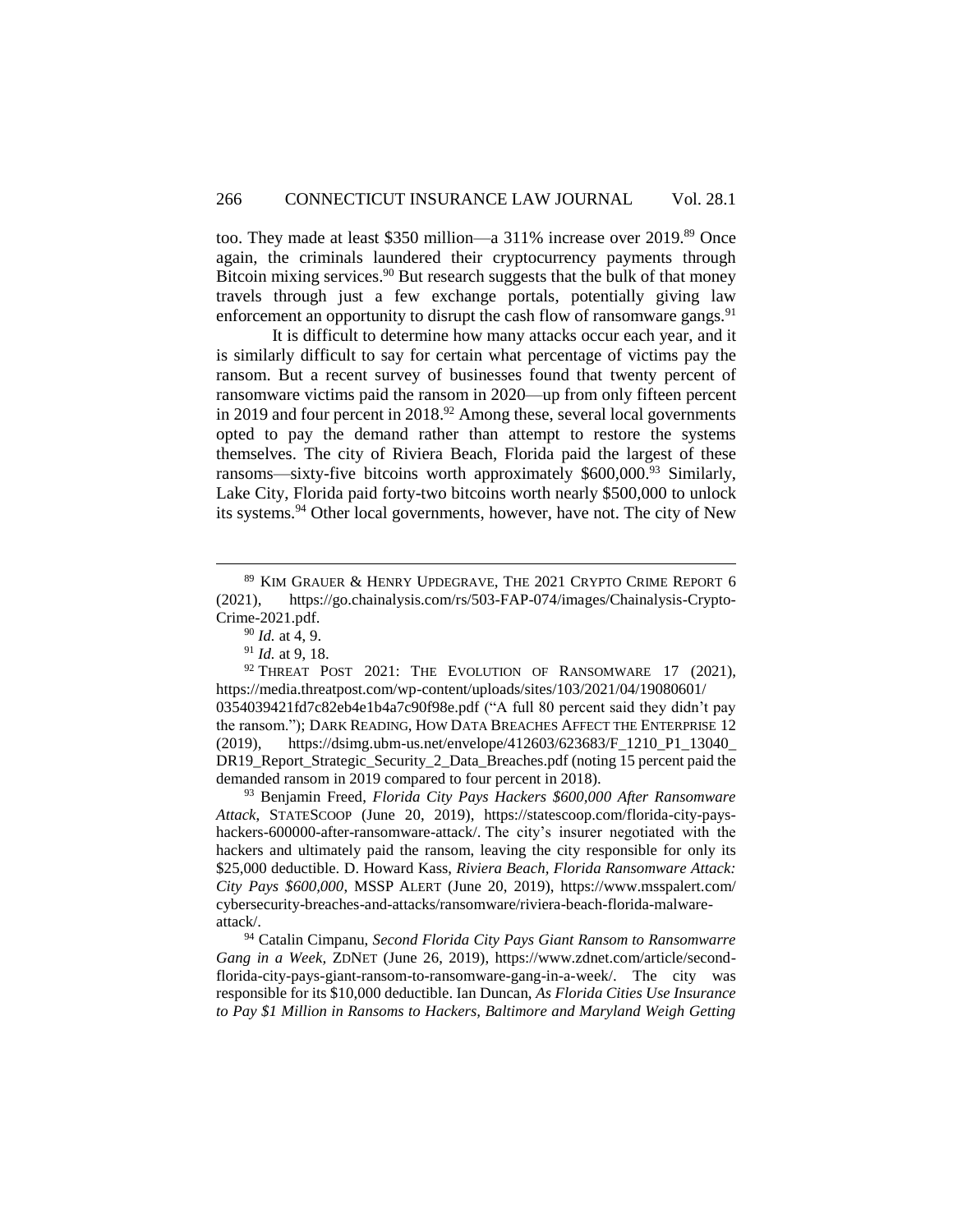## 2021 THE CASE FOR BANNING (AND MANDATING) 267 RANSOMEWARE INSURANCE

Bedford, Massachusetts, for example, chose to restore its systems from backups after hackers demanded more than \$5 million in ransom and rejected a counteroffer of \$400,000.<sup>95</sup> In addition to the changing size of ransom demands, the form of ransom payment has come a long way since victims were asked to mail a check to a post-office box in 1989.<sup>96</sup> Criminals typically demand payment be made in cryptocurrency—frequently in bitcoin.<sup>97</sup> Indeed, ninety-nine percent of ransoms paid in cryptocurrency in 2019 were delivered using bitcoin. 98

Introduced in 2008, Bitcoin is a peer-to-peer cryptocurrency that allows rapid, reliable, and *pseudo*-anonymous payments.<sup>99</sup> Cryptocurrency, unlike a traditional bank wire or check-deposit, can be difficult to trace.<sup>100</sup> Indeed, in its early days, Bitcoin was thought to be completely anonymous and untraceable by law enforcement.<sup>101</sup> That myth has slowly unraveled but uncovering the identity of a Bitcoin user remains a difficult task.<sup>102</sup> In fact, some law enforcement officials rely on a criminal's mistakes to track them. In 2013, the FBI was able to identify Ross Ulbricht, the individual behind Silk Road—the dark web's one-stop-shop for illicit goods and services because he was careless.<sup>103</sup> Ulbricht used a pseudonym for Bitcoin

*Covered*, BALT. SUN (July 5, 2019, 5:00 AM), https://www.baltimoresun.com/ maryland/baltimore-city/bs-md-ci-cyber-insurance-20190703-story.html.

<sup>95</sup> Lindsey O'Donnell, *\$5.3M Ransomware Demand: Massachusetts City Says No Thanks*, THREATPOST (Sept. 5, 2019, 11:14 AM), https://threatpost.com/ ransomware-demand-massachusetts-city-no-thanks/148034/.

<sup>96</sup> *See supra* text accompanying notes 42–46.

<sup>97</sup> *See* MacKenzie Sigalos, *When Ransomware Strikes, This Company Helps Victims Make Bitcoin Payments,* CNBC (June 10, 2021, 3:51 PM), https:// www.cnbc.com/2021/06/10/digitalmint-helps-ransomware-victims-make-bitcoinpayments.html.

<sup>98</sup> *Ransomware Payments Up 33% as Maze and Sodinokibi Proliferate in Q1 2020*, COVEWARE (Apr. 29, 2020), https://www.coveware.com/blog/q1-2020 ransomware-marketplace-report.

<sup>99</sup> John Bohannon, *Why Criminals Can't Hide Behind Bitcoin*, SCI. (Mar. 9, 2016), https://www.science.org/content/article/why-criminals-cant-hide-behindbitcoin-rev2.

<sup>100</sup> *Id.*

<sup>101</sup> *Id.*

<sup>102</sup> *Id.*

<sup>103</sup> *Id.*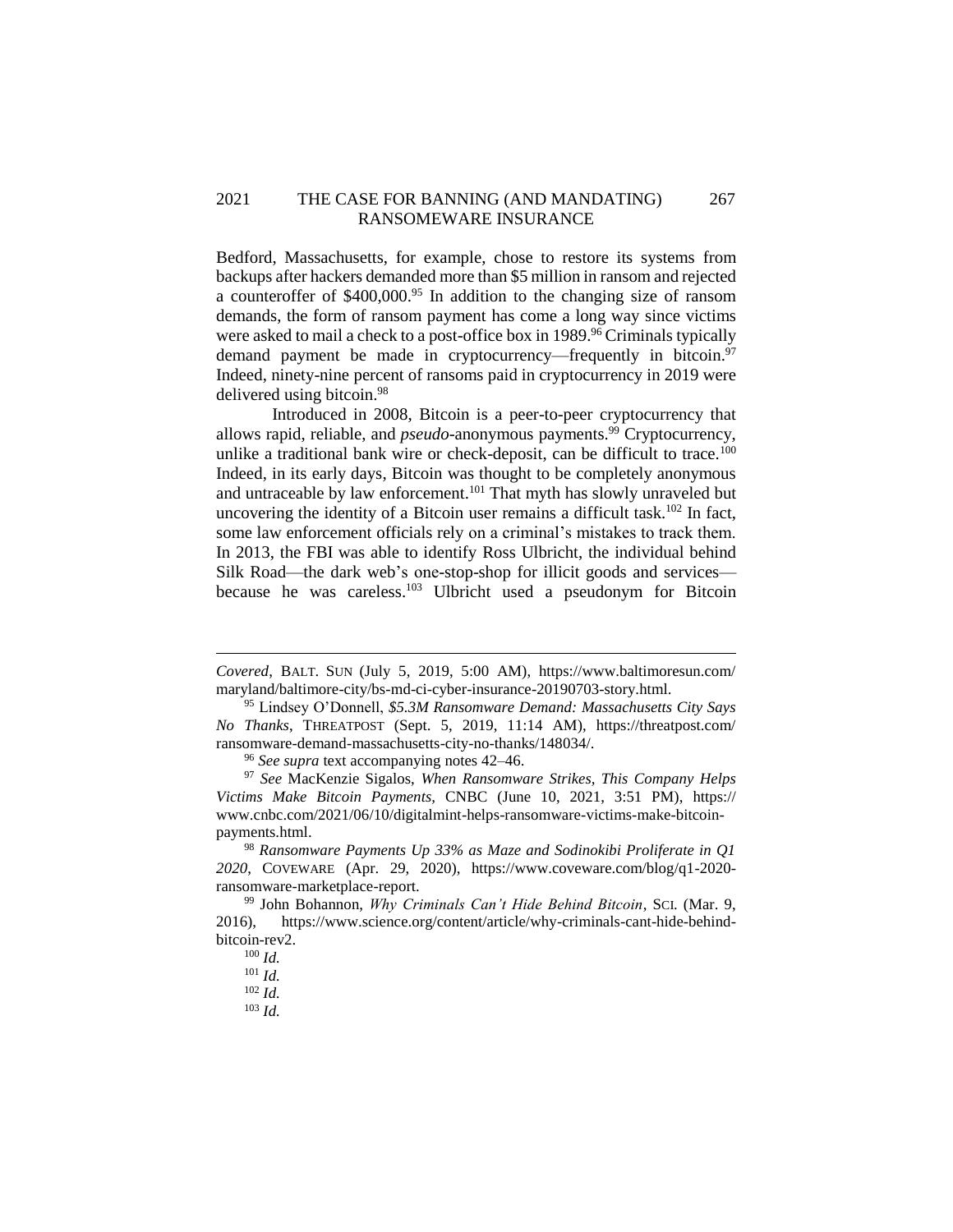transactions that he had adopted years earlier on an internet forum. <sup>104</sup> The FBI was able to use this clue to determine his identity.<sup>105</sup>

Many criminals take extra precautions to make cryptocurrency transactions more difficult to trace, including using "mixing services." 106 These services mix multiple individuals' Bitcoin transactions, functionally laundering the money in an effort to end the trail.<sup>107</sup> "The forensic trail shows the money going in but then goes cold because it is impossible to know which Bitcoins belong to whom on the other end."<sup>108</sup> But even mixing services have exploitable weaknesses when dealing with large sums of money.<sup>109</sup> Despite these issues, transacting in Bitcoin remains a reasonably effective method of masking criminals' identity. New cryptocurrencies hope to address the vulnerabilities in Bitcoin.<sup>110</sup>

In sum, ransomware has become both an enormous source of profit for criminals and an enormous cost for target organizations. It is unsurprising, then, that those organizations would seek to use insurance as a way of helping them manage the risk of ransomware attacks.

### <span id="page-21-0"></span>II. THE CYBER INSURANCE MARKET

#### <span id="page-21-1"></span>A. THE DEVELOPMENT OF CYBER INSURANCE

It should be no surprise, then, that the significant increase in cyber threats, including the increased threat of ransomware attacks, has fueled a growing market for insurance against cyber-related losses.<sup>111</sup> In the early

 $\overline{a}$ 

<sup>107</sup> *Id.*

<sup>110</sup> *Id.* (discussing Shadow, a new anonymous online market which uses its own cryptocurrency called ShadowCash).

<sup>111</sup> *See* 4 BERT WELLS, RUKESH KORDE & TERESA LEWI, NEW APPLEMAN ON INSURANCE LAW § 29.01(1) (Jeffrey E. Thomas & Aviva Abramovsky eds., Library ed. 2020); Kim Lindros & Ed Tittel, *What is Cyber Insurance and Why You Need It*, CIO (May 4, 2016, 4:43 AM), http://web.archive.org/web/20160505221841/ https://www.cio.com/article/3065655/cyber-attacks-espionage/what-is-cyberinsurance-and-why-you-need-it.html; Adam Janofsky, *Why Companies Should Prepare for More Data Breach Lawsuits*, WALL ST. J. (Dec. 11, 2017, 5:12 PM), https://www.wsj.com/articles/why-companies-should-prepare-for-more-data-

<sup>104</sup> *Id.*

<sup>105</sup> *Id.*

<sup>106</sup> *Id.*

<sup>108</sup> *Id.*

<sup>109</sup> *Id.*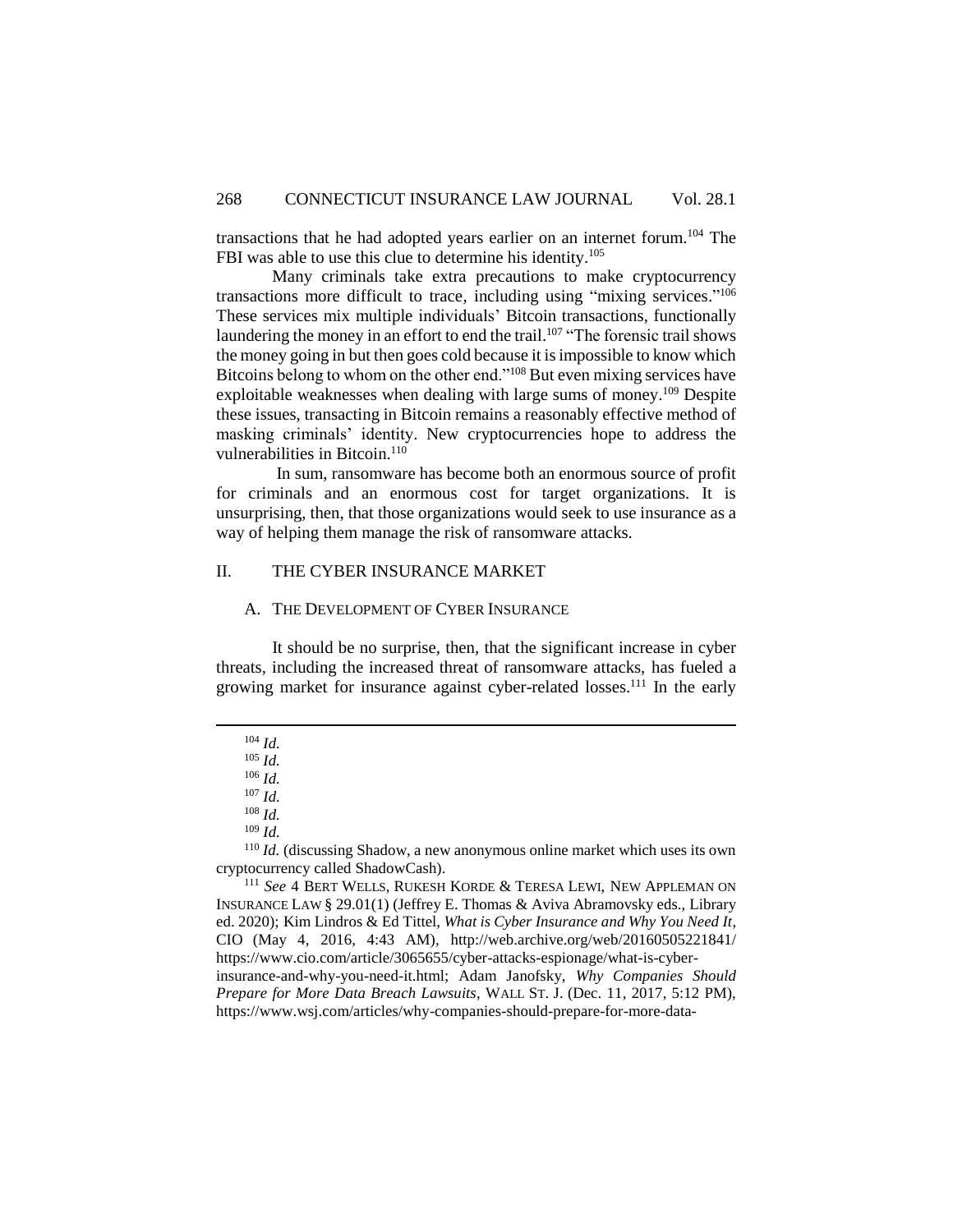### 2021 THE CASE FOR BANNING (AND MANDATING) 269 RANSOMEWARE INSURANCE

years of cyber-attacks, victims sought coverage for the fall out from cyberattacks from their commercial property or general liability insurance policies, since those policies (at least the older ones) did not have clear cyberrisk exclusions. <sup>112</sup> Indeed, that is still true for some property and liability policies. <sup>113</sup> Insurers, however, have resisted the effort to find coverage for cyber-related claims under those types of policies, and the results in the courts are mixed. For example, in *America Online, Inc. v. St. Paul Mercury Insurance Co*., the Fourth Circuit held that computer data, software, and systems were not tangible property under commercial general liability ("CGL") provisions providing property damage coverage.<sup>114</sup> By contrast, in *Computer Corner, Inc. v. Fireman's Fund Insurance Co.*, a New Mexico district court held that data stored on a hard drive did constitute covered tangible property.<sup>115</sup> In 2001, the Insurance Services Office ("ISO")

breach-lawsuits-1512563334. There is some evidence, however, that the demand for cyber insurance has levelled off as premiums have risen and budgets have become tighter due to COVID-19. Tom Johansmeyer, *Cybersecurity Insurance Has a Big Problem*, HARV. BUS. REV. (Jan. 11, 2021), https://hbr.org/2021/01/cybersecurityinsurance-has-a-big-problem#. Despite a spate of attacks, companies are viewing cyber insurance as a luxury. *Id.* Insurers and reinsurers are also becoming warier about taking on cyber risks—the lack of data and the increasing number and cost of attacks has made the insurance an unattractive proposition. *Id.*

 $\overline{a}$ 

<sup>112</sup> *See* Robert H. Jerry, II & Michele L. Mekel, *Cybercoverage for Cyber-Risks: An Overview of Insurer's Responses to the Perils of E-Commerce*, 8 CONN. INS. L.J. 7, 15–23 (2001) (discussing the evolution of commercial general liability policies through 2001); Anthony R. Zelle & Suzanne M. Whitehead, *Cyber Liability: It's Just a Click Away*, 33 J. INS. REG. 145, 151–52 (2014) (discussing the litigation under pre-2001 commercial general liability policies); 4 WELLS, KORDE & LEWI, *supra* note 111.

<sup>113</sup> *See, e.g.*, Complaint & Demand for Jury Trial, Mondelez Int'l, Inc. v. Zurich Am. Ins. Co., No. 2018L011008 (Ill. Cir. Ct. Oct. 10, 2018); Complaint & Demand for Jury Trial, Merck & Co. v. ACE Am. Ins. Co., No. UNN-L-002682-18 (N.J. Super. Ct. Law Div. Aug. 2, 2018).

<sup>114</sup> Am. Online, Inc. v. St. Paul Mercury Ins. Co., 347 F.3d 89, 96 (4th Cir. 2003). *See also* State Auto Prop. & Cas. Ins. Co. v. Midwest Computs. & More, 147 F. Supp. 2d 1113 (W.D. Okla. 2001) (finding no coverage); Recall Total Info. Mgmt., Inc. v. Fed. Ins. Co., 115 A.3d 458 (Conn. 2015) (finding no coverage); Zurich Am. Ins. Co. v. Sony Corp. of Am., No. 651982/2011, 2014 N.Y. Misc. Lexis 5141 (N.Y. Sup. Ct. Feb. 21, 2014) (finding no coverage).

<sup>115</sup> Comput. Corner, Inc. v. Fireman's Fund Ins. Co., No. CV 97-10380, 2000 WL 35456791 (D.N.M. 2000).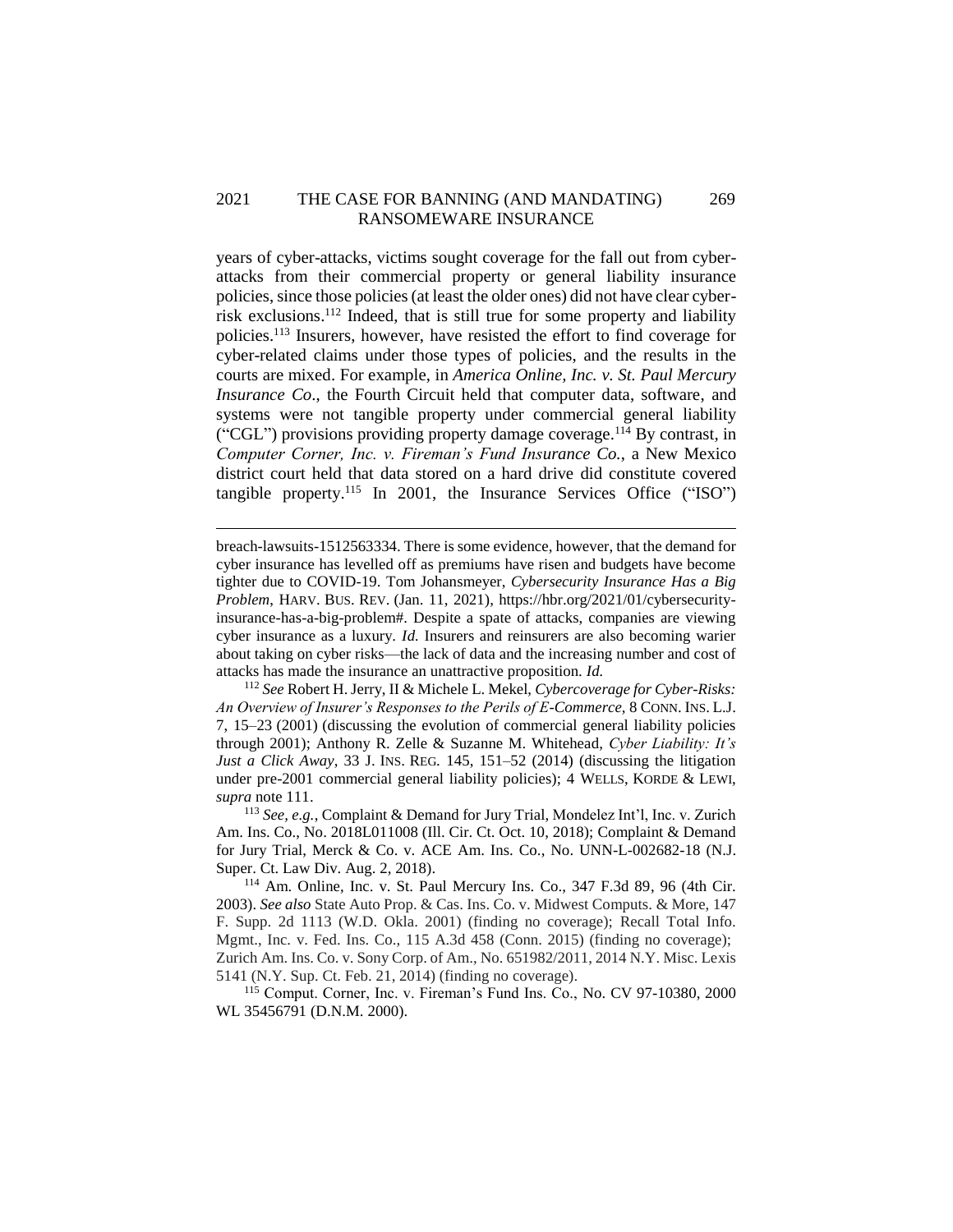approved a change to the CGL coverage form designed apparently to make it more explicit that cyber risks are excluded.<sup>116</sup>

In the ensuing coverage battles, courts have found no coverage for cyber losses under the post-2001 CGL coverage form. In *Innovak International, Inc. v. Hanover Insurance*, for example, a Florida district court held that a CGL policy provided no coverage when the publication of confidential data was the result of a third-party hacker, rather than the insured.<sup>117</sup> Similarly, in *St. Paul Fire & Marine Insurance v. Rosen*, a federal district judge ruled the insurer did not have a duty to defend under a CGL policy where a data breach was perpetrated by a third party. <sup>118</sup> As a result of similar decisions and the increase in cyber-attacks, the market for standalone cyber risk insurance policies has taken off. 119

Unlike many insurance policies, which use standardized language, the language within cyber policies often varies between insurance companies and policies. <sup>120</sup> Still, cyber policies do tend to have some characteristics in common. For starters, they all generally provide a variety of first and thirdparty coverages.<sup>121</sup> Third-party coverage provides insurance for legal liabilities, such as "claims arising out of, or alleging financial loss as a result of a failure of the insured's network security or a failure to protect confidential information."<sup>122</sup> Such insurance fills the coverage gaps left by the post-2001 CGL coverage form, but the frequency or magnitude of such

<sup>117</sup> Innovak Int'l, Inc. v. Hanover Ins. Co., 280 F. Supp. 3d 1340, 1349 (M.D. Fla. 2017).

<sup>118</sup> St. Paul Fire & Marine Ins. Co. v. Rosen Millennium, Inc., 337 F. Supp. 3d 1176, 1184–86 (M.D. Fla. 2018).

<sup>119</sup> *See* ANDREW GRANATO & ANDY POLACEK, FED. RSRV. BANK OF CHI., CHI. FED LETTER NO. 426, THE GROWTH AND CHALLENGES OF CYBER INSURANCE (2019), https://www.chicagofed.org/publications/chicago-fed-letter/2019/426.

 $120$  *Id.* at 1.

 $\overline{a}$ 

<sup>121</sup> Shauhin A. Talesh, *Insurance Companies as Corporate Regulators: The Good, the Bad, and the Ugly,* 66 DEPAUL L. REV. 463, 475 (2017) (describing the basics components of a typical cyber insurance policy). First-party coverage pays for an insured's own expenses, including costs related to investigating, reporting, and correcting technological vulnerabilities. GRANATO & POLACEK, *supra* note 119, at 2. Third-party coverage provides protection against legal claims brought by individuals who might be harmed by the attack and who seek to hold the insuredtarget responsible. *Id.* at 1.

<sup>122</sup> AIG CYBER COVER GUIDE, *supra* note 13.

<sup>116</sup> *See, e.g.*, Jeff Woodward, *The 2001 ISO GGL Revision*, INT'L RISK MGMT. INST., INC. (Jan. 2002), https://www.irmi.com/articles/expert-commentary/the-2001-iso-cgl-revision.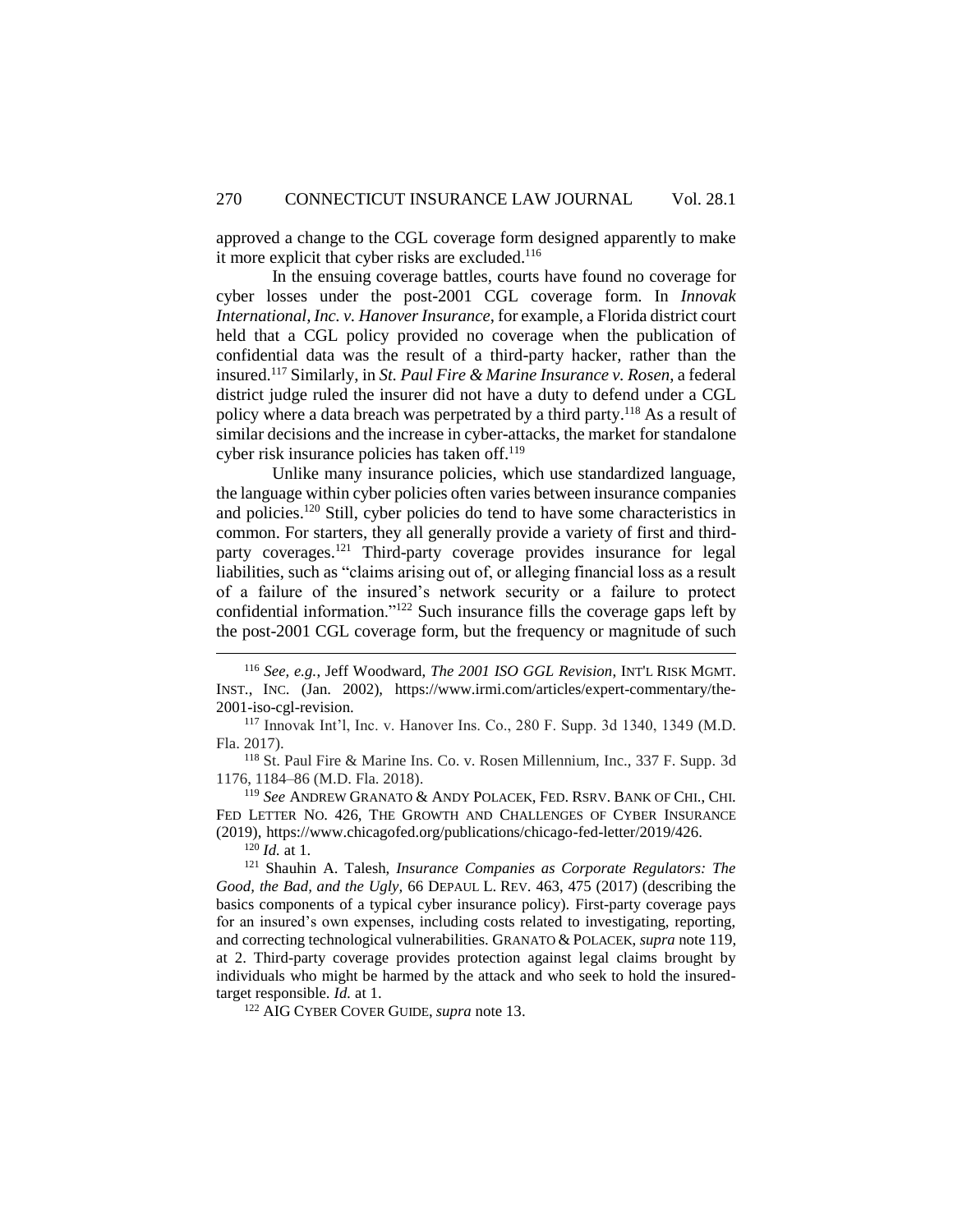## 2021 THE CASE FOR BANNING (AND MANDATING) 271 RANSOMEWARE INSURANCE

lawsuits is unclear*.* First-party cyber coverage can cover a broad range of expenses. For example, cyber policies may provide coverage for the costs of "notifications, public relations, and other services to assist in managing and mitigating a cyber incident,"<sup>123</sup> conducting a forensic investigation to determine the cause of the event, restoring electronic data from backups, business interruption,  $124$  and ransom payments.  $125$  At least one insurer provides "towers of coverage"<sup>126</sup>—dividing costs into multiple categories to ensure one kind of expense does not erode coverage for other kinds of expenses.

## <span id="page-24-0"></span>B. RANSOMWARE INSURANCE<sup>127</sup>

Turning from cyber risk generally to ransomware risk, most modern cyber insurance policies provide some sort of coverage for ransomware attacks. Some companies provide ransomware coverage in their standard cyber insurance policy. For example, AIG offers cyber extortion insurance as part of its *CyberEdge* insurance policy, which provides coverage for a wide variety of cyber risks.<sup>128</sup> That policy defines loss with respect to ransomware attacks to include "monies paid by an Insured with the Insurer's prior written consent to terminate or end a Security Threat or Privacy Threat that would otherwise result in harm to an insured."<sup>129</sup> Other insurers offer cyber extortion endorsements to their general cyber insurance, kidnap-andransom, or other insurance policies. Markel, a Virginia-based specialty and small business insurance company, even offers such an endorsement to their

<sup>123</sup> *Id.*

<sup>124</sup> *Id.*

<sup>125</sup> *Id.*

<sup>126</sup> *Understanding the Coverage*, BEAZLEY, https://www.beazley.com/usa/ cyber and executive risk/cyber and tech/beazley breach response/understandin g the coverage.html (last visited Apr. 8, 2022).

 $127$  In Sections B and C, we rely in part on confidential telephone interviews with several attorneys who work as or directly with cyber "breach coaches" in response to ransomware attacks [hereinafter Confidential Interviews with Attorneys].

<sup>128</sup> AIG CYBER COVER GUIDE, *supra* note 13.

<sup>129</sup> AM. INT'L GRP., INC., *CyberEdge Cyber Extortion Insurance, in* PORTFOLIO SELECT FOR NON-PROFIT COMPANIES 111, 115 (2013), https://www.aig.com/ content/dam/aig/america-canada/us/documents/business/management-liability/ portfolioselect-for-public-companies-specimen-policy-brochure.pdf.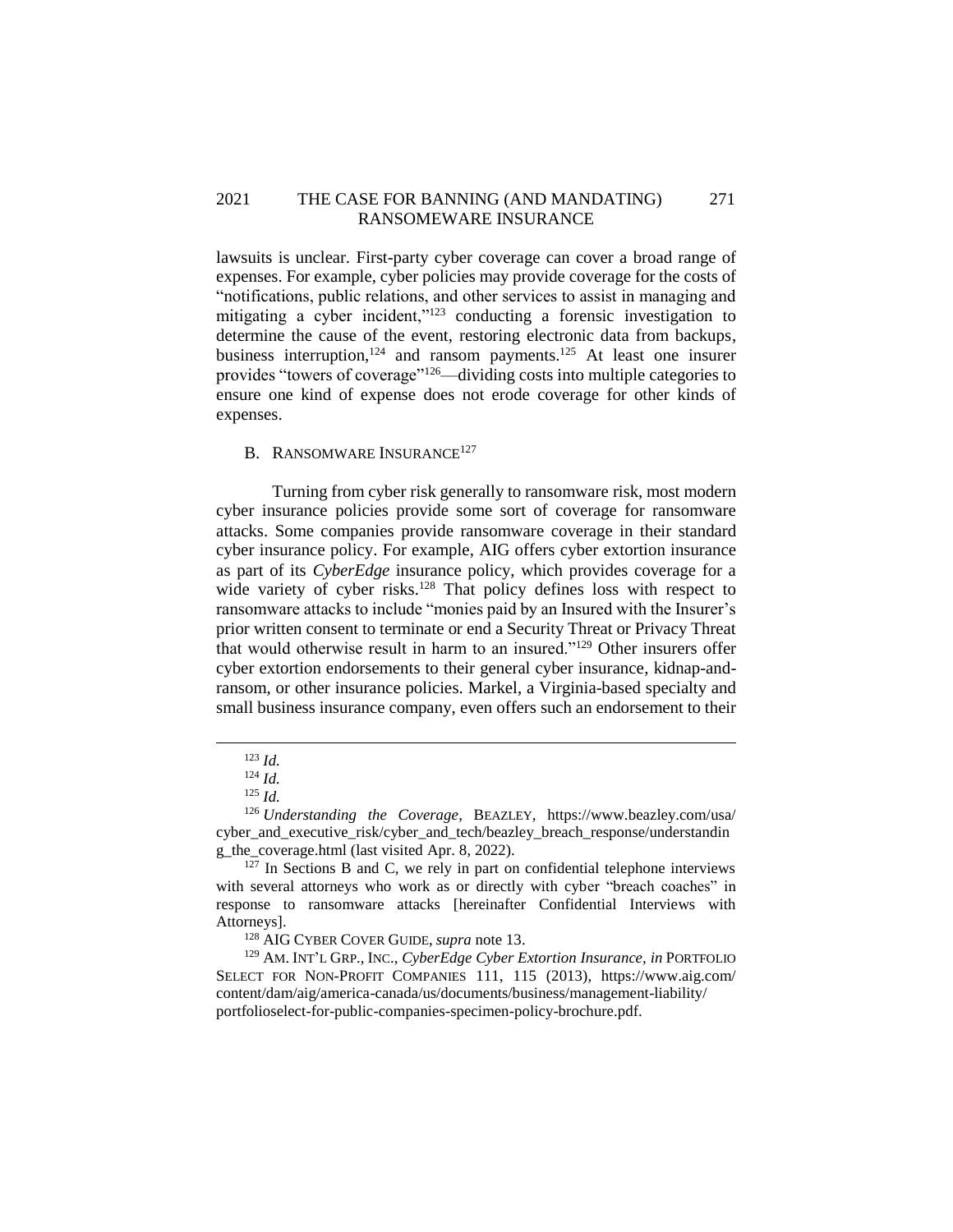"lawyers professional liability insurance policy."<sup>130</sup> That endorsement provides that "[t]he Company shall reimburse the Named Insured up to the amount stated in the Breach Mitigation Expense, Ransomware Attack and Wire Fraud Limits of Liability Schedule as applicable to Ransomware Attack for Loss . . . . "<sup>131</sup> The policy defines a "loss" to include "[t]he Named Insured's payment of an extortion demand."<sup>132</sup> Some insurers appear to offer overlapping coverage, providing for extortion payments in their cyber policies and their kidnap and ransom policies.<sup>133</sup> Coverage under all of these policies is predominantly first-party.

As is the case with many types of property and casualty insurance, cyber insurers do more than simply provide indemnity for loss. They also offer significant expertise and assistance to reduce the insured's cyber risks before attacks happen and reduce their cyber losses after an attack. That is, insurers offer services that are supposed to reduce the likelihood of a successful ransomware attack, and they offer services after an attack occurs, designed to minimize the costs of an attack if one occurs. <sup>134</sup> The former are sometimes referred to as "pre-breach services" and the latter as "post-breach services."<sup>135</sup>

Pre-breach services include access to password management software (which makes it easy for employees to generate and deploy strong passwords to fend off brute force attacks), precision geo-blocking or

 $\overline{a}$ 

<sup>134</sup> Talesh, *supra* note 121, at 479–84.

<sup>135</sup> *See, e.g.*, Shauhin A. Talesh & Bryan Cunningham, *The Technologization of Insurance: An Empirical Analysis of Big Data and Artificial Intelligence's Impact on Cybersecurity and Privacy*, 5 UTAH L. REV. 967, 1003 (2021).

<sup>&</sup>lt;sup>130</sup> MARKEL INS. CO., BREACH MITIGATION EXPENSE, RANSOMWARE ATTACK AND WIRE FRAUD COVERAGE (2017) (on file with Journal).

<sup>131</sup> *Id.* at 2.

<sup>132</sup> *Id.* at 5.

<sup>133</sup> *See* Suzanne Barlyn & Carolyn Cohn, *Companies Use Kidnap Insurance to Guard Against Ransomware Attacks*, REUTERS (May 19, 2017, 9:54 AM), https://www.reuters.com/article/us-cyber-attack-insurance/companies-use-kidnapinsurance-to-guard-against-ransomware-attacks-idUSKCN18F1LU. *Compare* TRAVELERS INDEM. CO., KIDNAP AND RANSOM COVERAGE 1 (2016), https:// www.travelers.com/iw-documents/apps-forms/kidnap-ransom/ker-16001.pdf [hereinafter TRAVELERS KIDNAP AND RANSOM COVERAGE] (providing coverage for kidnap extortion payments), *with* TRAVELERS INDEM. CO., CYBERRISK COVERAGE 4 (2019), https://www.travelers.com/iw-documents/apps-forms/cyberrisk/cyb-16001.pdf [hereinafter TRAVELERS CYBERRISK COVERAGE] (providing coverage for reasonable cyber ransom payouts).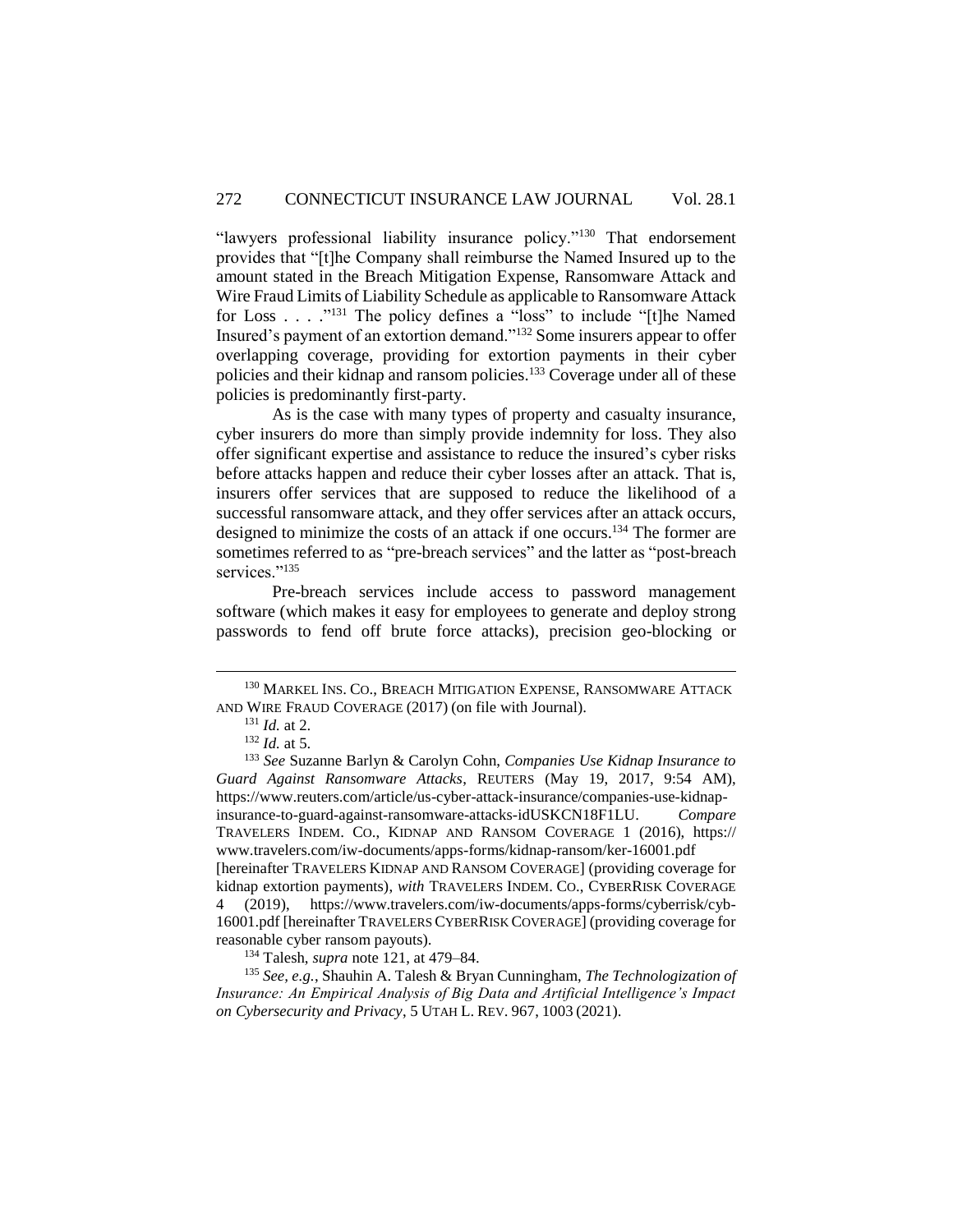## 2021 THE CASE FOR BANNING (AND MANDATING) 273 RANSOMEWARE INSURANCE

shunning (which restricts access to internet sites that are deemed dangerous), and online or in-person cyber security training (designed to teach employees the best practices for avoiding malware attacks and providing a function that allows managers to view employees' test results and completion statistics).<sup>136</sup> In theory, such pre-breach services reduce the risk of a cyberattack by focusing on the employees—who constitute the weakest link in most organizations' cyber security plans.<sup>137</sup> As Shauhin Talesh has observed, pre-breach services can also include comprehensive "cyber health checks," the goal of which is to "give organizations a 360 degree view of their people, processes and technology, so they can reaffirm that reasonable practices are in place, harden their data security, qualify for network liability and privacy insurance, and bolster their defense posture in the event of class action lawsuits."<sup>138</sup>

Post-breach services offered by insurers also provide potential value to insureds by minimizing the extent of the harm. These services are often provided in the form of an "incident response team."<sup>139</sup> These teams consist of groups of individuals who have expertise in a range of relevant subjects and are employed either by the insurer or by a third-party provider who has

 $\overline{a}$ 

<sup>137</sup> *See* Frances Dewing, *Employees Are the Weak Link in Your Business: Why Cybersecurity Protection Starts with Them*, FORBES (Apr. 9, 2019, 8:00 AM), https://www.forbes.com/sites/theyec/2019/04/09/employees-are-the-weak-link-inyour-business-why-cybersecurity-protection-starts-with-them/.

<sup>138</sup> Shauhin A. Talesh, *Data Breach, Privacy, and Cyber Insurance: How Insurance Companies Act as "Compliance Managers" for Businesses,* 43 L. & SOC. INQUIRY 417, 429 (2018) (quoting NETDILIGENCE, CYBER RISK ASSESSMENTS (2015)).

<sup>139</sup> *See id.* at 432–33. *See, e.g.*, CHUBB, CYBER SERVICES FOR INCIDENT RESPONSE 1 (2020), https://www.chubb.com/content/dam/chubb-sites/chubbcom/ca-fr/claims/marketing-materials/documents/pdf/cyber-servbices-for-incidentresponse.pdf.

<sup>136</sup> *See id.* at 1003–04. Version of these services can be found on the websites of most insurers that sell cyber policies. *See, e.g.*, *Loss Mitigation for Cyber Policyholders*, CHUBB: CYBER SERVICES, https://www.chubb.com/us-en/businessinsurance/loss-mitigation-for-cyber-policyholders.html (last visited Apr. 8, 2022); *Cyber Loss Control Services*, AM. INT'L GRP., INC., https://www.aig.com/ content/dam/aig/america-canada/us/documents/business/cyber/cyber-loss-controlservices-all.pdf (last visited Apr. 8, 2022); *Risk Management Tools & Resources*, BEAZLEY GRP., https://www.beazley.com/united\_kingdom/cyber\_and\_tech/beazley \_breach\_response/cyber\_services/risk\_management\_tools\_and\_resources.html (last visited Apr. 8, 2022).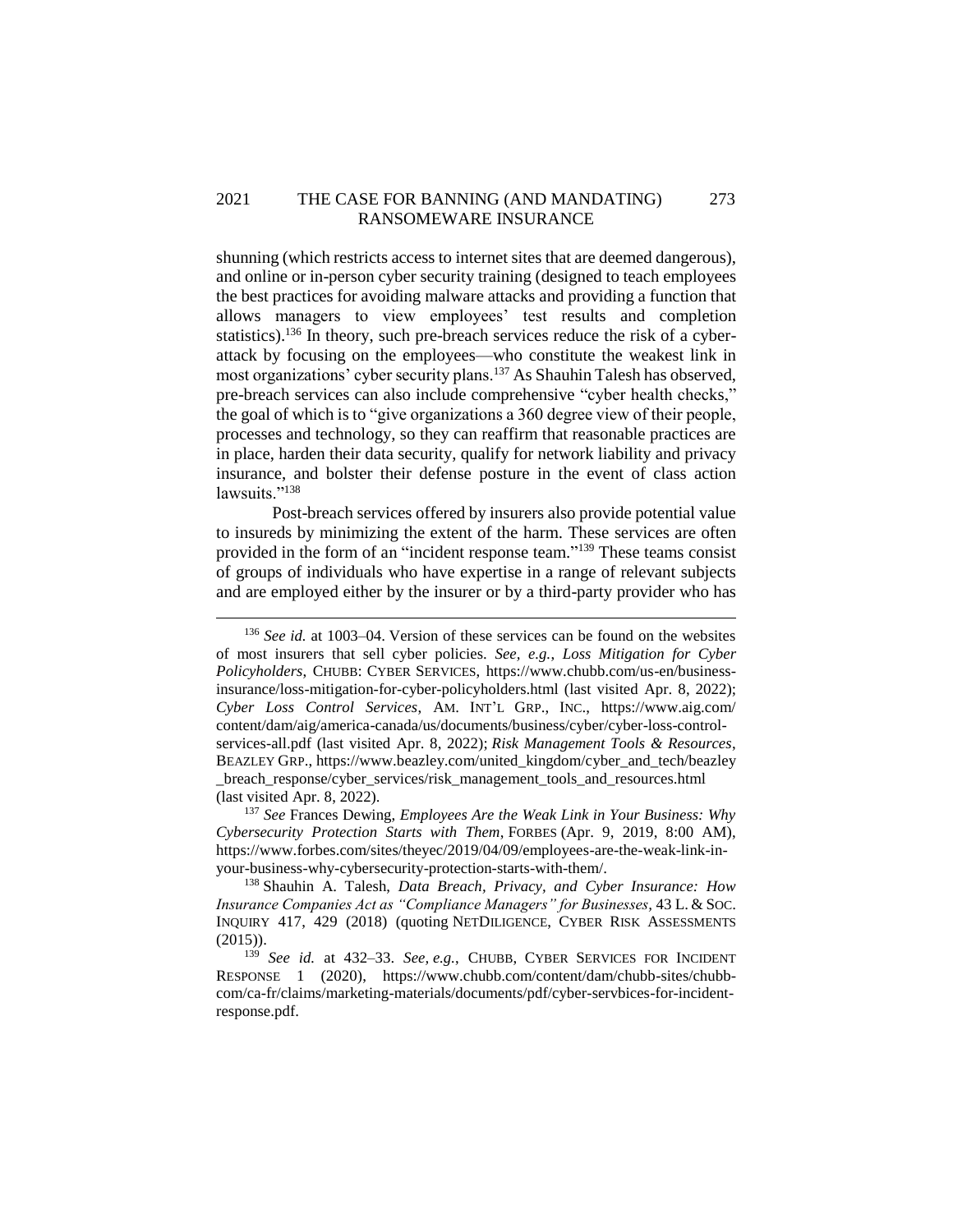a relationship with the insurer—and whom the insured is incentivized to use through reduced premiums. <sup>140</sup> The services provided by the cyber response team can include forensics, crisis management, public relations, information technology expertise, credit monitoring, and a "breach coach" who runs the show.<sup>141</sup> The breach coach is typically an outside lawyer recommended by the insurer who has experience and expertise in handling a range of legal issues that can arise in the context of a data breach (e.g., intellectual property, privacy law, and national security law).<sup>142</sup> As Talesh notes, "[the breach coach] lawyers play a critical role in developing and managing the incident response team that is formed when a data breach occurs."<sup>143</sup>

In the context of ransomware insurance in particular, the cyber insurer and its cyber response team play an especially critical role in managing the post-breach risk. Someone on the side of the target organization must negotiate with the criminal demanding payment, they must decide whether to pay the ransom, and if a ransom is to be paid, precisely how much that should be, in what form, and under what conditions. While insurers generally leave that process to the insured, the breach coach plays an essential role. Breach coaches oversee the overall response, serving as "central coordinators when it comes to ransomware response, coordinating with computer forensic experts who can determine the extent of the attack, companies that can notify customers impacted by a breach, and IT firms that can quickly provide staffing to fix issues."<sup>144</sup> What's more, if the company decides they do want to pay the ransom (or are at least open to that possibility), the breach coach then brings in a separate ransomware expert, one who has considerable experience negotiating with ransomware attackers and verifying that ransom payments will actually result in unlocked and unharmed files.<sup>145</sup> These experts—who also are not employed by the insurer but are part of the insurer's ransomware response team—play a unique and important role in the response. They can help negotiate for a lower ransom, for example, by deploying specialized negotiation

<sup>145</sup> *Id.*

<sup>140</sup> Talesh, *supra* note 121, at 481.

<sup>141</sup> *Id.* at 481–84.

<sup>142</sup> *Id.* at 481–82.

<sup>143</sup> *Id.* at 482.

<sup>144</sup> Steven Melendez, *When Hackers Kidnap Their Data, Companies are Increasingly Using 'Breach Coaches' and Negotiators,* FAST CO. (Mar. 31, 2020), https://www.fastcompany.com/90473369/when-ransomware-strikes-companiesare-increasingly-turning-to-breach-coaches.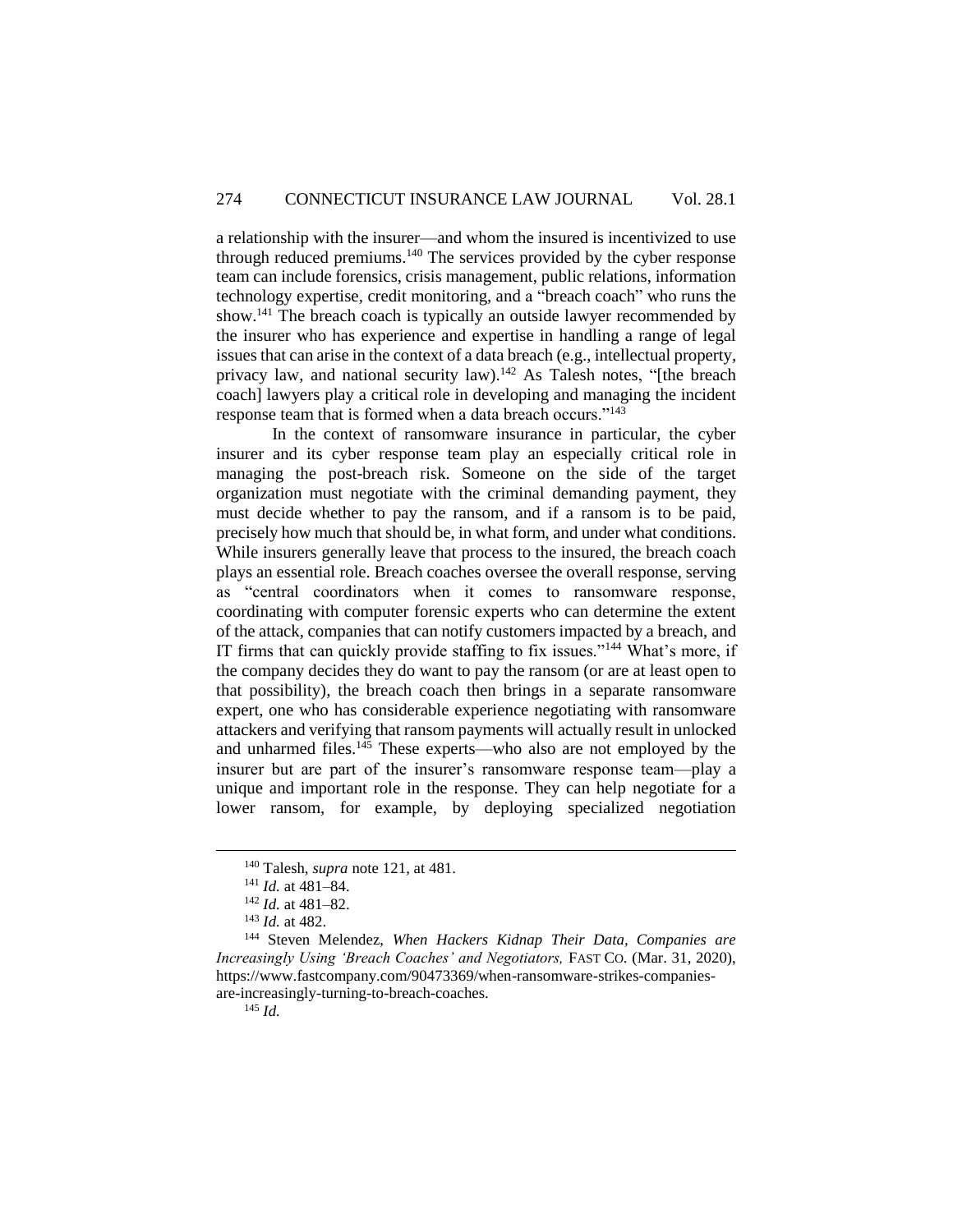## 2021 THE CASE FOR BANNING (AND MANDATING) 275 RANSOMEWARE INSURANCE

strategies.<sup>146</sup> They can also use their own databases,<sup>147</sup> built up over the course of many ransomware negotiations, to determine, among other things, whether a ransom demand is reasonable,<sup>148</sup> whether an attacker is reliable (i.e., whether the encryption keys will actually be provided upon payment), and whether they tend to unlock the frozen data with minimal damage to the files.<sup>149</sup> All of this information is useful to an insured who is trying to minimize their overall losses from ransomware attacks.

### <span id="page-28-0"></span>C. THE ROLE OF CYBER INSURERS IN RANSOMWARE NEGOTIATIONS

According to one source within the industry that we spoke to, while the typical practice is for insurers not to get directly involved in the ransomnegotiation process, some insurers do. <sup>150</sup> This includes acts such as participating in phone calls between breach coach and client.<sup>151</sup> Even in the typical case, however, where the insurer is remaining "hands off," the presence of the insurance company—and its relationship with the insured and the breach coach—will inevitably have some influence on the negotiation process, at least indirectly. First, if an insured agrees to a ransom demand that the insurer deems to be excessive, the insured runs the risk of either having their premiums increased or losing coverage entirely. Second, the breach coach also has an incentive not to alienate the insurer. Note that in the event of a ransomware attack, cyber insurers typically offer their insureds a panel of attorneys (or potential breach coaches) to choose from. 152 Thus, the insurers clearly have a strong financial incentive to include attorneys in their panel of preferred breach coaches who are able to keep the

<sup>146</sup> *Id.*

<sup>147</sup> Confidential Interviews with Attorneys, *supra* note 127.

<sup>&</sup>lt;sup>148</sup> It might seem odd to think of any ransom demand as being reasonable. All such demands, in an important sense, are deeply unreasonable. By reasonable here we mean something quite specific, which we discuss further below. *See infra* note 161 and accompanying text.

<sup>149</sup> Melendez, *supra* note 144.

<sup>150</sup> Confidential Interviews with Attorneys, *supra* note 127.

<sup>151</sup> *Id.*

<sup>&</sup>lt;sup>152</sup> Talesh, *supra* note 121, at 482. This is not unlike the practice that liability insurers have in the context of providing legal defense counsel to represent their insureds against covered claims.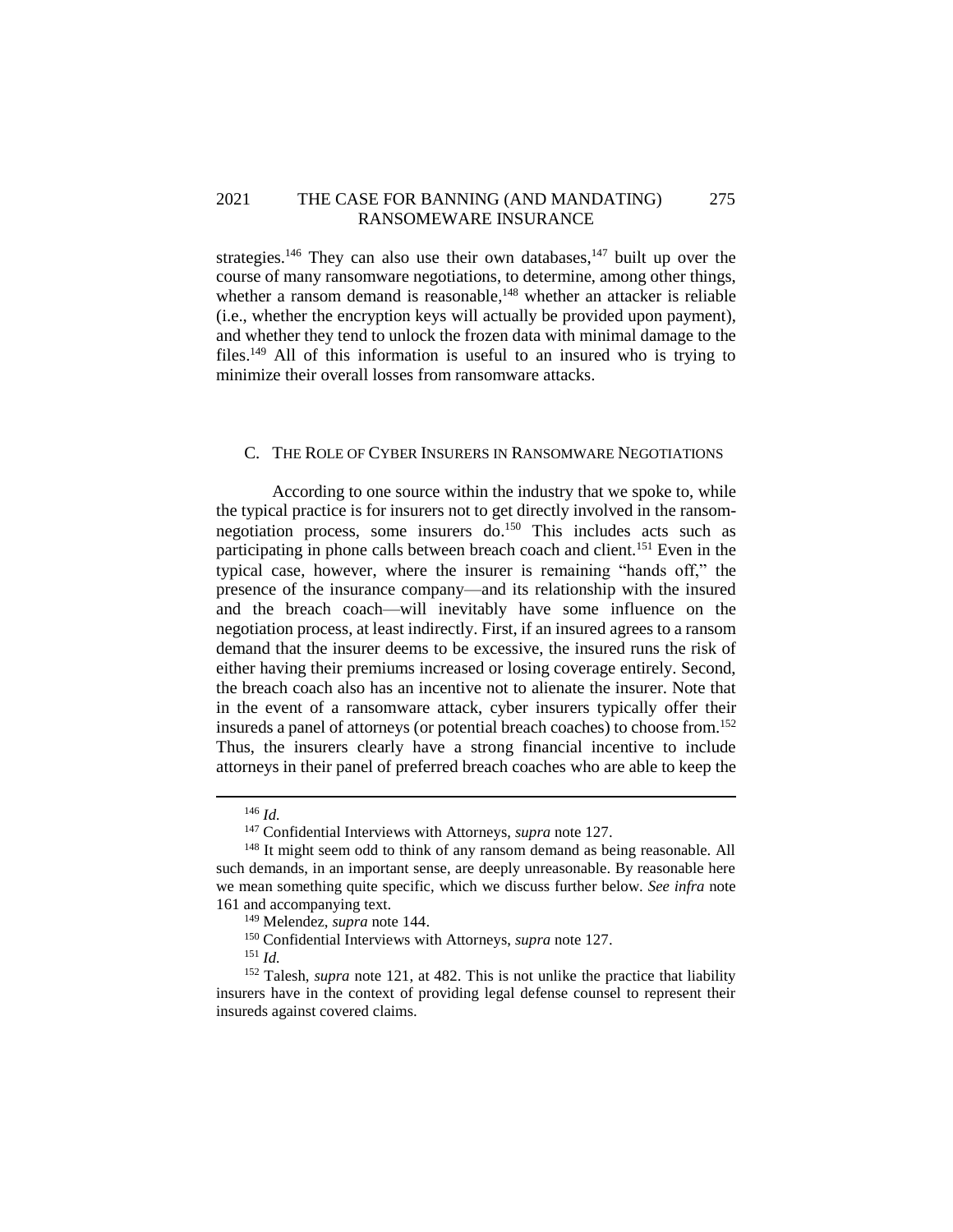insured's—and the insurer's—overall costs down, including the costs of ransom payouts as well as the costs of covering the harm associated with failed ransom negotiations. Therefore, while breach coaches (and the other intermediaries they recommend to the insured to help deal with a ransomware attack) formally represent the insured, and only the insured, they have incentives to consider the interests of the insurer.<sup>153</sup>

The potential role of the cyber insurer in ransom negotiations raises an obvious question. Who does the cyber insurance policy, if at all stated, give ultimate control over the ransom-payment decision? The *contractual authority* to make the final decisions varies from policy to policy. Some policies leave the decision to the insured<sup>154</sup>—this is particularly the case where ransomware is covered as a part of a broader kidnap and ransom insurance.<sup>155</sup> Other policies, including those offered by several major cyber insurers, expressly give the authority to the insurer. <sup>156</sup> Specifically, these policies require the insurer's prior written consent for any ransom paid.<sup>157</sup> Some policies provide this consent requirement in the policy's definition of

 $\overline{a}$ 

<sup>156</sup> *See e.g.*, TRAVELERS CYBERRISK COVERAGE, *supra* note 133, at 4.

 $153$  This is similar to the position of lawyers hired by insurers to defend insureds in a tort action. In "single representation" states (e.g., Hawaii) the attorney has a professional obligation only to the insured. *See* Finley v. Home Ins. Co., 975 P.2d 1145, 1152–53 (Haw. 1998); Pine Island Farmers Coop v. Erstad & Riemer, P.A., 649 N.W.2d 444, 451–52 (Minn. 2002) (finding dual representation is only allowed if there is no conflict of interest and that the insured provides an expressed consent after being informed of the risks and advantages of dual representation, and that there is no conflict of interest); State Farm Mut. Auto. Ins. Co. v. Traver, 980 S.W.2d 625, 632–34 (Tex. 1998). In "dual representation" states, retained counsel represents both the interests of the insurer and the insured, owing a duty to both. *See* Nev. Yellow Cab Corp. v. Eighth Jud. Dist. Ct. *ex rel.* Cnty. of Clark*,* 152 P.3d 737, 741– 42 (Nev. 2007).

<sup>154</sup> *See, e.g.*, TRAVELERS KIDNAP AND RANSOM COVERAGE, *supra* note 133, at 10.

<sup>155</sup> *See* Barlyn & Cohn, *supra* note 133 ("American International Group Inc [], Hiscox Ltd [] and the Travelers Companies Inc [] have been receiving ransomware claims from some customers with K&R policies as ransomware attacks become more common, the companies said.").

<sup>&</sup>lt;sup>157</sup> These policies stand in stark contrast to kidnap and ransom insurance policies, where kidnap and ransom insurance policies give the final say on whether to pay the ransom to the insured organization or family. *See, e.g.*, TRAVELERS KIDNAP AND RANSOM COVERAGE, *supra* note 133, at 10. We later discuss some differences between kidnap and ransom coverage and ransomware coverage that might help to explain this difference. *See infra* Part IV.B.1.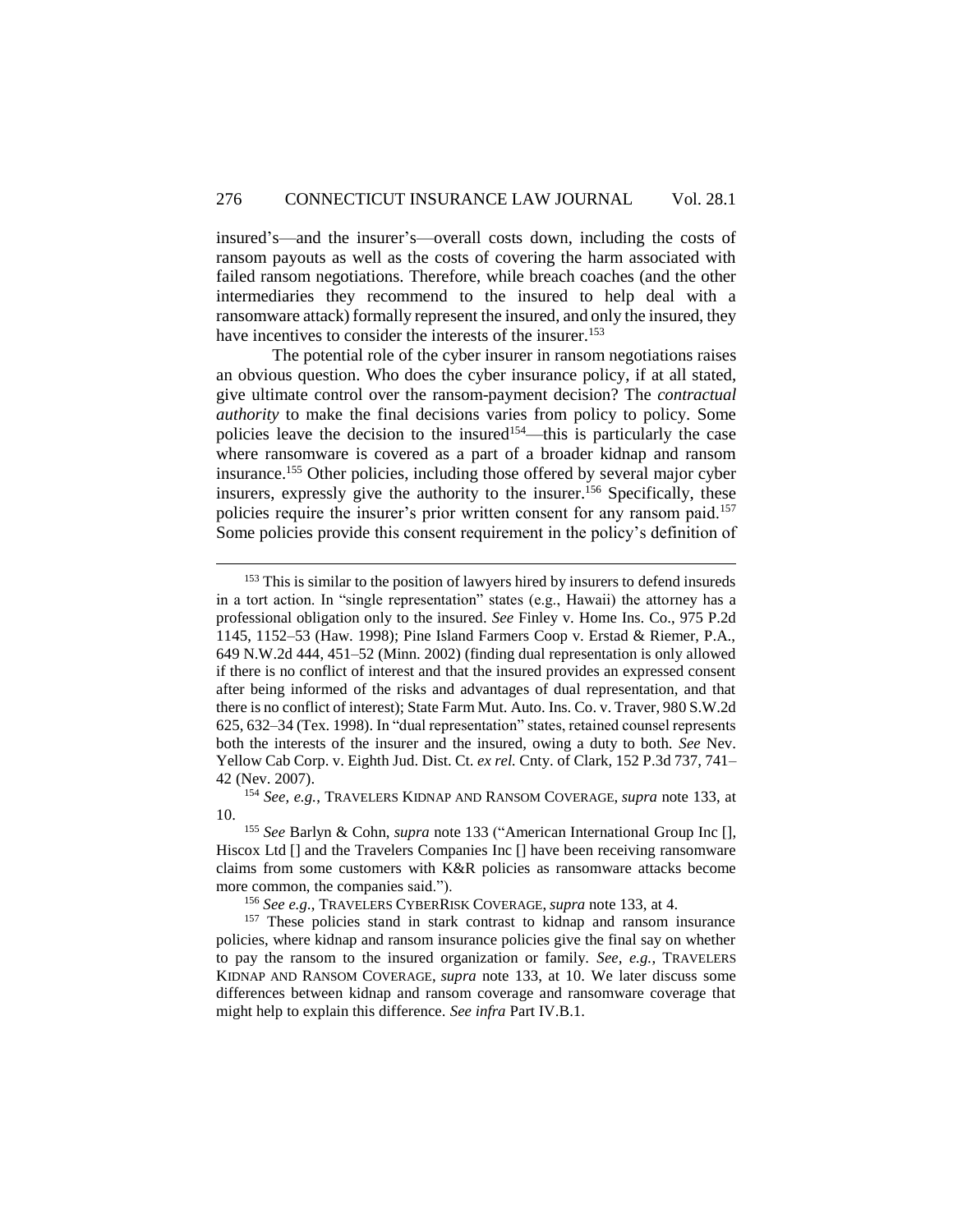## 2021 THE CASE FOR BANNING (AND MANDATING) 277 RANSOMEWARE INSURANCE

what is a covered "loss." For example, AIG's *CyberEdge Cyber Extortion Insurance* coverage defines a covered loss as "monies paid by an Insured *with the Insurer's prior written consent* to terminate or end a Security Threat or Privacy Threat that would otherwise result in harm to an Insured."<sup>158</sup>

Note also that, while the policy may require the insurer's consent to any ransom payments, the policy can also impose an obligation on the insurer not to withhold consent unreasonably.<sup>159</sup> Moreover, even if there were no language in the policy expressly imposing a duty of reasonableness on the insurer with respect to ransom-payment decisions, a court could well decide that such a duty is implied in the consent provisions of a cyber insurance policy, just as courts imply a duty of good faith into contracts (e.g., with respect to insurers' "duty to settle").<sup>160</sup>

This combination of rights and responsibilities—where the insurer's consent is required but limits are placed on the insurer's discretion to withhold consent—makes sense from the perspective of maximizing the joint welfare of the insured and insurer named in a particular cyber policy. On the one hand, because the insurer is ultimately responsible for the loss payment, and the amount of the loss payment is a function of the ransom negotiations, the insurer reasonably will want some say in the negotiation process. If the insurer had no such say—that is, if the insured had unfettered

 $\overline{a}$ 

<sup>160</sup> This is especially true because of the potential conflict of interest that can be created by giving unfettered power to the insurer to withhold consent to pay a ransom. Some of the costs of a failed ransom negotiation may not be covered by insurance (either because the expenses fall outside the policy limit or are excluded for some reason), the insurer might externalize some of the costs of a failed negotiation strategy—such as taking too hard a line on what they are willing to pay, resulting in a breakdown of negotiations—to the insured. In the standard liability insurance settlement context, this scenario is sometimes characterized as the insurer gambling with the insured's money. To address the problem in that context, the law applies a duty of good faith and fair dealing, which requires insurers to take into account its own interests and the interests of the insured in such negotiations. *See generally* RESTATEMENT OF THE L. OF LIAB. INS. § 24 (AM. L. INST. 2019) (describing the liability insurer's duty to make reasonable settlement decisions).

<sup>158</sup> *See, e.g.*, AM. INT'L GRP., INC., *supra* note 129, at 115 (emphasis added).

<sup>159</sup> Indeed, this is what AXA's *CyberRiskConnect* policy does. X.L. AM., INC., *supra* note 13, at 10 (stating that insurer's consent "not to be unreasonably withheld . . . ."). Note here the use in the policy of the term "unreasonably" with respect to the decision whether to pay a ransom, implying there are reasonable decisions to pay a ransom and unreasonable ones.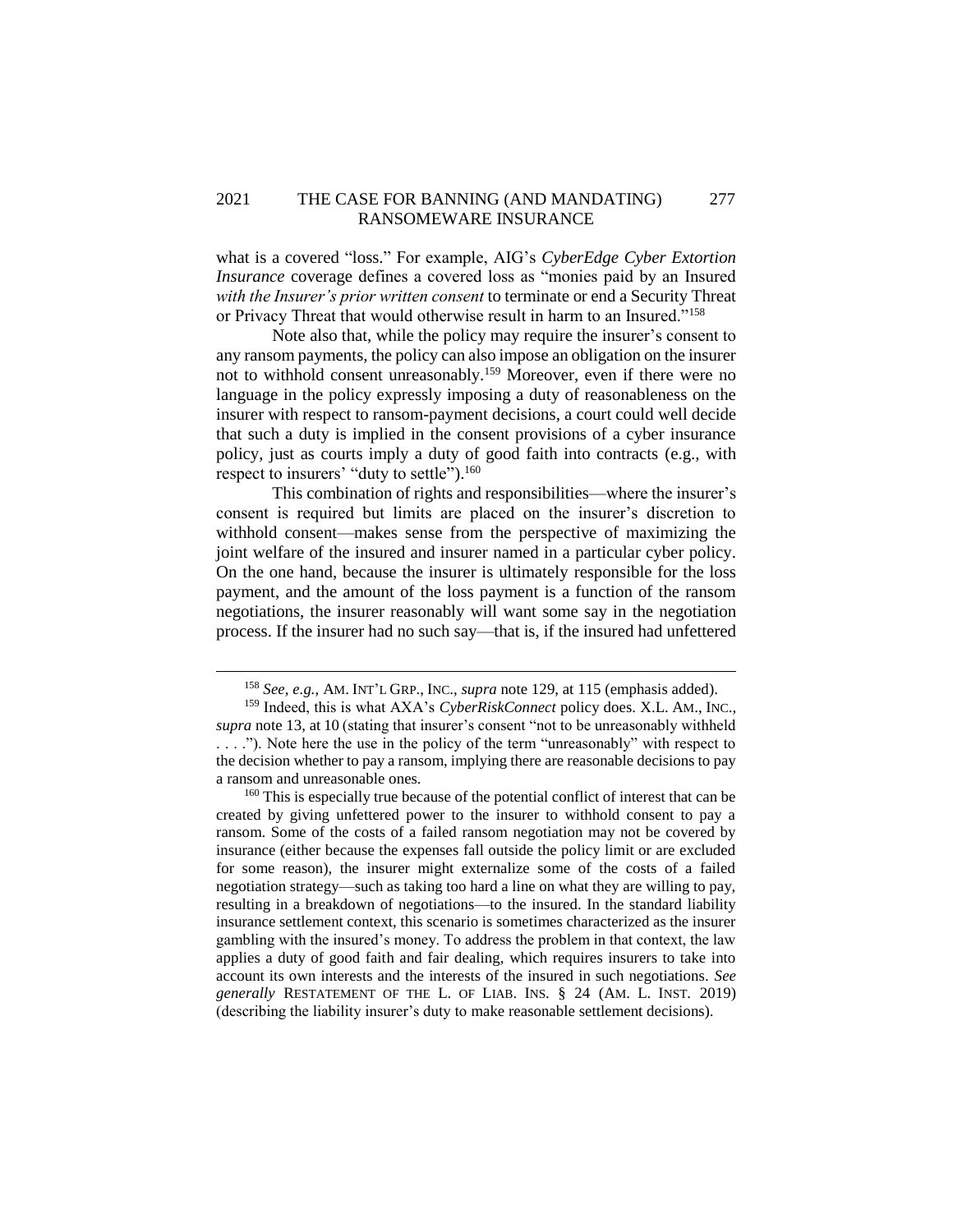control over the ransom negotiation with assurance that any ransom payment would be covered—there would be an incentive for the insured to make an *unreasonable ransom decisions* (i.e., to accede to ransom demands that might, from the perspective of minimizing overall payouts to the hacker, be better to reject). <sup>161</sup> This is a form of moral hazard. But there could also be insurer-side moral hazard if the insurer were given unrestricted discretion to veto any ransom demand that is made. In that situation, the insurer would have an incentive to reject some ransom demands that reasonably ought to be accepted—in the sense that accepting the ransom demand would minimize overall losses associated with this ransom attack.<sup>162</sup> This is why the contract imposes a reasonableness limitation on the insurer's ability to withhold consent for ransom payments. It is also why, if the ransom insurance policy contained no reasonableness limitation, the law would almost certainly imply one as part of the insurer's duty of good faith and fair dealing.<sup>163</sup>

 $\overline{a}$ 

<sup>162</sup> This could happen if some of the costs of not paying the ransom are not covered under the insurance policy. In that situation, if the insurer vetoes a ransom demand, it could be because they are, in a sense, gambling with the insured's money.

<sup>&</sup>lt;sup>161</sup> By "unreasonable ransom decisions" here, we mean decisions that will tend not to maximize the joint well-being of the two parties to the contract. A reasonable ransom decision, in this context, would be one that is made by a rational party who will suffer all of the losses from a particular ransomware attack. The analogy to the duty to settle context should be obvious. *See* RESTATEMENT OF THE L. OF LIAB. INS. §24(2) (AM. L. INST. 2018) ("A reasonable settlement decision is one that would be made by a reasonable insurer that bears the sole financial responsibility for the full amount of the potential judgment."). As we discuss further below, a ransom decision that might be reasonable from the perspective of the insurer and insured in a particular ransomware situation will not necessarily be socially optimal. *See infra* Part IV.B.1.

<sup>&</sup>lt;sup>163</sup> There are numerous examples of the law implying such a covenant. For example, in almost all liability insurance policies, there is language requiring insureds to get the insurer's consent before settling a claim. 3 FRANKLIN D. CORDELL, NEW APPLEMAN ON INSURANCE LAW § 20.04[2][a] (Jeffrey E. Thomas & Francis J. Mootz, III eds., Library Ed., LEXIS, database updated May 2022). Settlement without consent can result in loss of coverage. *Id.* By the same token, *unreasonable* withholding of consent by the insurer is considered a breach of the duty of good faith. *Id.* § 20.04[2][b]. Similarly, with liability insurance policies that include coverage for defense costs, there are typically provisions conditioning coverage on the insured's not incurring any defense costs without the expressed consent (usually the written consent) of the insurer. *Id.* § 20.04[1][a]. Here too, courts have found that an insurer's unreasonable refusal to grant such consent, even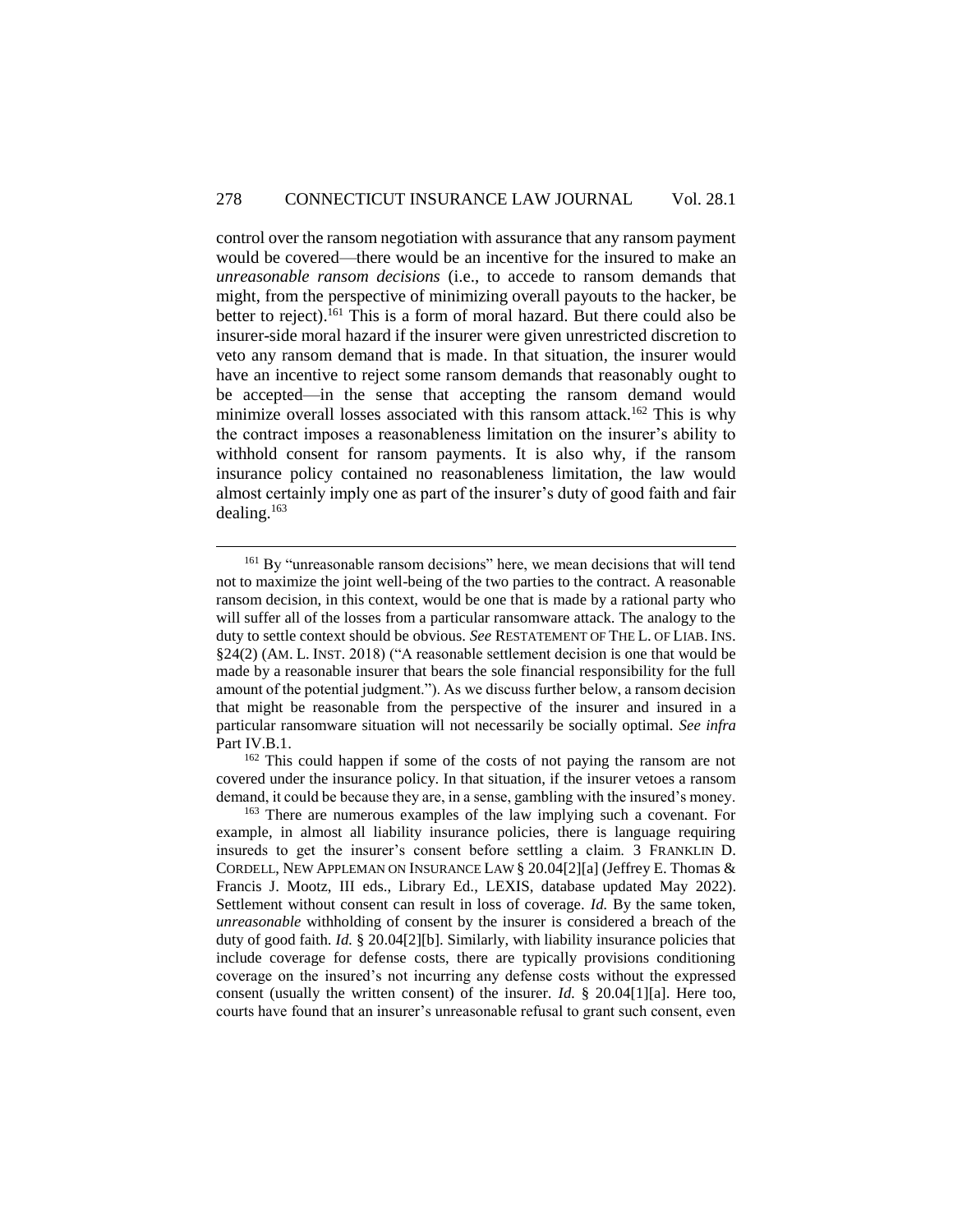## 2021 THE CASE FOR BANNING (AND MANDATING) 279 RANSOMEWARE INSURANCE

In sum, although some cyber insurance policies give insurers the power to withhold consent to ransom payments, that power is limited both in the contract itself and, presumably, by the duty of good faith and fair dealing.<sup>164</sup> According to one source we spoke with, however, insurers almost never invoke this contractual authority, preferring instead to defer to the preferences of the insured.<sup>165</sup> This is not surprising for several reasons.

First, insurers may be worried about the possibility of a bad faith claim. That is, if a ransom demand were made that an insured wanted the insurer to pay, but the insurer refused or even delayed, the insurer would run the risk of extra-contractual bad faith liability.<sup>166</sup> Second, insurers have a reputational interest in not being viewed as an obstacle to ransom payouts. It is not uncommon for insurers to pay claims that, strictly speaking, they may not be contractually required to pay, precisely because of this reputational concern.<sup>167</sup> There are obviously limits to this concern, as evidenced by the many coverage disputes insurers do in fact litigate.<sup>168</sup> Third, ransomware insurers, to some extent, rely on the prudence of the breach coaches, who both are experienced in these matters and are likely to have a better sense than most insureds of when a hacker is willing to negotiate and when a ransom demand is unreasonably high (as compared to the costs to the insured of saying no and opting to go the restoration route). Breach coaches, because of their expertise, have a fair amount of influence with the insureds and can often steer them away from making ill-considered ransom-related decisions, such as paying a ransom that could have been successfully negotiated down or declining to accept a ransom demand that is the best offer the insured is likely to get, which would be considerably less expensive than having to restore the overall system. Also, as already mentioned, breach coaches may

 $\overline{a}$ 

<sup>167</sup> Confidential Interviews with Attorneys, *supra* note 127. <sup>168</sup> *Id.*

in the absence of contractual language limiting the insurer's discretion, may be considered a breach of the insurer's duty of good faith and fair dealing. *Id.* §  $20.04[1][c]$ .

<sup>&</sup>lt;sup>164</sup> We say "presumably" because there is no court decision, as of now, applying the duty of good faith and fair dealing to this context.

<sup>165</sup> Confidential Interviews with Attorneys, *supra* note 127.

<sup>&</sup>lt;sup>166</sup> There is an analogy here to the liability insurer's duty to make reasonable settlement decisions on behalf of an insured against whom a tort claim has been brought. *See generally* RESTATEMENT OF THE L. OF LIAB. INS. § 24(1) (AM. L. INST. 2019) (describing the liability insurer's duty to make reasonable settlement decisions).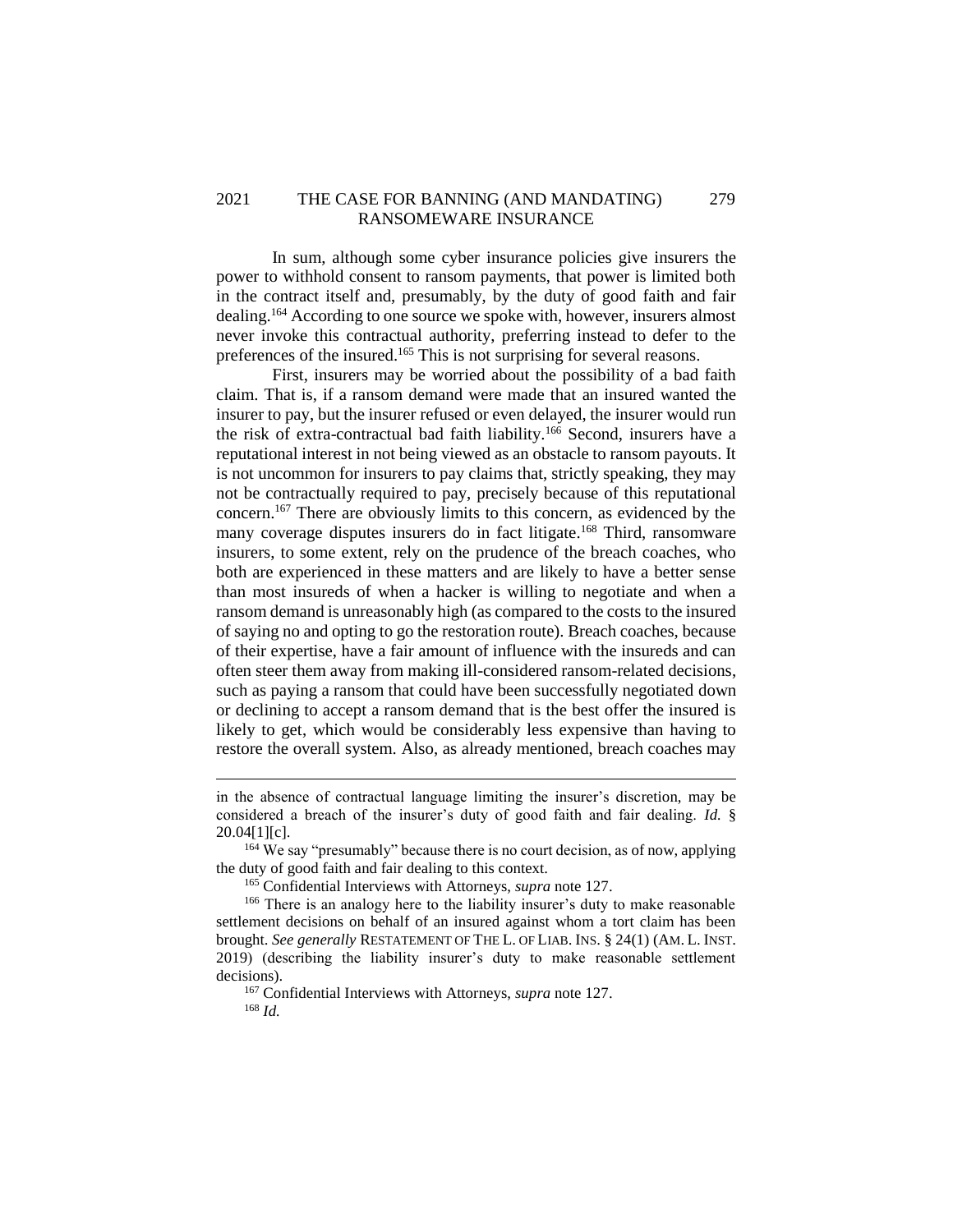have a long-term financial relationship with the insurer, which adds extra incentive for them to prevent the insured from making a decision that would increase the insured's overall costs. <sup>169</sup> Finally, one reason insurers seem never to invoke their contractual veto over ransom decisions is that it is often the insureds who are the ones vetoing any ransom payment.<sup>170</sup> Put simply, the victims of these attacks often react with outrage and anger, and these emotions can translate into an unwillingness to "cave" to the hacker's demands, even when it might be rational for them to do so, given the cost of the ransom and relative to the cost of restoring the system.<sup>171</sup>

## <span id="page-33-0"></span>III. RANSOMWARE INSURANCE AND THE "EXTORTION ECONOMY": COMPLICATING THE PICTURE

The preceding Part explained the history and the structure of ransomware insurance as a social practice. In this Part we start by reviewing what we call the "profitability complaint," which has been lodged against ransomware insurance coverage for ransom payments. Specifically, the complaint comes from the idea that the presence of insurance makes the business of ransomware more profitable for criminals. Next, we explain why, notwithstanding this complaint, there is at least a theoretical argument that the presence of ransomware insurance might be a social good—or, put in economic terms, welfare enhancing. Nevertheless, we conclude this Part with an argument that there are market failures that may be inhibiting the ability of ransomware insurance to enhance social welfare, giving rise to the case for some form of government action.

<sup>&</sup>lt;sup>169</sup> In fact, we have been told that some cyber policies do not contain consentto-pay-ransom provisions and that, with respect to those policies, insurers depend even more on the breach coach "to do the right thing" (i.e., to pay the ransom only if it is reasonable). *Id.* One lawyer employed at an "off-panel" firm commented that breach counsel takes some risk by doing this—opening themselves to malpractice suit alleging that the coach failed to advise paying a reasonable ransom, advised paying an unreasonable ransom and causing a subsequent loss of coverage. *Id.*

 $1^{70}$  *Id.* 

<sup>&</sup>lt;sup>171</sup> This assessment was confirmed in a confidential interview with one highranking official in an organization that was victimized by a ransomware attack. In that case, the insured decided not to pay the ransom, even though the insurer was willing to pay it and even though forcing the insurer to cover the costs of restoring the system resulted in their premiums doubling the next year.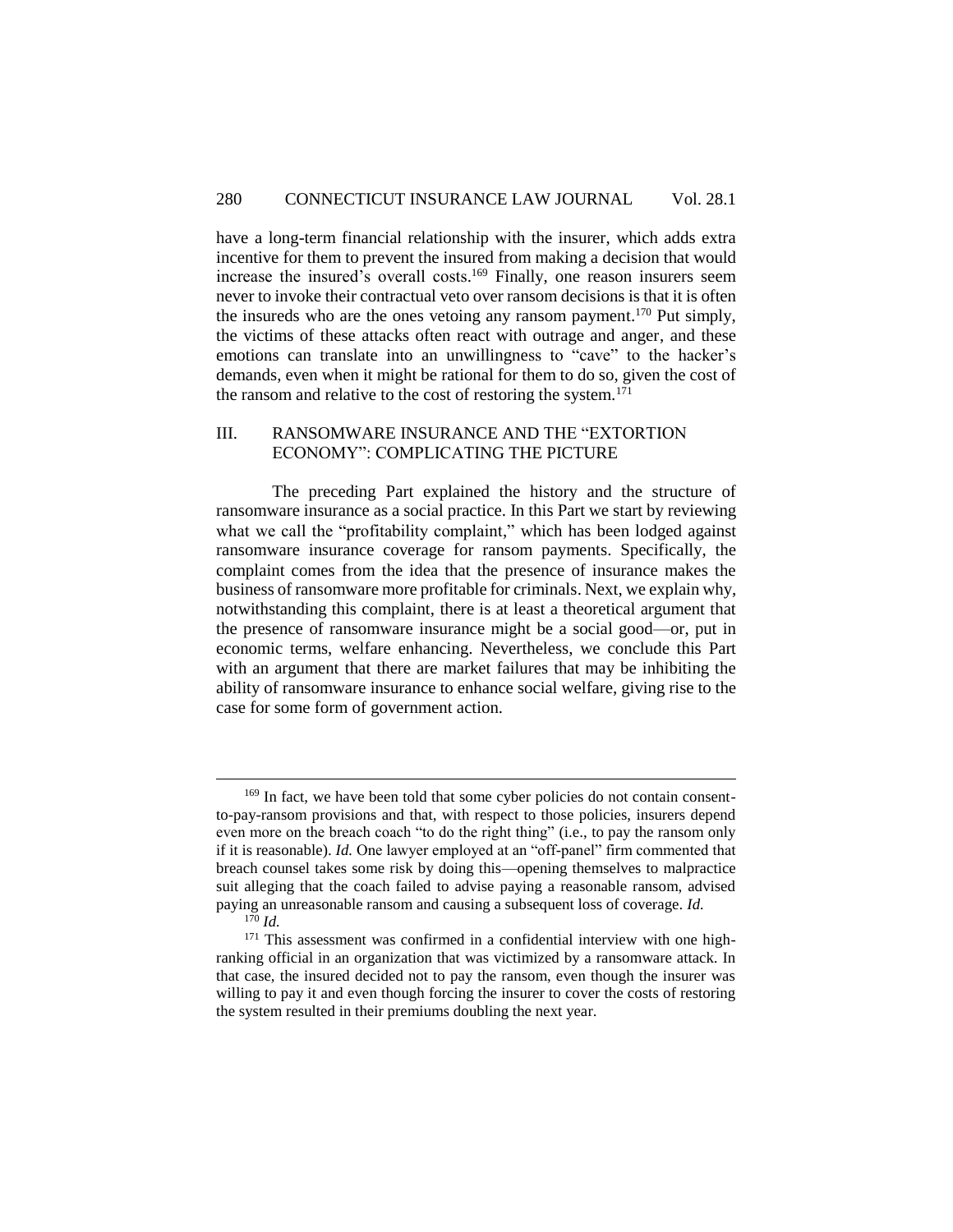## 2021 THE CASE FOR BANNING (AND MANDATING) 281 RANSOMEWARE INSURANCE

## D. THE PROFITABILITY COMPLAINT

<span id="page-34-0"></span>The following is the common-sense intuition that underlies much of the critical reporting on ransomware insurance: the availability of insurance for ransom payments increases the profitability of ransomware attacks and therefore the frequency of such attacks and the amount of ransom demand.<sup>172</sup> This view is based on the notion that entities with ransomware insurance have more money available to pay a potential ransom than entities that do not have such insurance (and that are equal in other respects). The more money a potential cyber target has to spend on a ransom payment, the greater their willingness to pay, and thus the more profitable a ransomware attack will be.<sup>173</sup> The more profitable such attacks are, the more likely those attacks become—assuming the attackers are aware of the presence of ransomware coverage. <sup>174</sup> Indeed, there are media reports suggesting a trend in the

 $\overline{a}$ 

https://www.cpomagazine.com/cyber-security/cyber-insurance-firm-sufferssophisticated-ransomware-cyber-attack-data-obtained-may-help-hackers-better-

target-firms-customers/. What's more, even if hackers succeed in getting the list,

<sup>172</sup> Dudley*, supra* note 10.

<sup>173</sup> *Id.*

<sup>&</sup>lt;sup>174</sup> Whether hackers can determine which targets have ransomware coverage remains something of an open question. Organizations are not required to disclose this information to public sources. However, hackers may be able to figure out who has insurance from non-public sources. The most obvious way to do this would be to hack the insurers themselves and get their list of insureds. There is little doubt that hackers are interested in doing just that. *See, e.g*., Dmitry Smilyanets, *'I Scrounged Through the Trash Heaps… Now I'm a Millionaire:' An Interview With REvil's Unknown*, THE RECORD (Mar. 16, 2021), https://therecord.media/i-scroungedthrough-the-trash-heaps-now-im-a-millionaire-an-interview-with-revils-unknown/ (quoting a representative from ransomware gang REvil that they try to "hack the insurers first—to get their customer base and work in a targeted way from there. And after you go through the list, then hit the insurer themselves."). And there have already been a number of hacks of large cyber insurers. *See, e.g*., Brittany Chang, *One of the Biggest US Insurance Companies Reportedly Paid Hackers \$40 Million Ransom After a Cyberattack*, BUS. INSIDER (May 22, 2021, 11:47 AM), https://www.businessinsider.com/cna-financial-hackers-40-million-ransomcyberattack-2021-5 (discussing hacking of CNA). At this point, however, it remains unclear whether the recent hacking of insurance companies has resulted in the criminals getting access to the insurers' list of insureds. Alicia Hope, *Cyber Insurance Firm Suffers Sophisticated Ransomware Cyber Attack; Data Obtained May Help Hackers Better Target Firm's Customers*, CPO MAG. (Apr. 5, 2021),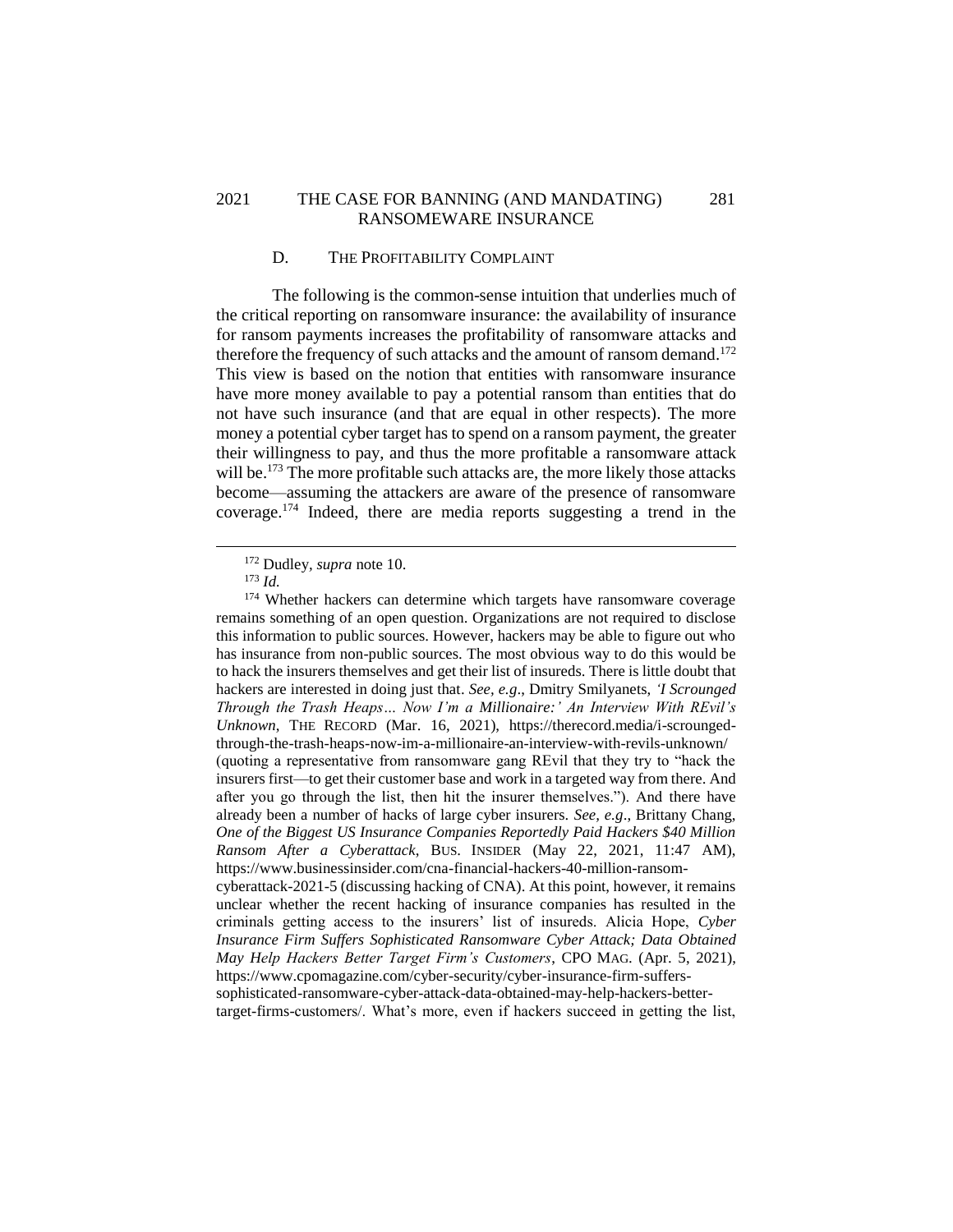direction of ransomware insurers advising their insureds to pay the ransom, as the "least expensive resolution with the lowest amount of business interruption."<sup>175</sup>

On this view, if the government could raise the costs of paying a ransom—for example, by creating a risk of civil and criminal sanctions for either the insurer or the victims, or both—the amount that the criminals can expect to be paid will go down, and the number of overall attacks should, in turn, decrease.<sup>176</sup> This would be consistent with theoretical predictions that have been made with respect to bans on kidnap-and-ransom insurance.<sup>177</sup> On

determining whether the policyholders are covered for ransomware attacks would be a daunting task, as the hackers would have to read reams of pages of densely and obscurely worded insurance policy language. As one internet security expert put it:

> [I]t's premature to talk about a major spike in attacks targeting insurance firms with a purpose to steal lists of customers who have cybersecurity insurance . . . .

. . . .

 $\overline{a}$ 

Moreover, cybercriminals will unlikely go through lengthy cyber insurance contracts to ferret out which specific incidents are covered and what are the numerous exclusions.

*Id.* (quoting Ilia Kolochenko, CEO, Founder, and Chief Architect of ImmuniWeb). <sup>175</sup> *See, e.g.*, Scott Ikeda, *Ransomware Attacks are Causing Cyber Insurance Rates to Go Through the Roof; Premiums Up as Much as 25 Percent*, CPO MAG. (Feb. 10, 2020), https://www.cpomagazine.com/cyber-security/ransomwareattacks-are-causing-cyber-insurance-rates-to-go-through-the-roof-premiums-up-asmuch-as-25-percent/.

<sup>176</sup> This result assumes that the ransomware "market" is characterized by an upward sloping supply curve, so that the higher the expected ransom payment the greater will be the number of ransomware attacks. Although we are aware of no formal models of the ransomware market, this is how kidnap-and-ransom markets generally are modeled. Parchomovsky & Siegelman, *supra* note 27, at 28–31 (summarizing the literature). Several countries have banned ransom payments in response to organized crime, particularly Colombia and Italy. *Id.* at 29–31. These bans, however, have been in place since 1993 and 1991, respectively, in response to kidnappings in these countries. *Id.*

<sup>177</sup> Game theoretic supports for the presence of ransom insurance increases the willingness to pay of the victims' families. Alexander Fink & Mark Pingle, *Kidnap Insurance and Its Impact on Kidnapping Outcomes*, 160 PUB. CHOICE 481, 490 (2014) (finding that "*the existence of a competitive insurance market increases the maximum ransom demand a family is willing to pay.*"). Parchomovsky and Siegelman note that there is evidence consistent with, though not proof of, the view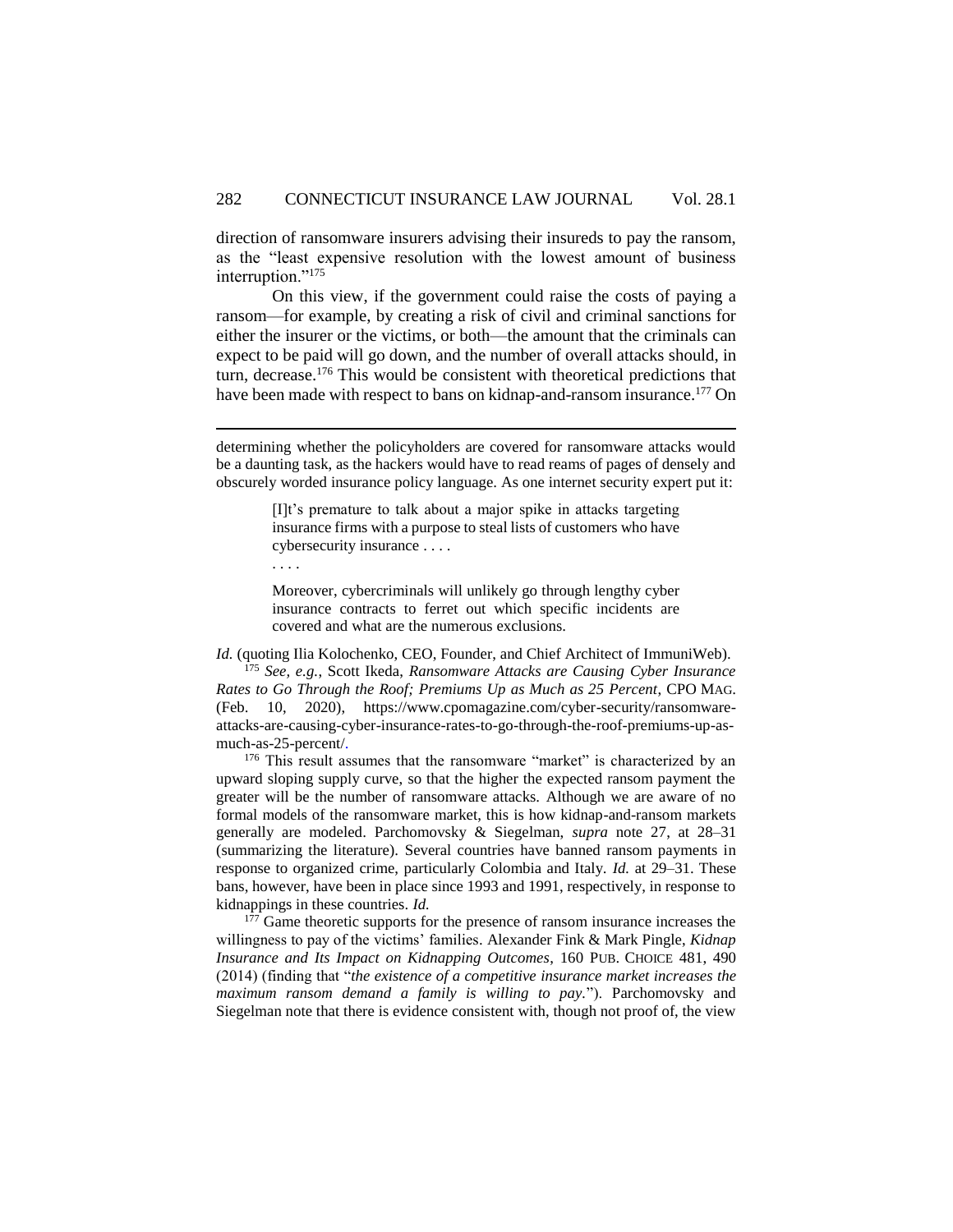## 2021 THE CASE FOR BANNING (AND MANDATING) 283 RANSOMEWARE INSURANCE

the basis of such arguments, some critics of ransomware insurance are so convinced of the harmful effects of ransomware insurance that they have proposed banning it for ransom payments.<sup>178</sup> Others have not gone so far as to call for banning such coverage, though the logical conclusion of their arguments would seem to support a ban.<sup>179</sup> We will have more to say below about calls for a comprehensive ban.<sup>180</sup> But first, consider the argument that, notwithstanding the profitability complaint, the presence of ransomware insurance might at least in theory be welfare enhancing.

#### <span id="page-36-0"></span>E. THE POTENTIAL OF RANSOMWARE INSURANCE

There is an argument, which has been largely missed in the discussions of ransomware insurance, that the existence of a thriving market in this type of coverage could actually increase social welfare, even without any government intervention in the form of bans or subsidies or direct regulation other than the sorts of regulation that apply to all forms of insurance. Let's begin with the risk-spreading benefits of ransomware

<sup>180</sup> *See infra* Part IV.B.3.

that banning K&R insurance would reduce kidnappings. Parchomovsky & Siegelman, *supra* note 27, at 31. For example, they note that, in the period following Italy's imposition of severe restrictions on ransom payments, there was a substantial drop in kidnappings. *Id.* at 30. They also point out, however, that that drop in kidnappings could have been the result of "a drop in the rate at which kidnaps were reported to the police." *Id.* at 30 n.111. In conclusion, they summarize the evidence with respect to kidnap-and-ransom insurance as follows: "[t]he bottom line is that while it's difficult to prove that kidnap insurance increases kidnappings, the limited available evidence is entirely consistent with that possibility, and some theoretical models predict it." *Id.* at 31.

<sup>&</sup>lt;sup>178</sup> Perhaps the most well-known example of this involves Ciaran Martin, the former head of the National Cyber Security Centre. *See* Sabbagh, *supra* note 23; Gareth Corfield, *How Do We Stamp Out the Ransomware Business Model? Ban Insurance Payouts for One, Says Ex-GCHQ Director*, REGISTER (Apr. 9, 2021, 10:02 AM), https://www.theregister.com/2021/04/09/ban\_cyber\_insurance\_ payouts/; Scroxton, *supra* note 15.

<sup>179</sup> The *ProPublica* story would be an example of this. Dudley, *supra* note 10. A research paper released by the Royal United Services Institute makes much the same argument—that cyber insurance policies are encouraging cybercriminals. JAMIE MACCOLL, JASON R. C. NURSE & JAMES SULLIVAN, CYBER INSURANCE AND THE CYBER SECURITY CHALLENGE 38, (2021), https://static.rusi.org/247-op-cyberinsurance-v2.pdf.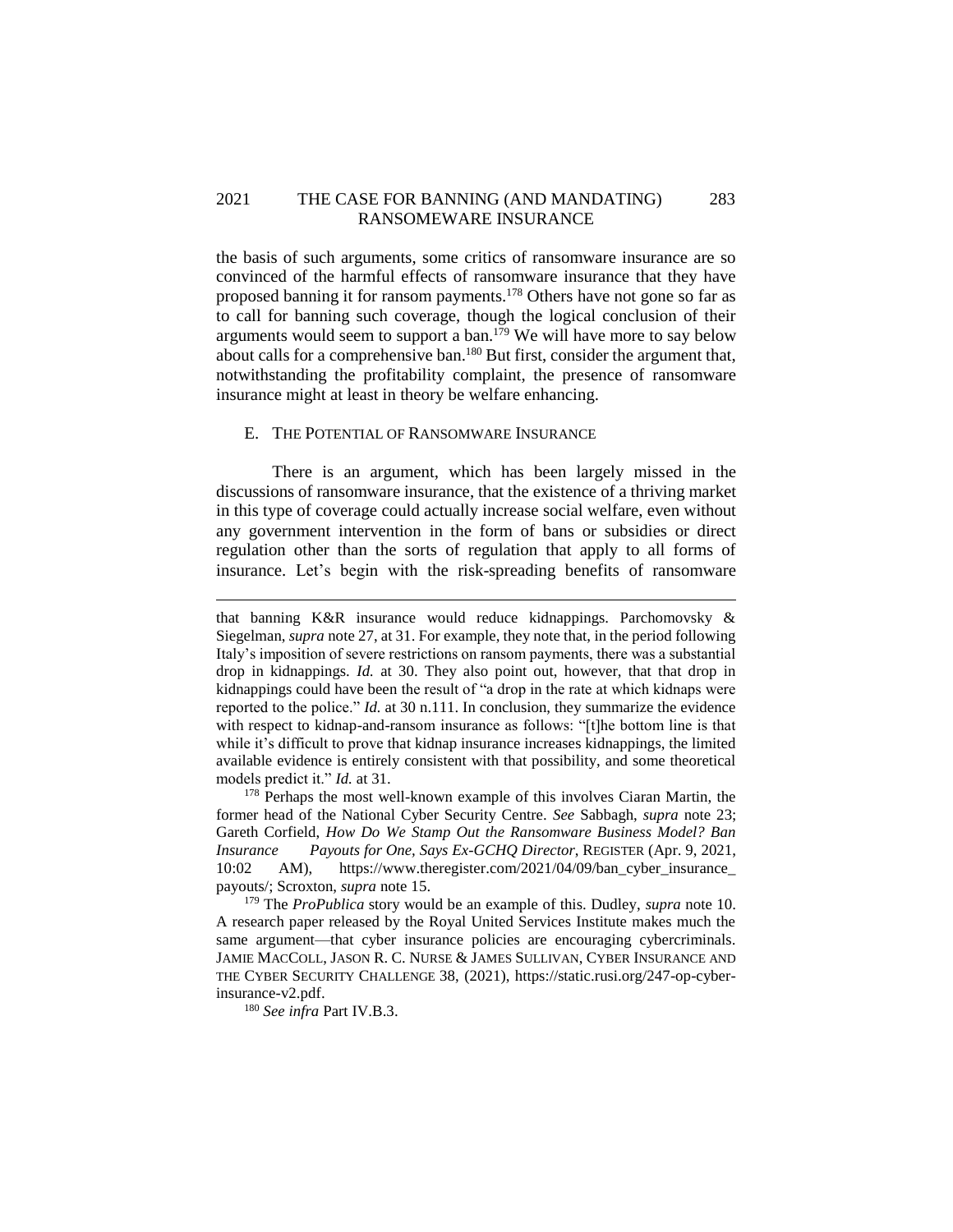insurance. Even if it is true that the presence of ransomware insurance increases the likelihood of an attack and the amount of the payouts, there are potential welfare gains from taking the risks of cyber-attack experienced by individual organizations and spread those risk over much larger pool of insureds through an insurance contract. What's more, it is at least possible that the gains from risk distribution can more than offset any increase in losses due to moral hazard. This is a standard move in the economic analysis of insurance. Indeed, even the economists who model ransom situations conclude that as a result of the risk-spreading benefits of kidnapping insurance, the efficient outcome would be at least partial coverage despite the possible moral hazard effect.<sup>181</sup>

In addition to the obvious risk-spreading benefits of ransomware insurance, there is also the possibility that the presence of insurance could actually reduce rather than increase the likelihood of an attack or the severity of its consequences.<sup>182</sup> How is this possible? The argument builds on the observation, first, that private insurance companies have a financial incentive to find ways to lower their insureds insured losses. For example, if an insurer can, by encouraging simple risk-reducing behavior on the part of their customers, lower the price they pay for insurance, that insurer can compete those customers away from, or prevent them from being competed away by, other insurers. <sup>183</sup> Also, once an insurer has collected a premium for a given policy period, any changes in behavior on the part of the insured that reduce the insured risk for that period will redound to the financial benefit of the insurer. 184

<sup>181</sup> *See, e.g.*, Fink & Pingle, *supra* note 177, at 498.

<sup>&</sup>lt;sup>182</sup> Parchomovsky and Siegelman, in their discussion of the third-party moral hazard effects of K&R insurance, discuss the possibility of insurers helping their insureds to reduce their vulnerability to kidnapping. Parchomovsky & Siegelman, *supra* note 27, at 45–49 (discussing loss control and monitoring by insurers).

<sup>183</sup> Ben-Shahar & Logue, *supra* note 37, at 203–05 (discussing insurers' financial incentives to find ways to reduce their insureds risks). Below, however, we discuss how particular market failures may be muting those incentives. *See infra* notes 237–42 and accompanying text.

<sup>184</sup> Ben-Shahar & Logue, *supra* note 37, at 203–05. We are, of course, not saying that insurance companies' interest in maximizing profit is coextensive with society's interest in reducing ransomware attacks. If all insurable risks were somehow miraculously eliminated, society would be better off, but insurers would be out of business. The same sort of point could be about the medical profession (if all diseases were magically eliminated) or law enforcement (if all crime was eliminated). The profit interests of insurers and the interests of society diverge at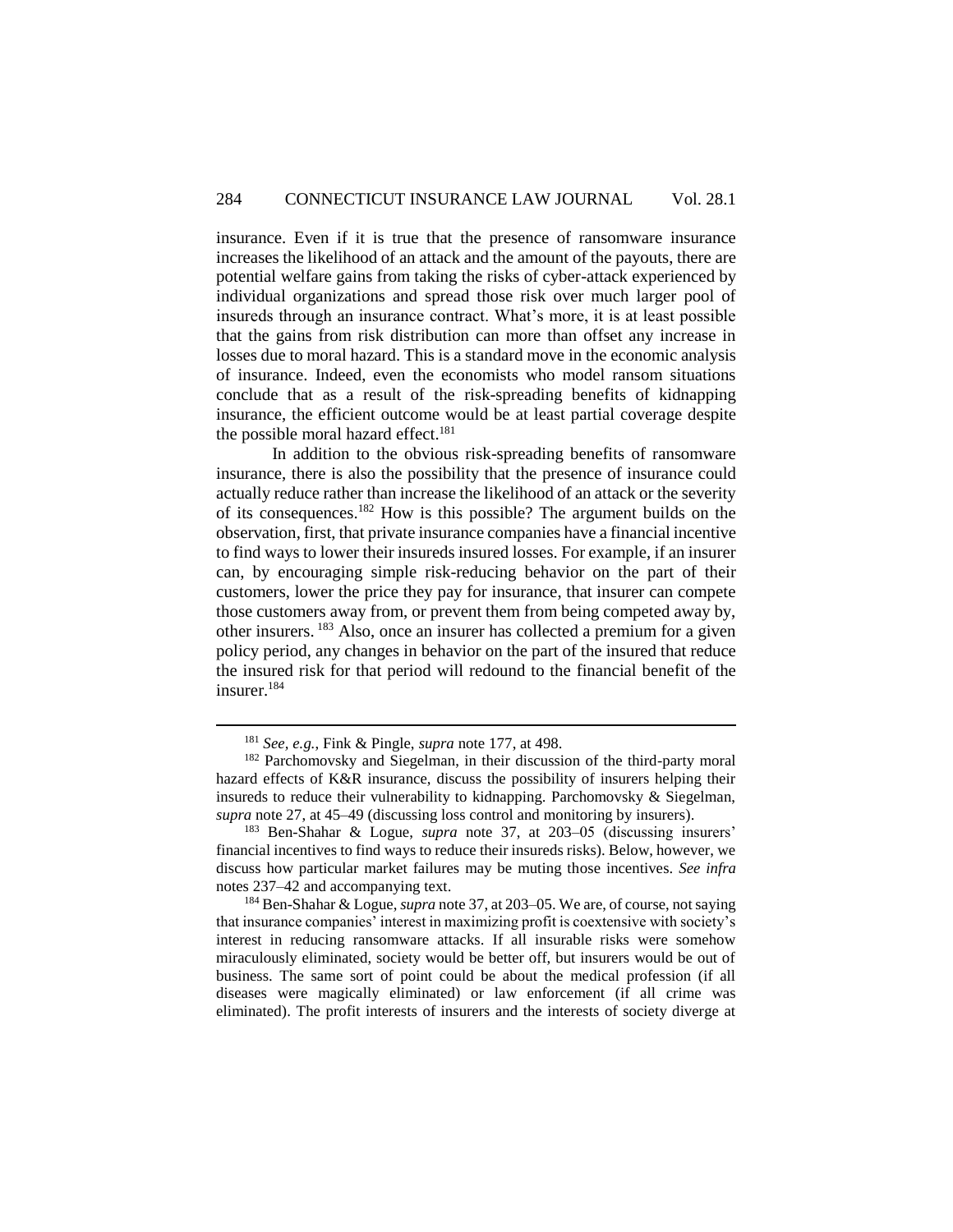## 2021 THE CASE FOR BANNING (AND MANDATING) 285 RANSOMEWARE INSURANCE

In addition to having some incentive to reduce their insured's risks, insurance companies also have tools with which to do so. Some of those "regulatory" tools operate *ex ante*—that is, the insurers take steps before the loss event happens that reduce the probability or magnitude of the loss—and some of the tools operate *ex post*—that is, the insurers take steps after the loss event happens to minimize the size of the loss.<sup>185</sup> As for the *ex ante* tools, recall the earlier discussion of all the pre-breach services the cyber insurers are offering their insureds.<sup>186</sup> To the extent insurers, through premium discounts or otherwise, can incentivize organizations to adopt essential prebreach cyber security best practices (i.e., investing in state-of-the-art backup systems, endpoint and anti-virus protection, and security awareness training for all employees),  $187$  they may actually reduce, rather than increase, the overall threat of ransomware attacks.

As for *ex post* tools, recall the earlier discussion of the critical role played by insurers' post-breaching consulting, as they bring in breach coaches, forensic experts, public relations experts, privacy law experts, and ransom negotiators to assist with all aspects of the cyber breach.<sup>188</sup> With

<sup>185</sup> For a general discussion of how private insurance companies engage in what amounts to *ex ante* and *ex post* regulation that is similar, though not identical government regulation, see *id.* at 205–16. Insurers resist the notion that their efforts at helping insureds engage in risk- or loss-mitigation represents a form of regulation, perhaps because, if they become too involved, they (the insurers) may be held responsible beyond the coverage they have agreed to in their insurance policies. *See* Kyle D. Logue, *Encouraging Insurers to Regulate: The Role (If Any) for Tort Law*, 5 U.C. IRVINE L. REV. 1355, 1357–58 (2015).

<sup>186</sup> *See supra* notes 136–38 and accompanying text.

 $\overline{a}$ 

<sup>187</sup> *Corporate Ransomware Response & Protection Best Practices*, COVEWARE (Dec. 19, 2018), https://www.coveware.com/blog/2018/12/19/definitive-guide-tocorporate-ransomware-response-amp-protection-best-practices. Some experts believe that practicing the backups adds security. Confidential Interviews with Attorneys, *supra* note 127.

<sup>188</sup> *See supra* notes 139–49 and accompanying text.

some point. Specifically, if the risk of ransomware attack were to get sufficiently low, there is a sense in which it may no longer be in the profit-maximizing interest of the insurance industry to look for ways to reduce the risk further. However, it also seems likely that, for risks that are reasonably large and unlikely to be reduced to anything close to zero any time soon—that is to say, for most of the risks that can profitably be insured by a private insurance company—there is a wide range of overlap between the insurers' interests, the insureds' interest, and society's interests. This certainly seems true for the rapidly growing risk of ransomware attacks.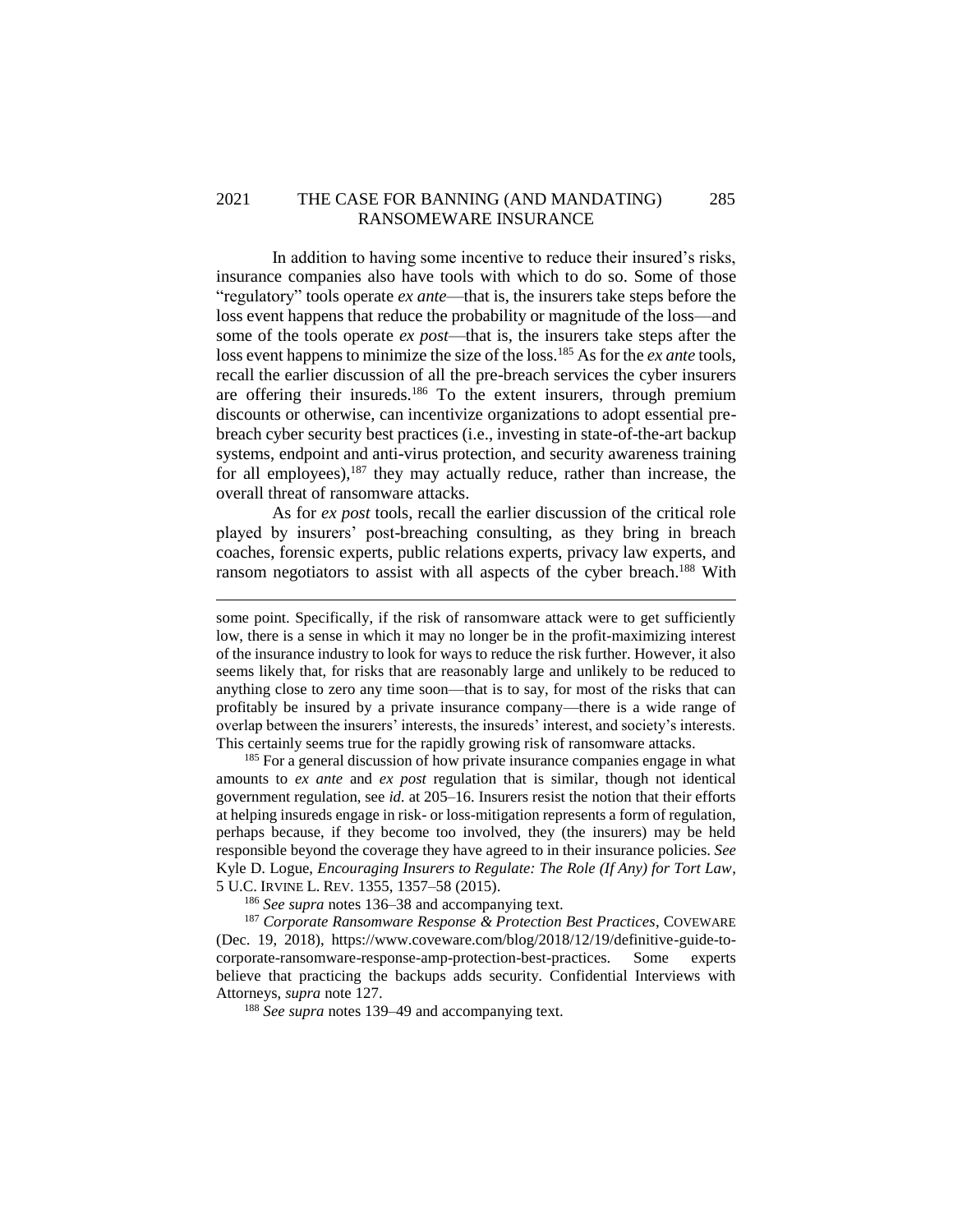respect to this type of intervention, Talesh concluded that "[p]erhaps the biggest intervention the insurance field makes is the array of risk management services it offers to shape the way that organizations *respond* in the event of an actual data breach."<sup>189</sup> The active role played by insurers in *ex post* loss mitigation is unsurprising given the economic incentives faced by insurers. An insurer who is contractually obligated to reimburse any ransom payouts, as well as the cost of any failed ransom negotiations (such as the cost of restoring the insured's locked data, as well as the insured's business interruption losses and liability claims) will have a contractual incentive to help their insureds respond in a way that minimizes the insureds' covered costs. Further, the insurer, through the operation of insurance law (specifically, the duty of good faith and fair dealing) as well as competitive insurance markets (and the desire to maintain a good commercial reputation), will have an incentive to manage the ransomware attack in a way that takes account of the insureds' uncovered costs as well.<sup>190</sup> Thus, taking all of these incentives into account, the insurer should be incentivized to pay the ransom—or to encourage the insured to pay the ransom—when that payment will be less than the expected costs to the parties of not paying the ransom. At the same time, the insurer will have an incentive to refuse to give consent to a ransom (where the contract gives the insurer that authority), or an incentive to encourage the insured to refuse to pay the ransom (where the contract gives the insured the final say), when doing so minimizes the parties' overall costs.

Besides these *ex ante* and *ex post* "regulatory" tools that insurers can, and have some incentive, to deploy in order to reduce ransomware risks, there is another way in which the presence of cyber insurance can reduce the likelihood of a ransomware attack. It has to do with the risk-distribution effect of the coverage for the costs of ransomware attacks other than the payment of the ransom itself. To the extent that cyber policies provide firstparty and third-party coverage against the business interruption costs of having one's computer system locked for an extended period of time, repairing and restoring that system, and covering liabilities arising out of such costs, the expected cost to an insured organization of a potential ransomware attack is lessened. That is to say, while having coverage for the ransom payment increases the pot of money available to pay the ransom and at least potentially increase the profitability to criminals of engaging in ransomware attacks—the coverage for the costs of ransomware attacks

<sup>189</sup> Talesh, *supra* note 138, at 432.

<sup>190</sup> *See supra* notes 161–63 and accompanying text for previous discussion of the duty to make *reasonable* ransom negotiation decisions.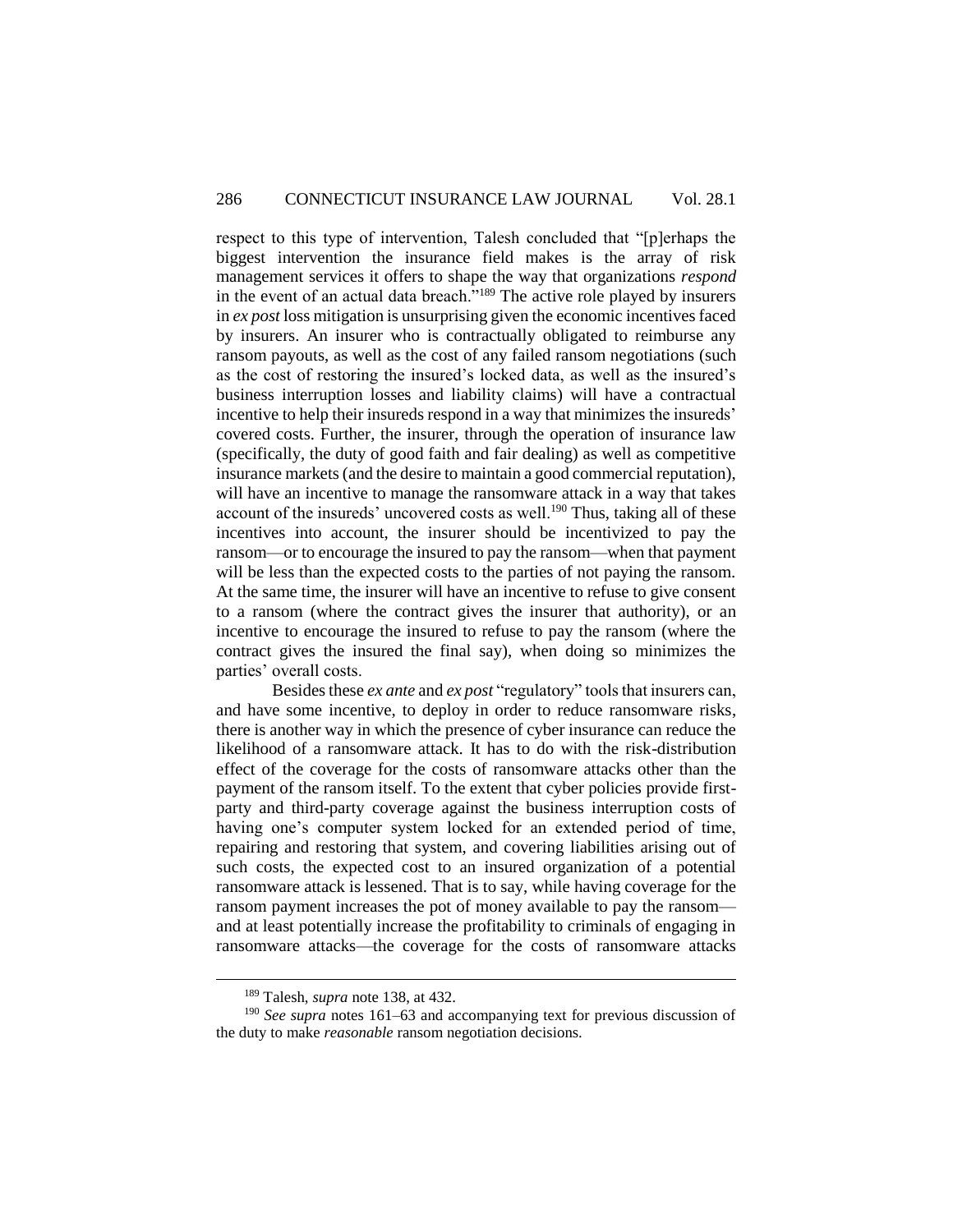## 2021 THE CASE FOR BANNING (AND MANDATING) 287 RANSOMEWARE INSURANCE

increases the pot of money for the insured *not* to pay the ransom, producing the opposite effect on the profitability of the criminal enterprise.

In sum, given the risk-spreading and potential risk-reducing benefits associated with the presence of ransomware coverage, one might be tempted to conclude—contrary to the tone of the recent reporting—that the cyber insurance market should be left alone to work its magic. That conclusion should be resisted, however, because of the presence of (at least) two market failures, two externalities to be precise: the single-year-policy externality and the ransom externality.

The vast majority of property and casualty insurance policies, including cyber policies, are written on a one-year basis. As a result, insurers, when pricing the risk for a single year, will have a tendency to undervalue losses that their insureds might incur that are likely to fall outside of that oneyear coverage period since the insurer will not be responsible for covering those costs. We say "undervalue" rather than totally ignore because of the probabilistic nature of insured losses. That is, whether a given loss to an insured will occur outside or inside the coverage period will be, to some extent, stochastic; and, to the extent that is the case, the insurer would have some (albeit probabilistically discounted) incentive to take those losses into account. Still, some portion of an insured's future losses will be expected to fall outside of the insured period. And here is the problem with those losses in particular: there may be *ex ante* investments in enhanced safety by the insured that would reduce or eliminate the risk of such losses that the insurer is aware of (because of its relative expertise in such matters compared with some insureds) but that the insurer will not be induced to fully incentivize (through premium discounts, say) because the cost of such risk-reduction investments need to be amortized over several years.

This point can be illustrated with a simple example. Assume that an insured faces a risk of loss that will with certainty (if it happens at all) happen within the period of the single-year-policy issued by the insurer. Assume further (a) that this risk has an *ex ante* expected cost of \$100; (b) is fully covered under the policy; but (c) can be eliminated with a pre-loss investment by the insured of \$70. The insurer in such a scenario would have an incentive to encourage the insured to make the \$70 risk-reducing investment by offering the insured a premium discount of somewhere between \$70 and \$100. This is because the insurer would get the full \$100 expected benefit of the investment. However, here is the problem: if we changed the hypothetical so that the insured faced a risk of loss that still had an expected cost of \$100 but that had an equal probability of happening in any year over the next 5 years, the insurer would not have an incentive to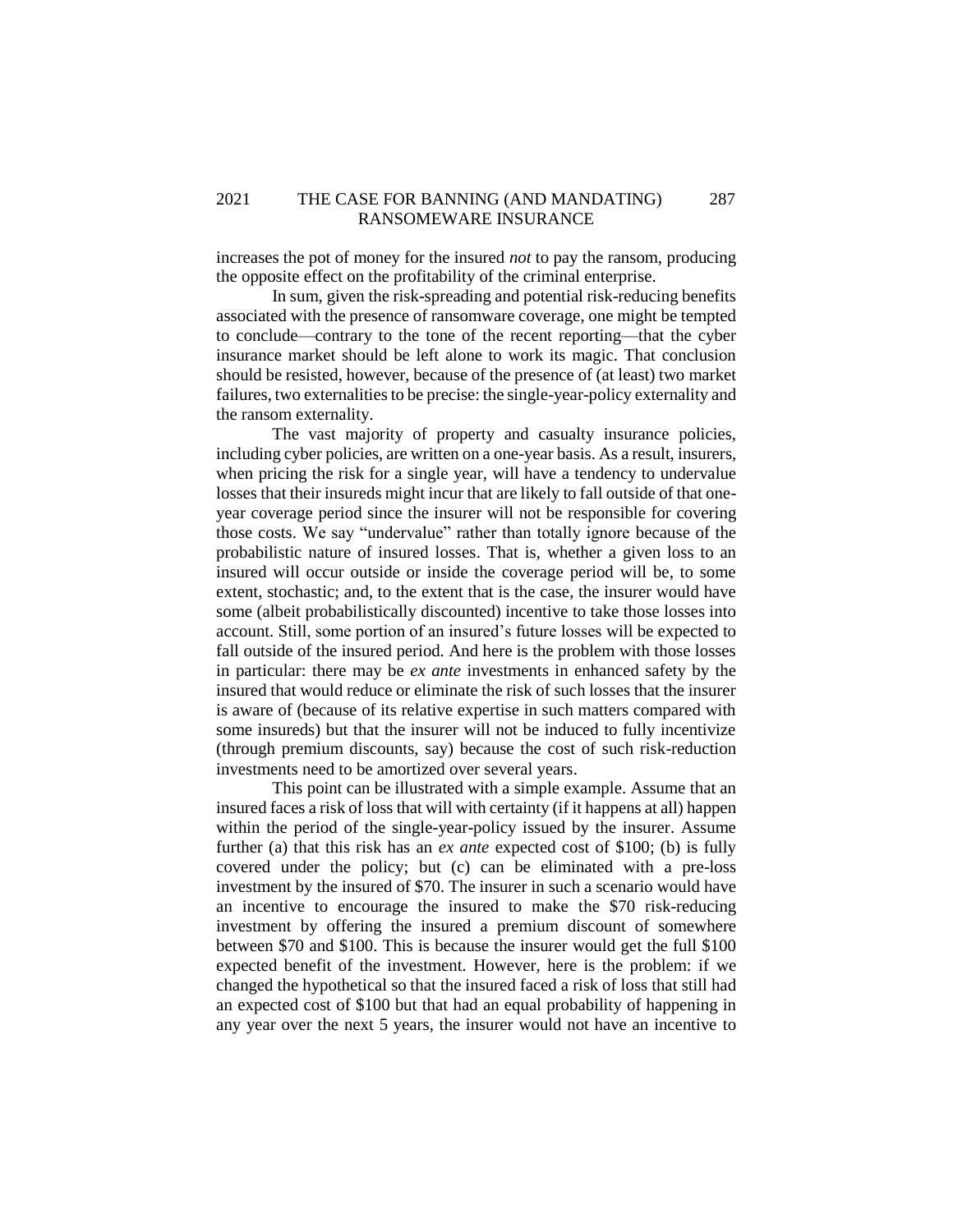offer the necessary discount. This is because some of the benefit of the insured's investment—and of the insurer's premium discount—would be externalized to future years, when the insurer might not be covering the risk. Indeed, an insurer in this situation, were they to provide a large up-front premium discount to encourage such an investment in long-term enhanced safety, would find themselves at a pricing disadvantage compared with competing insurers in future years, as those firms would not have incurred the cost of providing what amounts to a subsidy to the insured. It is this very possibility—of not being able to recover the cost of investments that produce safety benefits beyond the end of the policy period—that discourages the insurer from offering such premium discounts in the first instance.<sup>191</sup>

The second obstacle to the "leave the ransomware insurance market alone" argument is what Anja Shortland calls the "ransom externality."<sup>192</sup> While the insurer and insured enjoy all or at least most of the benefits of paying the ransom demand—that is, the benefits of receiving the decryption key from the hacker—they bear only the out-of-pocket costs of doing so. That is, they will generally ignore the cost to society of increasing the incentive for future ransomware attacks. In other words, to use Parchomovsky and Siegelman's terminology, they will ignore the third-party moral hazard effect. <sup>193</sup> This externality can affect insurers' and insureds' incentives in a number of ways. Most obviously, at the *ex post* stage, once the attack has occurred and the ransom demand has been received, the insurer and insured may be willing to pay ransom payments that are efficient or

<sup>&</sup>lt;sup>191</sup> A similar externality arises because of the inability of insurers to get intellectual property protection for their investments in risk detection, mitigation, and pricing technologies. *See, e.g*., Joe Van Acker, *Fed. Circ. Upholds PTAB's Invalidation of Progressive's IP*, LAW360 (Aug. 24, 2015, 3:27 PM), https://www.law360.com/articles/694435/fed-circ-upholds-ptab-s-invalidation-ofprogressive-s-ip. This is not a problem that is peculiar to the cyber insurance market. Most forms of property and casualty insurance are sold on an annual basis, which means this externality has the potential to affect insurers' incentives with respect to many different types of risks. Scholars have long observed, for example, that because homeowners' insurance policies are sold on an annual basis, an externality arises. HOWARD C. KUNREUTHER, ERWANN O. MICHEL-KERJAN, NEIL A. DOHERTY, MARTIN F. GRACE, ROBERT W. KLEIN & MARK V. PAULY, AT WAR WITH THE WEATHER: MANAGING LARGE-SCALE RISKS IN A NEW ERA OF CATASTROPHES 361– 65 (Carol Heller ed., Wharton Risk Management & Decisions Processes Center ed. 2008).

<sup>192</sup> SHORTLAND, *supra* note 11, at 171.

<sup>193</sup> *See* Parchomovsky & Siegelman, *supra* note 27, at 4.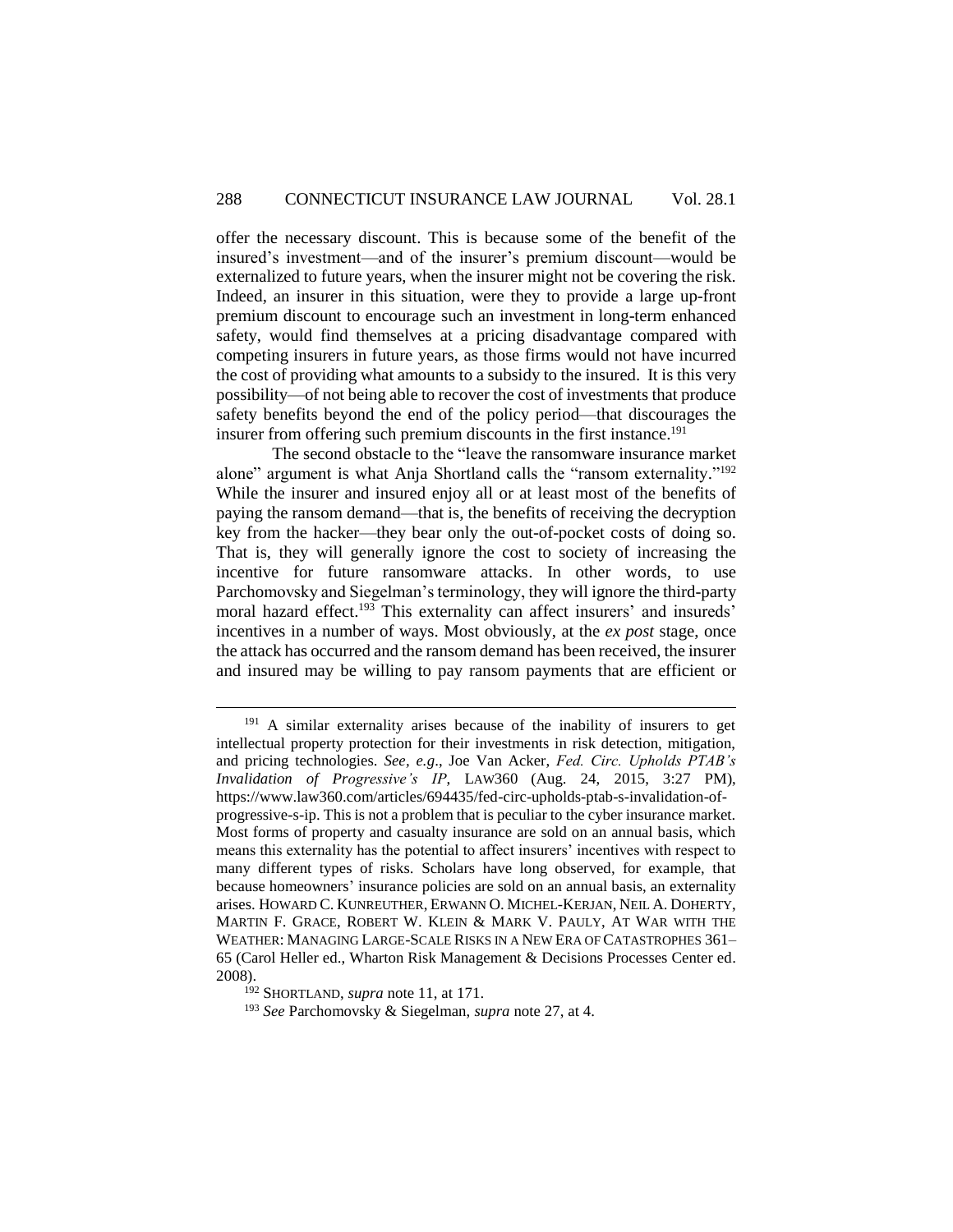joint-wealth maximizing from their perspective but are inefficient from the broader societal perspective.

To see this point, consider another fanciful but illustrative example. Imagine that all ransomware attacks were covered fully by insurance, and that all such insurance were provided (and were expected to be provided for the foreseeable future) by a single giant cyber insurance company. In that case whenever there was a ransomware attack, the insurer's incentive on whether to pay the ransom and how much to pay would be roughly coextensive with society's interests. Since the insurer would bear all of the costs and benefits of the decision to pay the ransom or not, the insurer's decisions whether to pay the ransom or not will be closer to the social optimum than would be the case if some of those costs are externalized. 194 Thus, if paying any given ransom increased the expected cost to all possible future victims of ransomware attacks (because of the perceived increase in the profitability of such attacks) by more than the expected cost of refusing to pay the ransom (the cost of rebuilding the insured's network and covering business interruption costs in the meantime), then the insurer would be likely to reject the ransom. If the reverse were true, it would be likely to pay the ransom. But once we take account of the fact that every individual insurer bears only a (presumably) very small fraction of the costs resulting from the increased demand for ransomware attacks produced by their decision to pay a given ransom, they will tend to pay ransoms more often (and to pay larger amounts in ransom) than is socially cost justified. <sup>195</sup> That is the ransom externality at the *ex post* or post-breach stage of the ransomware attack. There can also be effects at the *ex ante* or pre-breach stage. For example, if the insurer and insured know that they can always pay the ransomware hackers' demanded price—while externalizing most of the resulting third-

<sup>&</sup>lt;sup>194</sup> The incentives of insurance companies, of course, will never be coextensive with what maximizes overall social welfare. This can be seen most clearly by recognizing that insurers would be put out of business entirely as underwriters of risk if the risks that they insure were eliminated, even if eliminating such risk would be social welfare maximizing.

<sup>&</sup>lt;sup>195</sup> This is also sometimes referred to as a problem of "dynamic inconsistency," which means that it might be rationale to make one decision at one point in time (i.e., refuse to pay ransoms generally to discourage ransomware attacks), but then it becomes rational to do the opposite at a different point in time (i.e., once one is the victim of a ransomware attack, it becomes individually though not socially rational to pay the ransom). Parachomovsky & Siegelman, *supra* note 27, at 34.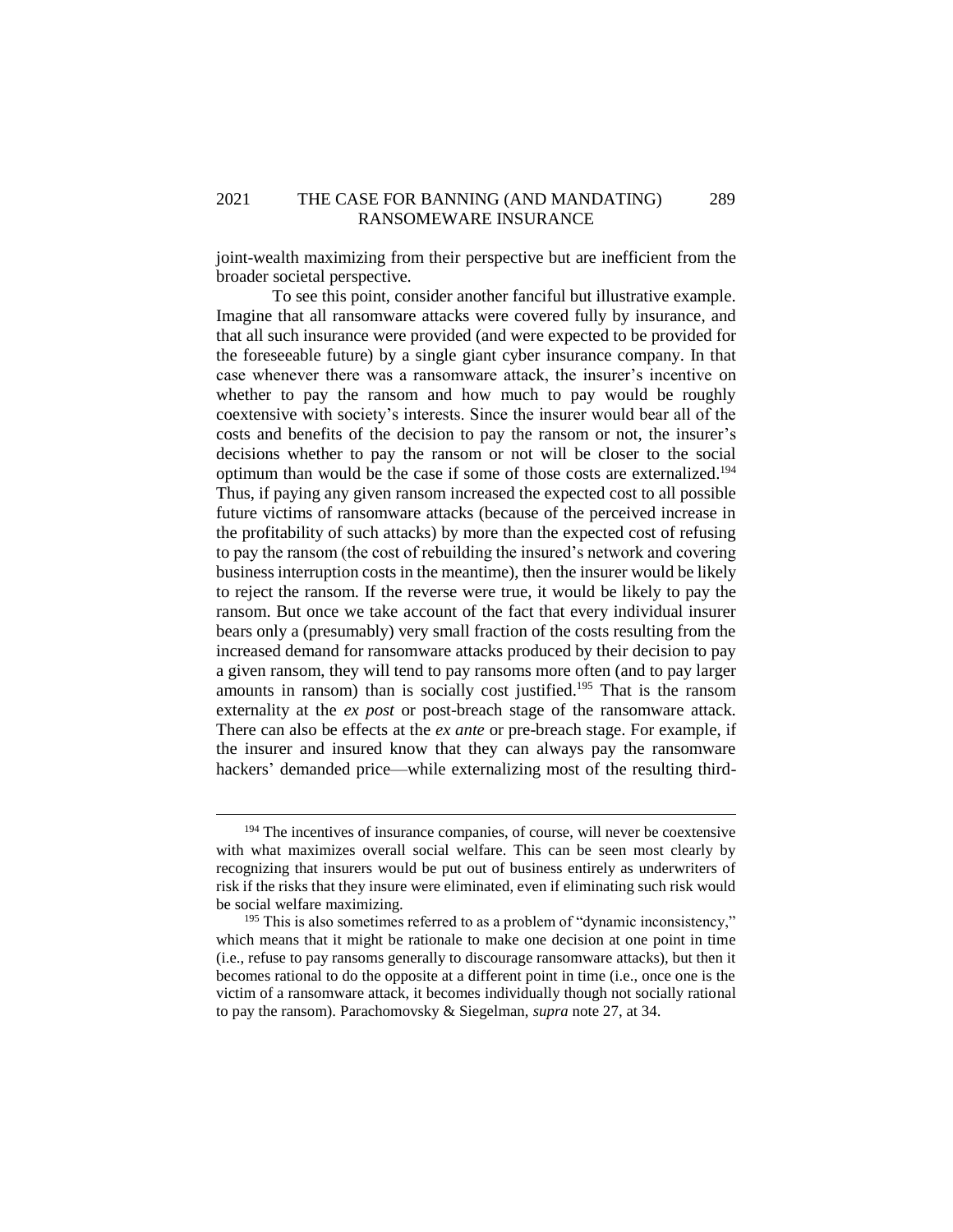party moral hazard costs of that decision—their incentive to invest in *ex ante* prevention would also be undermined.

Is there any evidence that the single-year-policy and the ransom externalities are currently causing insurers to underinvest in *ex ante* risk or *ex post* loss reduction efforts? No direct evidence exists of this connection, so far as we are aware. There is, however, recent evidence that insurance companies in the cyber insurance markets are doing less *ex ante* risk regulation than one might have expected. According to a recent empirical study conducted by Shauhin Talesh and Bryan Cunningham, which included interviews of some sixty people in the cyber insurance field, most insurers are reluctant to require their insureds to adopt pre-breach risk-mitigating best practices.<sup>196</sup> They found, for example, that while insurers are generally making use of big data, predictive analytics, and AI to better assess the risks of cyber insureds, most insurers seem to be unwilling to require that their insureds make use of the insurer's pre-breach services in order to get premium discounts or to qualify for coverage at all.<sup>197</sup> Instead, most insurers are merely offering those pre-breach services as options. What's more, Talesh and Cunningham found that the vast majority of insureds are, in fact, declining those services.<sup>198</sup> As a result, they conclude that "cyber insurers"

 $\overline{a}$ 

These risk prevention tools and security ratings play an important regulatory role over organizations. First, the scans and health checks are sometimes used as a precondition for determining whether a potential company is eligible for cyber insurance. Organizations interested in insurance protection, therefore, are often interested in becoming more cyber secure. Second, the better a company scores on its health check, the greater the likelihood the insurance company will lower its premiums.

Talesh, *supra* note 138, at 429. In his defense, Talesh in that paper acknowledges in a footnote that, because cyber insurance is not yet a mature insurance market, insurers do not have the "refined premium setting standards" that they have for other lines of coverage. *Id.* n.13. But based on his field research at the time, "the more cyber secure organizations are with good preventative tools in place, the more likely

<sup>196</sup> Talesh & Cunningham, *supra* note 135, at 1003–04, 1014.

<sup>197</sup> *Id.*

<sup>&</sup>lt;sup>198</sup> *Id.* at 1015 (finding that "fewer than 10 percent of insureds that purchase cyber insurance actually use the vast array of pre-breach services insurers offer that would potentially reduce the insured's potential risk . . . ."). These findings are somewhat in tension with Talesh's earlier article on the subject, published in 2017, where he concluded: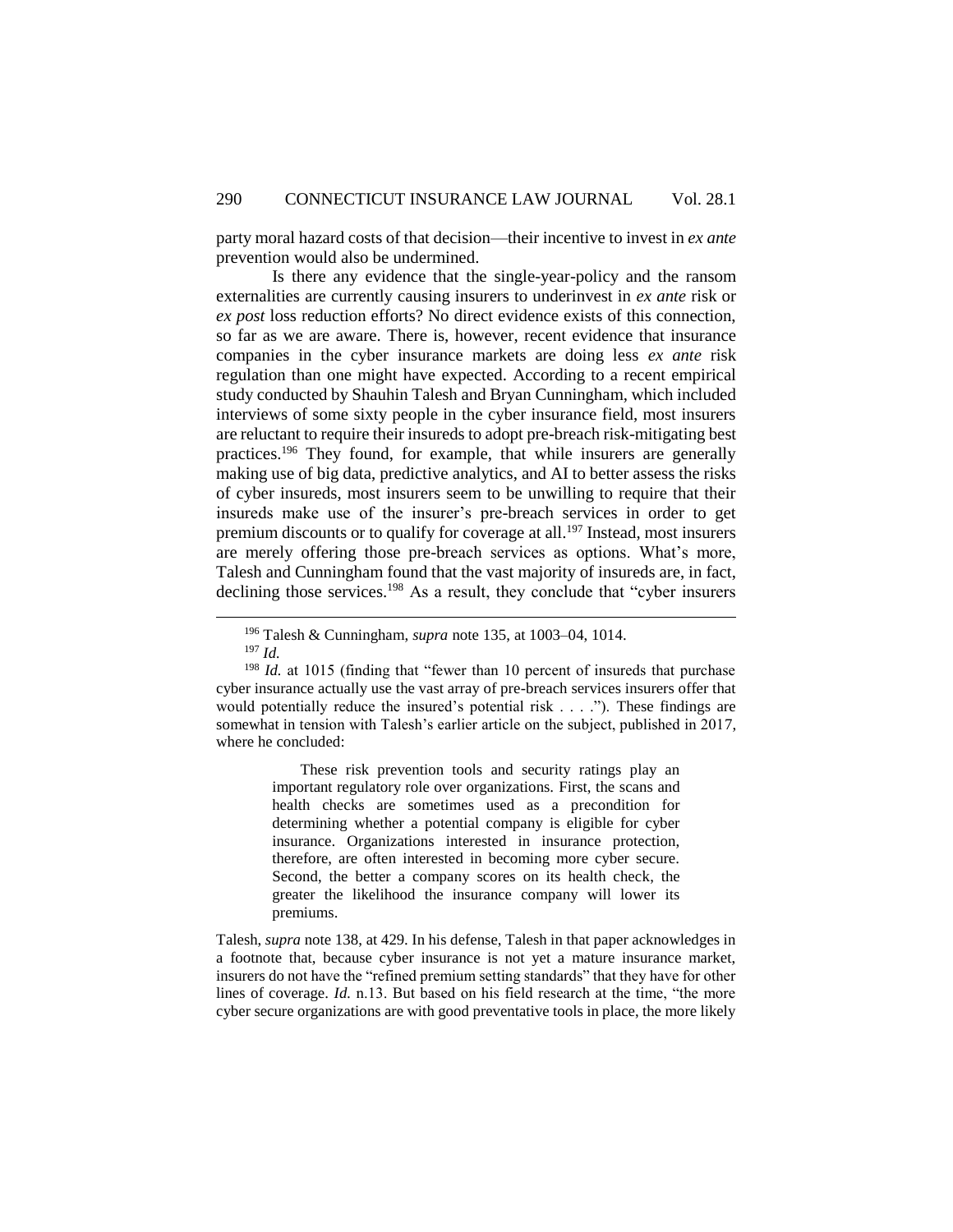### 2021 THE CASE FOR BANNING (AND MANDATING) 291 RANSOMEWARE INSURANCE

role as quasi-regulators is largely ineffective—so far."<sup>199</sup> They attribute the insurer's reluctance to insist that their insureds engage in cyber security best practices to the "soft market" in property and casualty insurance and the threat that the insured will simply switch to another insurer, as well as to the insurers' insistence on continuing to use some traditional underwriting practices, such as focusing on past behavior and limiting the underwriting (and risk-assessment) process to once a year, neither of which responds to the "constantly evolving" nature of cyber risk.<sup>200</sup>

 $\overline{a}$ 

<sup>199</sup> Talesh & Cunningham, *supra* note 135, at 1015. They also conclude that most cyber insurers, in doing pre-breach risk assessments, although they are relying on big data, predictive analytics, and even AI, are using unreliable databases and, worse, are using those data misleadingly to encourage insureds to purchase higher policy limits rather than to encourage insureds' to engage in risk reduction. *Id.* at 1007–11. These are both potentially serious problems that may warrant regulatory intervention, although, as Talesh and Cunningham point out, the regulators will often find themselves using the same imperfect databases in making their regulatory decisions. *Id.* at 1017–19. Talesh and Cunningham also lament the fact that insurers do not seem to check the veracity of statements being made on insurance applications, tending instead to rely on doing so only for those subset of cases where a claim is filed. *Id.* at 995, 1016–17. Such ex-post underwriting, however, at least in cases involving relatively sophisticated parties, may not be problematic, but could be seen as another form of cost-saving *ex post* regulation. *See* Ben-Shahar & Logue, *supra* note 37, at 215–16.

<sup>200</sup> Talesh & Cunningham, *supra* note 135, at 1015–17. Kenneth Abraham and Daniel Schwarcz consider this issue as well. They suggest that the reluctance of insurers to engage in a greater degree of *ex ante* regulation stems from what they call the "cyber insurance gap," the fact that "cyber insurers typically insist on setting policy limits that are well below policyholders' economic exposures to cyber risk." Kenneth S. Abraham & Daniel Schwarcz, *Courting Disaster: The Underappreciated Risk of a Cyber Insurance Catastrophe*, 27 CONN. INS. L.J. 1, 54 (2021). Because of this gap in cyber coverage, they argue:

> It is difficult for cyber insurers to insist on meaningful changes to policyholders' cybersecurity precautions if they are only covering a small percentage of the risks that may flow from a cyberattack to that firm. Relatively low coverage limits also make it harder for cyber insurers to insist that firms collect their own data regarding cyber exposure as part of the underwriting process. Additionally, the relatively small amount of capital that insurers have devoted

organizations would be issued insurance and receive a favorable pricing arrangement." *Id.*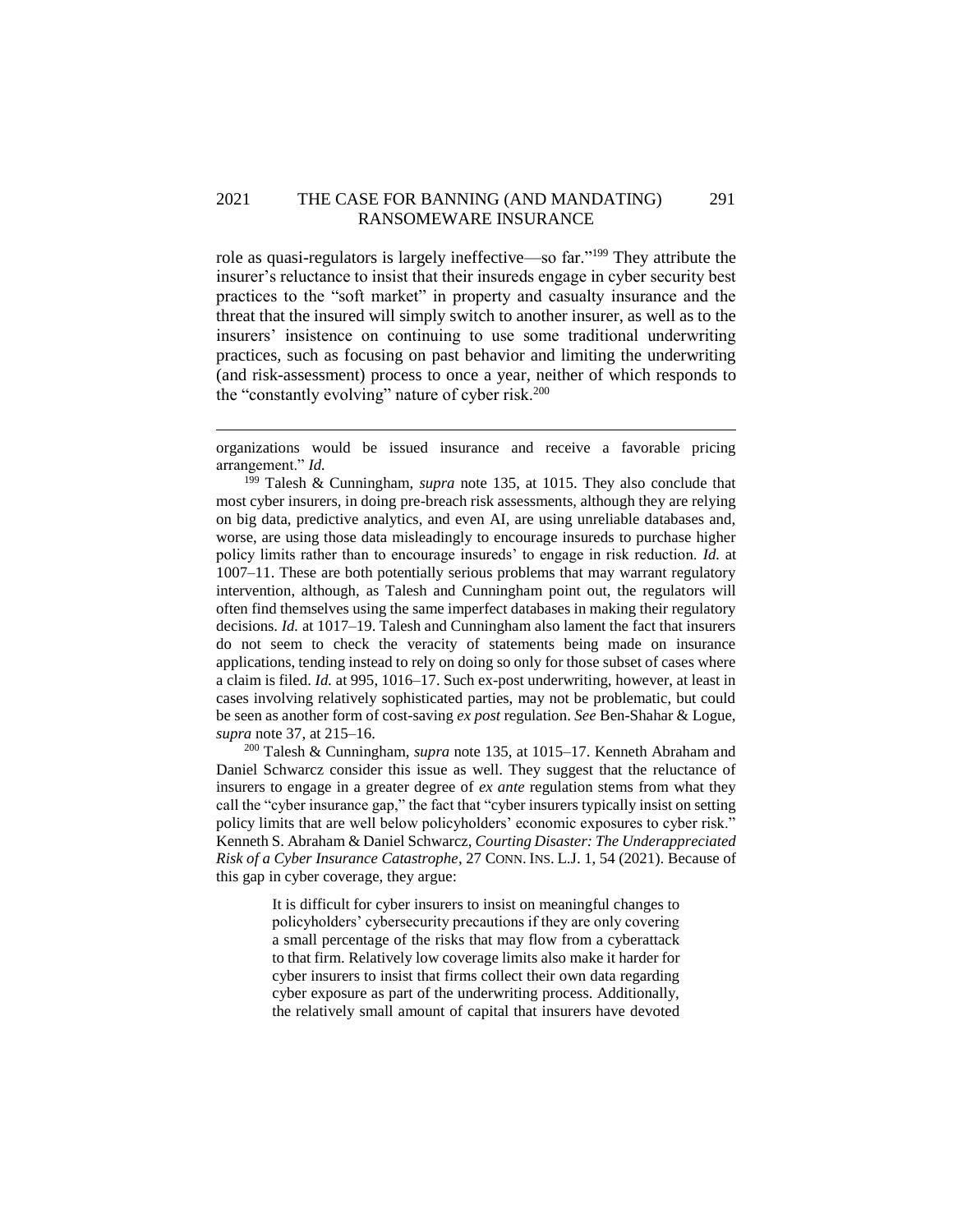Interestingly, Talesh and Cunningham are not overall pessimistic about the role of cyber insurers as *ex ante* risk regulators. Rather, they conclude that insurers may serve a "meaningful" role if they follow these recommendations:

> (1) engage in continuous evaluation and underwriting throughout the life of cyber insurance policies, (2) make insurance premium pricing contingent on reliable evidence of good cybersecurity practices (i.e., reward good behavior with reduced premiums), (3) when necessary, require prospective insureds to make changes to improve their cybersecurity posture as a prerequisite to issuing insurance, and (4) engage in dynamic risk management and loss control throughout the policy period to reduce insureds' risk of  $loss.<sup>201</sup>$

Thus, insurers must not only add real carrots and sticks to their *ex ante* regulation—in the form of substantial premium discounts and compliance mandates, respectively—but also engage in such regulation continuously, making adjustments to their premium-discount offers and risk-reduction mandates as the AI-infused analysis of the constantly changing data, and constantly changing cyber-risk landscape evolve over time. In support of this relatively hopeful assessment, Talesh and Cunningham report that at least some relatively new insurance companies are charting a path very much in line with their recommendations and "with modest success."<sup>202</sup>

> to cyber insurance means that collective insurance industry investment in understanding, protecting against, and informing others about cybersecurity is correspondingly limited.

*Id.* at 56–57 (footnotes omitted). In other words, until cyber insurers have more skin in the game (i.e., offer higher policy limits), they will lack the incentive to encourage better cyber hygiene on the part of their insureds. Abraham and Schwarcz suggest a number of possible ways in which the cyber insurance gap might be closed, including the introduction of a federal backstop. *Id.* at 57–66. *See infra* Part IV.B.3 for our discussion of a similar federal backstop idea.

<sup>201</sup> Talesh & Cunningham, *supra* note 135, at 1020.

 $\overline{a}$ 

<sup>202</sup> *Id.* at 1020–21. Specifically, they conclude that, if insurers fully embrace the promise of new technology (including big data and AI), they can, in theory, "help increase organizations' cybersecurity and insurer's ability to play a positive regulatory role." *Id.* at 1020. The companies that are cited as exemplars of the newer, more modern, more risk-reducing approach to insuring cyber-related risk are At-Bay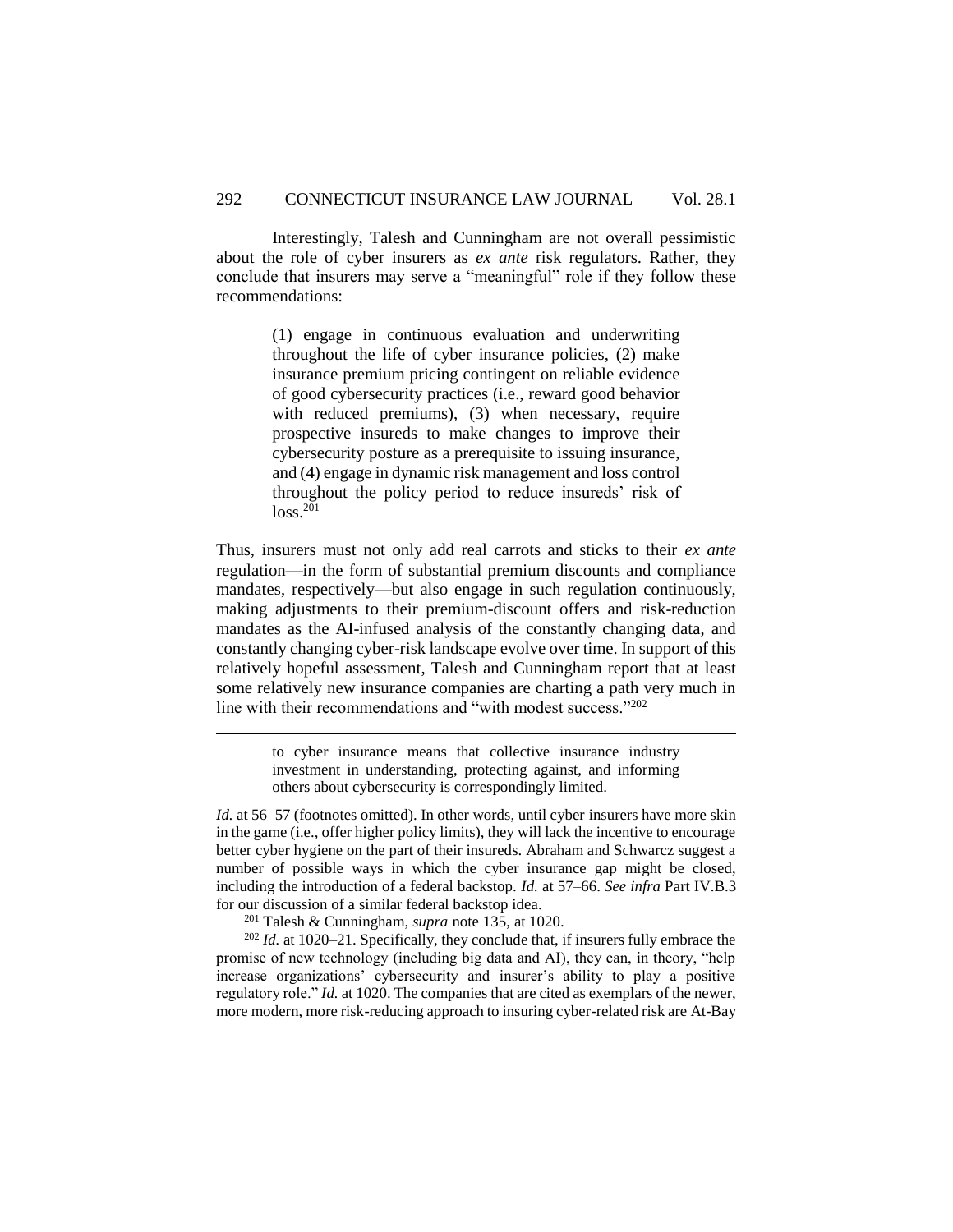## 2021 THE CASE FOR BANNING (AND MANDATING) 293 RANSOMEWARE INSURANCE

## <span id="page-46-0"></span>IV. A POSSIBLE WAY FORWARD: OF LIMITED BANS (AND MANDATES)

Let us summarize where we are. Ransomware attacks present an enormous social problem. Some commentators have expressed concern that the existence of insurance for ransomware attacks makes the problem worse by providing a pot of money that makes the ransomware business, from an expected value perspective, more profitable for criminals than it would otherwise be.<sup>203</sup> In response we have made a series of observations. On the one hand, it is at least possible that the presence of insurance produces overall welfare gains, either as a result of risk distribution (through the shifting of the risk of attacks from relatively risk-averse insureds to relatively risk-neutral insurers) and risk minimization (through the provision of expert pre-breach and post-breach cyber services by insurance companies, who have a stake in seeing those risks get reduced). On the other hand, there remain reasons to be worried. The single-year-policy externality and the ransom externality (or third-party moral hazard problem) are serious concerns, and they threaten to undermine insurers' incentives to engage in an efficient level of pre-breach and post-breach risk minimization. Indeed, there is some suggestive, albeit far from conclusive, evidence that these concerns may currently be inhibiting cyber insurers' incentives to regulate risk, as revealed in Talesh and Cunningham's work discussed above.<sup>204</sup>

These observations lead to the next set of questions. First, might there be a private ordering or Coasian solution to these problems—a way in which the market itself could internalize these externalities? Second, if the answer to that question is no, what government regulatory intervention might be worth considering and what the costs and benefits of such government

<sup>203</sup> *See supra* Part III.A.

and Coalition, Inc. *Id.* at 1020. As one example of At-Bay's risk-reducing innovations, they constantly monitor their insureds' remote desktop protocol (RDP) ports, which were the source of twenty-five percent of ransomware losses in 2018 and 2019. *Id.* at 1024. If the insured has not closed all of its RDP ports, At-Bay apparently suspends their coverage. *Id.* This sort of continuous monitoring and continuously enforced cyber security protocols represent the *ex ante* regulatory potential of cyber insurers.

<sup>204</sup> *See supra* notes 196–202 and accompanying text.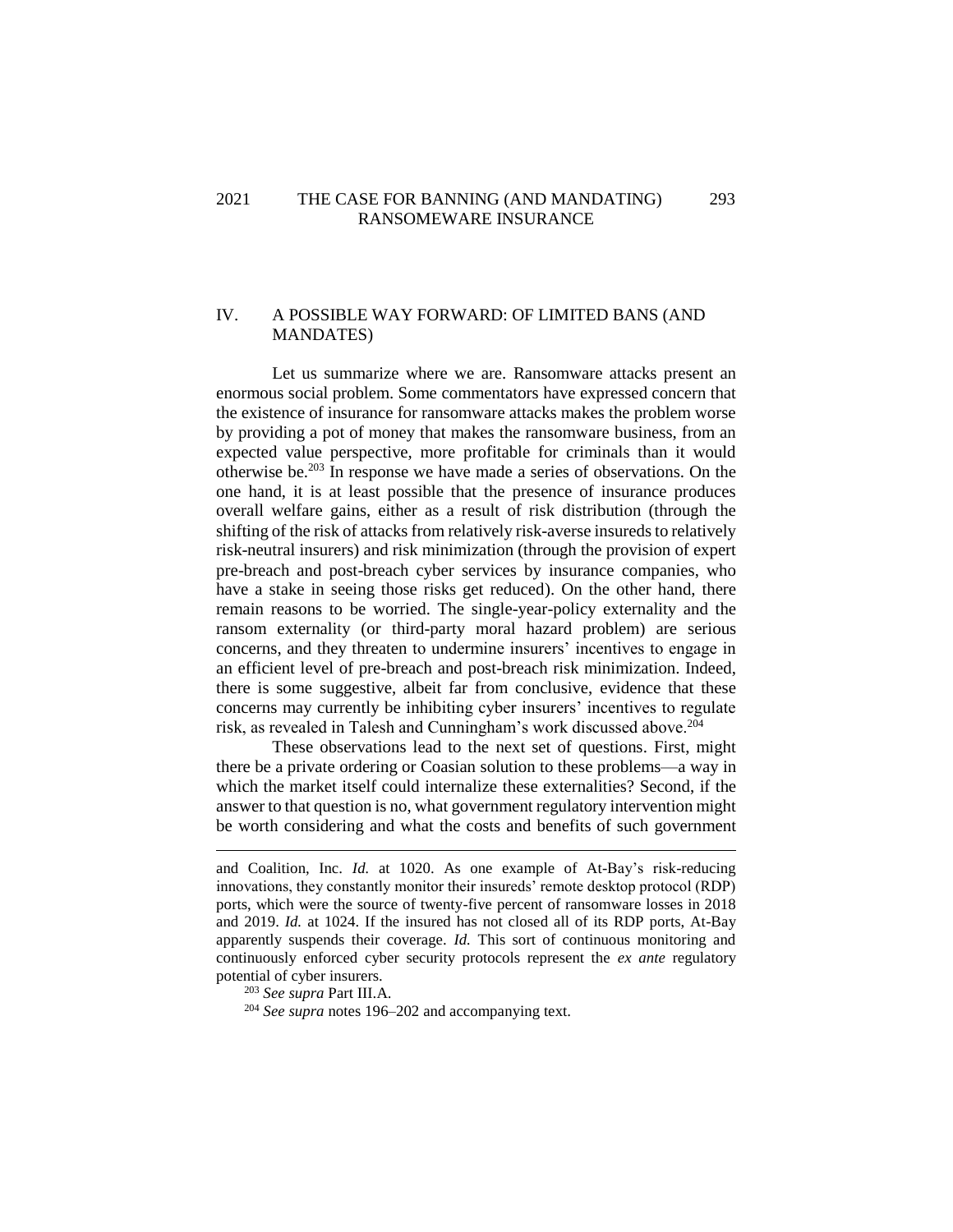<span id="page-47-0"></span>intervention might be? Although answering those questions fully is beyond the scope of this (or any single) Article, this Part begins that discussion.

#### A. RESPONDING TO THE SINGLE-YEAR-POLICY EXTERNALITY

A solution to the single-year-policy externality is easy enough to describe: property and casualty insurers just need to start selling multi-year insurance policies, including (for current purposes) cyber policies. The more years that are covered under a given policy, the smaller the potential externality, all else equal.<sup>205</sup> For this to happen organically, without government involvement, we have to imagine a scenario in which it becomes profit-maximizing for property and casualty insurance companies to offer multi-year insurance policies. This is not inconceivable. Scholars have developed plausible models of insurance markets in which both single-year and multi-year policies could emerge.<sup>206</sup> Indeed, some insurers sell multiyear policies for some types of coverage, including management liability, financial institution bond insurance and, in some countries, homeowners insurance.<sup>207</sup> These markets emerge, in part, because of the perceived benefits to policyholders of locking in premiums and avoiding the hassle of going through a policy renewal.<sup>208</sup> To the extent such policies already are in use, they ameliorate the single-year-policy externality.<sup>209</sup>

 $205$  If the increase in number of years of coverage were accompanied by lower policy limits, then the externality would re-emerge in a different form.

<sup>206</sup> *See, e.g.*, Paul R. Kleindorfer, Howard Kunreuther & Chieh Ou-Yang, *Single-Year and Multi-Year Insurance Policies in a Competitive Market*, 45 J. RISK & UNCERTAINTY 51 (2012).

<sup>207</sup> *See, e.g.*, JOE CATALANO, COMMUNITY BANKS: THE RETURN OF THE MULTI-YEAR INSURANCE POLICY 1 (2016)*,* https://www.amwins.com/docs/default-source/ insights/client-advisory\_community-banks-the-return-of-the-multi-year-policy\_7- 16.pdf?sfvrsn=1333ec5f\_0 (describing re-emergence of multi-year liability policies after market recovery from 2008 financial crisis); Fiona Reddan, *Multi-Year Insurance Deals — Do They Make Sense?*, IRISH TIMES (Aug. 2, 2016, 6:00 PM), https://www.irishtimes.com/business/personal-finance/multi-year-insurance-dealsdo-they-make-sense-1.2736307 (describing Irish market for multi-year homeowners policies).

<sup>208</sup> Kleindorfer, Kunreuther & Ou-Yang, *supra* note 206, at 52.

<sup>&</sup>lt;sup>209</sup> Scholars have long touted the potential benefit of "long-term homeowners' insurance" as a way of forcing insurers to take into account the fluctuating nature of catastrophic losses over time. *See, e.g.*, KUNREUTHER, MICHEL-KERJAN, DOHERTY, GRACE, KLEIN & PAULY, *supra* note 191, at 367–71. Though the idea was not offered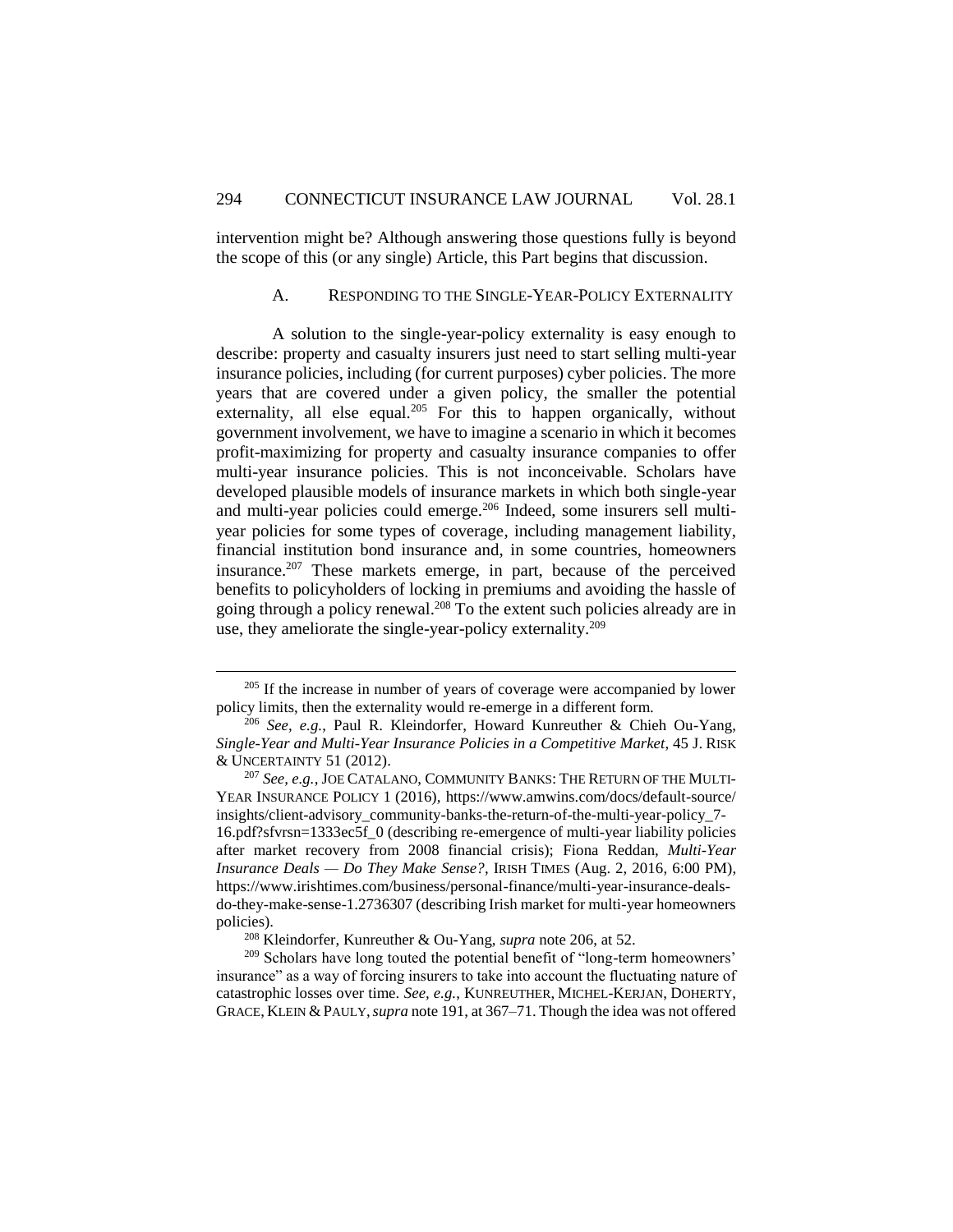## 2021 THE CASE FOR BANNING (AND MANDATING) 295 RANSOMEWARE INSURANCE

The market for multi-year property and casualty insurance generally, and in the cyber market in particular, however, has not taken off on its own. The vast majority of policies are still sold on a single-year basis.<sup>210</sup> And reasons for that are understandable. First, if a risk being insured is highly volatile from one year to the next (as cyber risk is), making pricing even a single-year-policy difficult, then pricing a multi-year policy for that risk would be even more difficult. As a result, an insurer offering multi-year cyber policies would need to charge a serious mark-up over its single-year premiums to cover this uncertainty; or the insurer would have to maintain a very large capital base to cover any pricing errors; or they would do both.<sup>211</sup> This will generally limit the demand for multi-year contracts, at least in the primary retail insurance market.<sup>212</sup> And the presence of the single-year externality only makes this problem worse. That is, the presence of the externality will push up prices for long-term insurance even more, further depressing demand for such coverage.

What role might government play, then, in encouraging or fostering the purchase of multi-year cyber policies? The federal government could encourage property and casualty insurers to offer cyber coverage for policy periods longer than one year by agreeing to provide federally subsidized reinsurance for such coverage or through other, more direct subsidies. More drastically, insurers could be required to offer such policies as an option, with subsidies designed to make the coverage more affordable. Such proposals come with costs and benefits, of course. <sup>213</sup> One argument against the adoption of a multi-year policy subsidy or mandate is that, in addition to the examples of multi-year policies already in existence (discussed above),

 $\overline{a}$ 

<sup>213</sup> *See infra* IV.B.3 for discussion on such subsidy and mandate ideas.

to deal with the externality discussed here, but rather to force insurers to take into account the fluctuations in catastrophic losses over time. *Id.*

<sup>210</sup> Kleindorfer, Kunreuther & Ou-Yang, *supra* note 206, at 52.

<sup>211</sup> Trevor Maynard & Nicola Ranger, *What Role for "Long-Term Insurance" in Adaptation? An Analysis of the Prospects for and Pricing of Multi-Year Insurance Contracts*, 37 GENEVA PAPERS 318 (2012).

<sup>212</sup> *Id.* at 332. Reinsurance companies do offer multi-year policies, which may internalize some of the single-year policy externality, insofar as reinsurers provide a sort of coordinating function among primary insurers. *See infra* notes 219–30 and accompanying text for discussion of Lloyd's role in K&R insurance. *See, e.g.*, *Multi-Year Multi-Line Insurance Covers*, SWISS RE: CORP. SOLS., https://corporatesolutions.swissre.com/innovative-risk-solutions/multi-year-multiline-covers.html (last visited Apr. 10, 2022).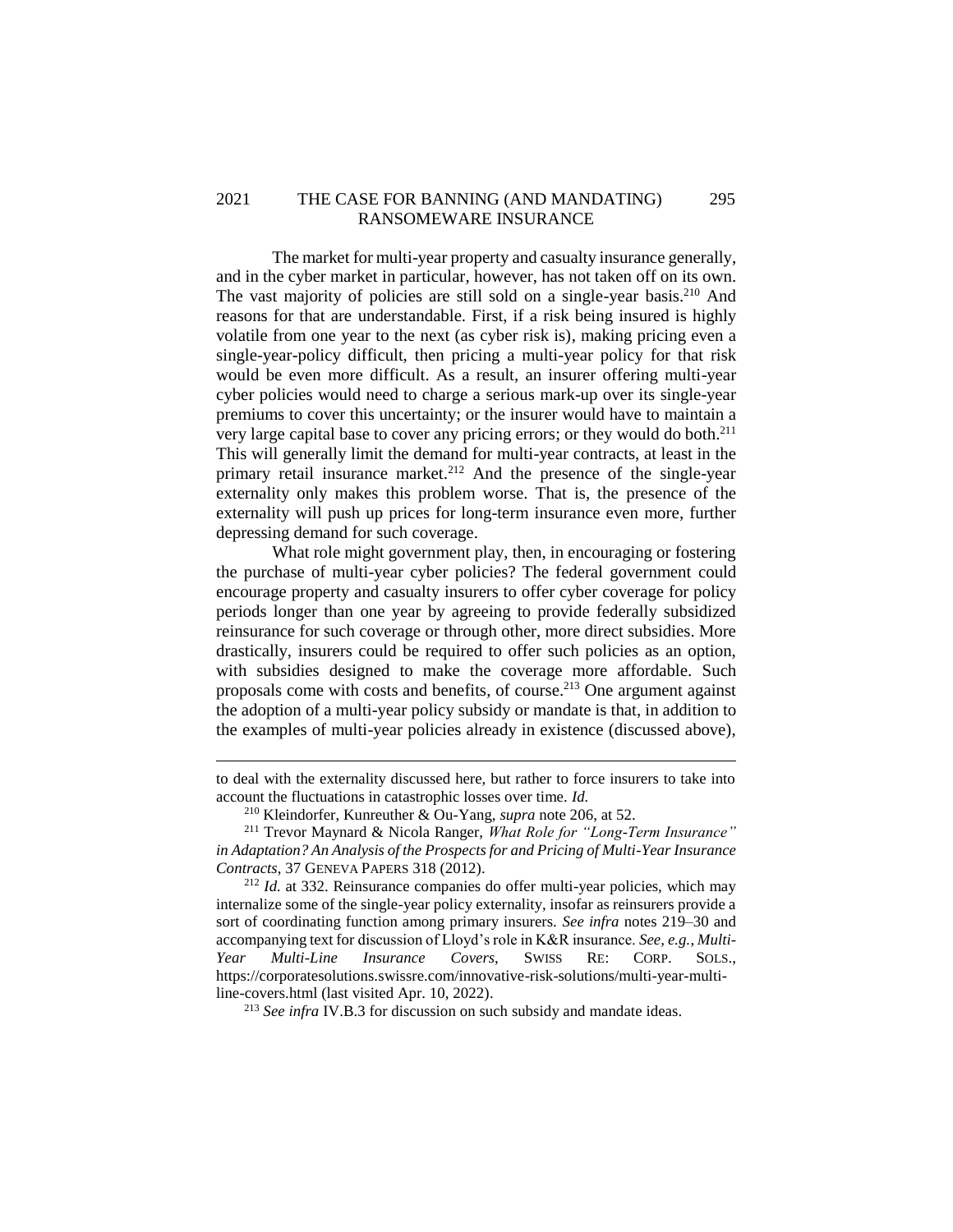perhaps the insurance market already provides something similar to multiyear policies on a much broader scale. That is, even without multi-year contracts, the single-year-policy externality is ameliorated insofar as there are costs to switching insurers. This is because when an organization decides to switch property and casualty insurers, the new insurer will require the insured to go through the underwriting process and may presume, in the absence of good evidence to the contrary, that the switch is for adverse selection reasons. This fact can lead to a mutual expectation that insureds will tend to stay with the same insurer over time, at least for a few years, which has some of the same cost-internalizing benefits of a multi-year policy subsidy or mandate.<sup>214</sup> For this reason, enacting some regulatory response to the single-year-policy externality may not strictly be necessary.

#### <span id="page-49-0"></span>B. RESPONDING TO THE RANSOM EXTERNALITY

#### 1. Lessons from Kidnap-and-Ransom Insurance

<span id="page-49-1"></span>The ransom externality—which is, of course, the key to the extortion economy argument in favor of a ban—is a separate, and potentially more serious concern that may require a substantial regulatory intervention. What is needed is a way to internalize to cyber insurers and their insureds the cost of the third-party moral hazard effects of their ransom payment decisions. 215 One potential source of cost-internalization, which seems to be working in the K&R insurance market, is coordination within the reinsurance industry.<sup>216</sup> K&R insurance presents a very similar third-party moral hazard problem. Insurance companies provide coverage against the possibility of an individual being kidnapped, and the coverage provides not only money to pay the ransom, but the services of various professionals, including expert advice about how to avoid getting kidnapped as well as the guidance of professional ransom negotiators.<sup>217</sup> If a kidnapping does occur, there is obviously a strong incentive, felt by the insurer as well as the family of the

<sup>&</sup>lt;sup>214</sup> Also, to the extent a multi-year policy mandate would increase costs, perhaps that cost increase could be spread further through the federal cyber insurance backstop that we discuss below. *See infra* 249–54 and accompanying text.

<sup>&</sup>lt;sup>215</sup> To use Parchomovsky and Siegleman's language. Parchomovsky  $\&$ Siegelman, *supra* note 27.

<sup>216</sup> *See generally* SHORTLAND, *supra* note 11, at 67–78 (describing the ways in which the reinsurance markets, especially through Lloyd's, provides a form of "private governance" to internalize the ransom externality).

<sup>217</sup> *Id.*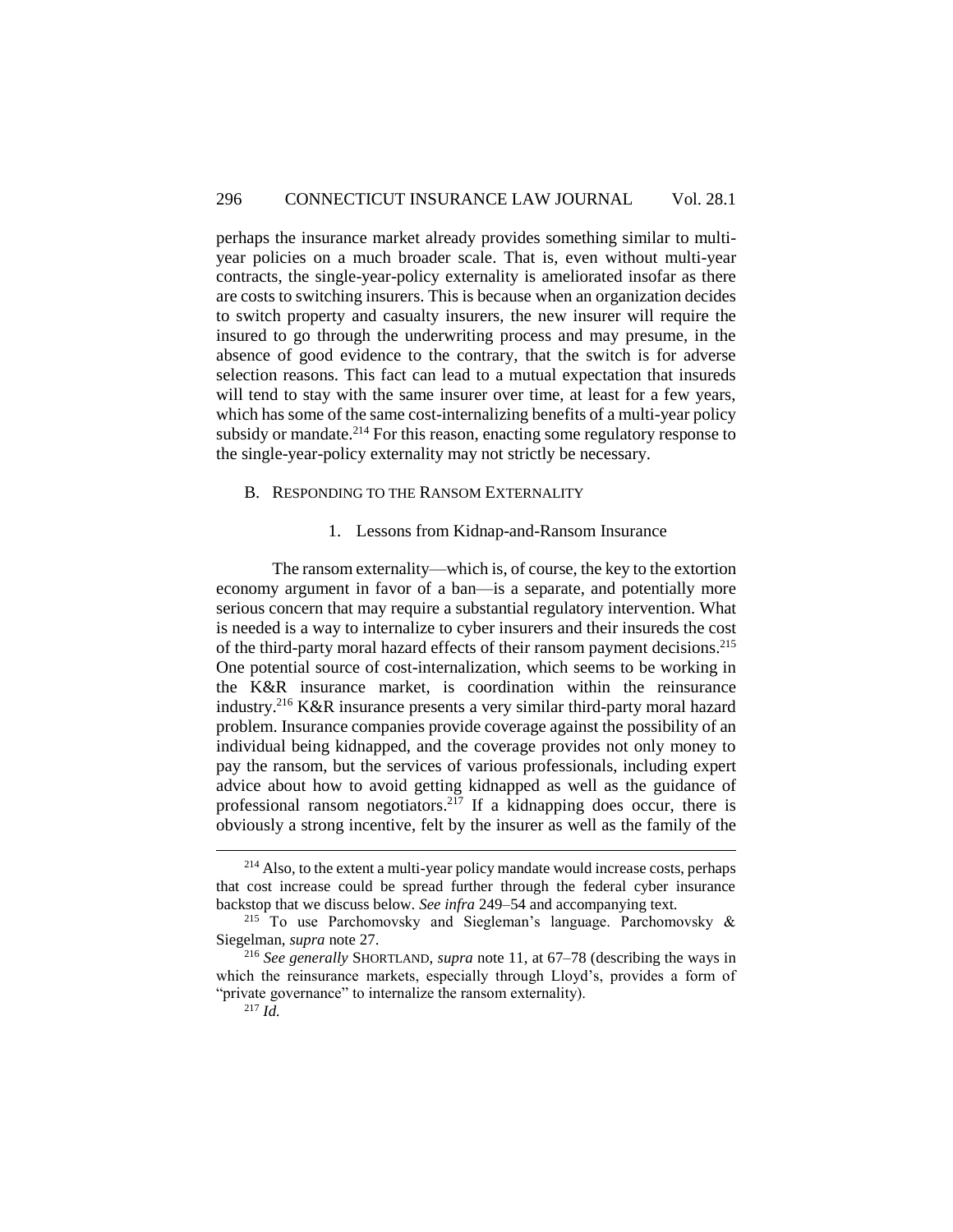## 2021 THE CASE FOR BANNING (AND MANDATING) 297 RANSOMEWARE INSURANCE

victim, to pay the ransom so as to avoid the death of the victim—a loss that obviously cannot be fully compensated by any form of insurance. At the same time, the direct insurer and the insured will tend to ignore—or externalize—the effect of paying the ransom on future kidnappings because a substantial share of those kidnappings will not affect the direct insurer or, obviously, the insured. This externality could put an upward pressure on the number and amount of ransoms being paid, which could lead to an upward pressure on the number of kidnappings and so on. This is what Anja Shortland, in her recent book on the K&R insurance market, calls the ransom externality. 218

What is interesting for current purposes, however, is that Shortland documents how the reinsurance market, without help from any government, performs a cost-internalizing function of its own. Here is how it works. Virtually all K&R insurance is reinsured through Lloyd's member underwriters, known as syndicates, which are pooled together, for purposes of covering unexpectedly catastrophic losses, in the Lloyd's Corporation.<sup>219</sup> The Lloyd's Corporation, then, has the power to set capital requirements and underwriting standards for each of its syndicates. <sup>220</sup> As a result, Lloyd's is in a position to prevent any given syndicate—any given individual insurer from getting into a habit of paying excessive amounts in ransom.<sup>221</sup> As Shortland puts it, "Lloyd's therefore has all the mechanisms in place to enforce a tacit agreement between competing insurers to operate in the longterm interest of the market."<sup>222</sup> What this means is that, when any given insurer pays what Shortland calls a "premium ransom"—or an unreasonably high ransom, taking into account all of the costs and benefits of ransom payouts—Lloyd's can step in and apply some discipline.<sup>223</sup> The overall effect is to ameliorate the third-party moral hazard effect on kidnap ransom payouts. 224

 $\overline{a}$ 

 $224$  Again, while this moves things in the direction of overall efficiency, it is still the case, of course, that insurers' interests and societal interests do not perfectly overlap. *See supra* note 194–95 and accompanying text.

<sup>218</sup> *Id.* at 171.

<sup>219</sup> *Id.* at 63, 175.

<sup>220</sup> *Id.*

<sup>221</sup> *Id.*

<sup>222</sup> *Id.*

<sup>223</sup> *Id.* at 176. This discipline can be severe. "If a syndicate takes on excessive risk or its business practices undermine the stability or smooth functioning of the market, it can be closed for new business and wound up." *Id.* at 175.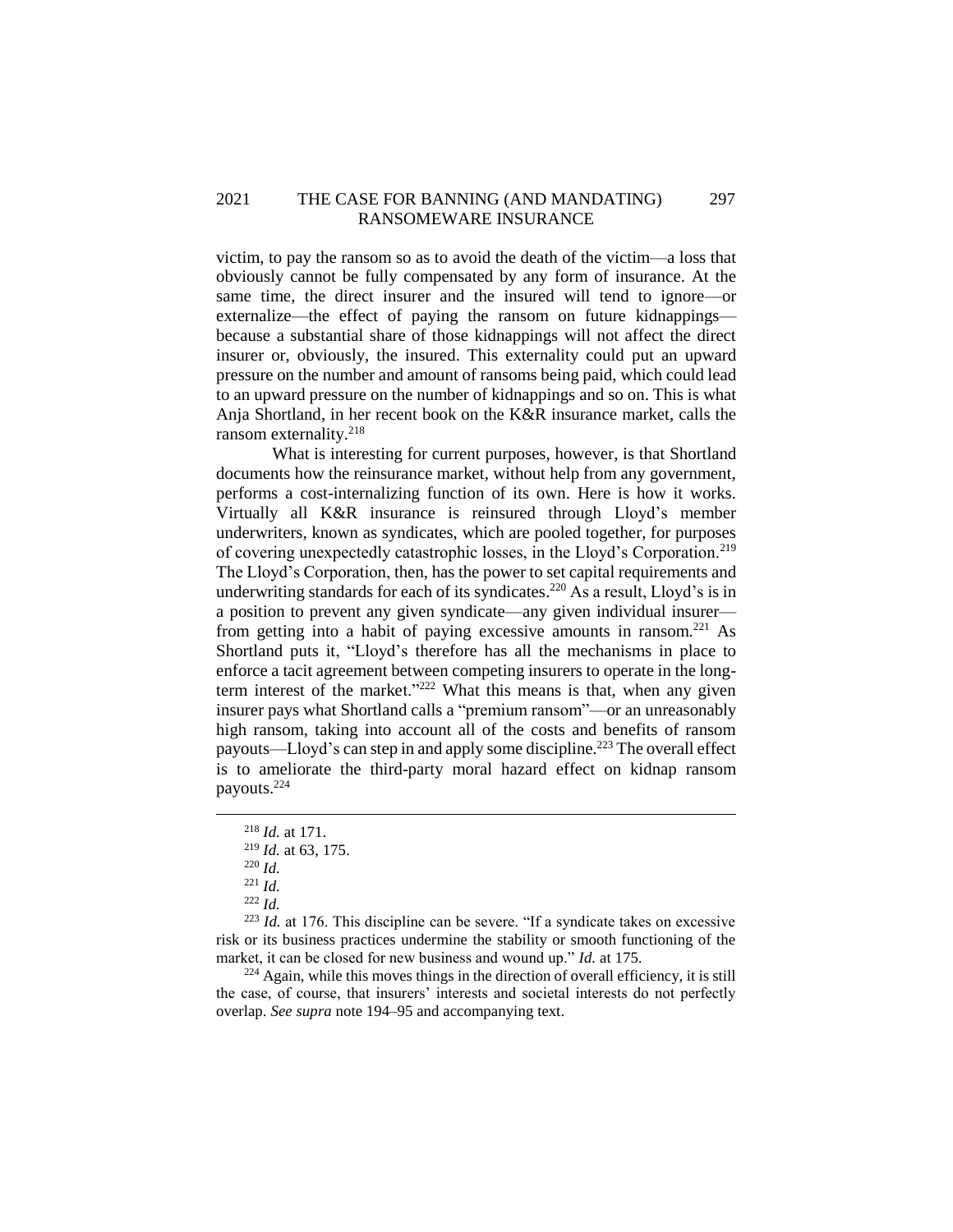Could reinsurers serve such a similar coordinating, costinternalizing role in the ransomware insurance market? Possibly, although not likely. For one thing, the cyber insurance market is much larger than the K&R insurance market. While total annual K&R insurance premiums written in 2019 were in the range of \$250 to \$300 million, $^{225}$  the total premiums written for the cyber insurance market in 2019 were closer to \$4.5 billion. <sup>226</sup> And roughly forty percent of that \$4.5 billion in premiums flowed to reinsurers.<sup>227</sup> We have no data on how those premiums, and the accompanying risk, are apportioned among the dozens of reinsurance companies on the market. However, assuming it is spread across all of them roughly in proportion to their overall market share, coordination among the many cyber reinsurers would be considerably more difficult than it is within the K&R insurance market that is dominated by a single entity, Lloyd's of London.<sup>228</sup> This is not to say that the large cyber insurers and the large reinsurers could not, in theory, get together and provide some underwriting constraints on primary ransomware insurers. While there are over 100 directwriting insurance companies in the U.S. that provide some type of cyber coverage, the bulk of the market share is provided by a handful of large firms.<sup>229</sup> Likewise, while there are dozens of reinsurers, the lion's share of that business is underwritten by a few very large companies.<sup>230</sup> The question,

 $225$  Patrick L. Brockett, Linda L. Golden, Stephan Zaparolli & Jack M. Lum, *Kidnap and Ransom Insurance: A Strategically Useful, Often Undiscussed, Marketplace Tool for International Operations*, 22 RISK MGMT. INS. REV. 421, 424 (2019).

<sup>226</sup> John Coletti, *Could Cyber Risk be a Growth Engine for Reinsurance?*, SWISS RE: REINSURANCE (Aug. 30, 2019), https://www.swissre.com/reinsurance/propertyand-casualty/reinsurance/cyber-reinsurance/reinsurance-a-growth-engine-forcyber.html.

<sup>227</sup> *Id.*

<sup>228</sup> SHORTLAND, *supra* note 11, at 63 ("[C]ontrary to what an internet search for kidnap insurance appears to indicate, there is only one place where [kidnap] insurance is underwritten: Lloyd's of London.").

<sup>229</sup> Geraldine Grones, *Top 10 Cyber Insurance Companies in the US*, INS. BUS. MAG. (Dec. 20, 2019), https://www.insurancebusinessmag.com/us/news/cyber/top-10-cyber-insurance-companies-in-the-us-195463.aspx ("The top 10 insurers wrote 82.3% of the total US market.").

<sup>230</sup> *See* Jennifer Rudden, *Largest Reinsurers Worldwide 2020, By Net Premiums Written*, STATISTA (Jan. 11, 2022), https://www.statista.com/statistics/273158/ largest-reinsurers-worldwide-by-net-premiums/.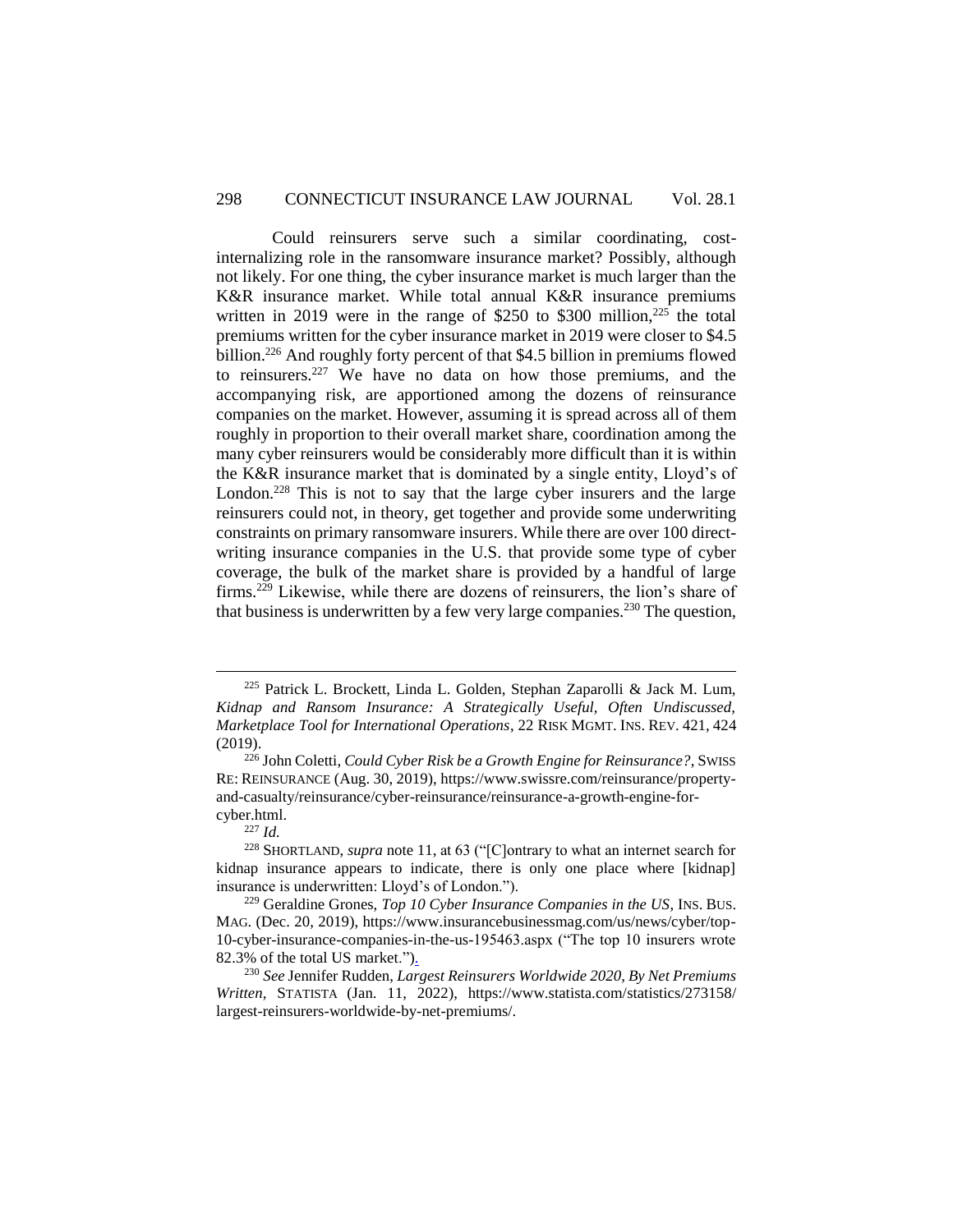## 2021 THE CASE FOR BANNING (AND MANDATING) 299 RANSOMEWARE INSURANCE

however, is whether they would have some means of enforcement comparable to the tools available to Lloyd's. We are dubious.<sup>231</sup>

In the absence of coordination among cyber insurers and reinsurers, the other option is the U.S. government. That is, the federal government could perform a regulatory role with respect to the ransomware insurance market, seeking to discourage excessively high ransom payments from being made and encourage best practices by insurers, ransom negotiators, forensics firms, and other experts. Indeed, the framework already exists for this form of federal regulatory involvement. According to a recent advisory from the U.S. Department of Treasury, current U.S. law forbids ransom payments, or any payments, by U.S. parties (individual or organization) to certain foreign parties who are connected with countries subject to sanctions.<sup>232</sup> This prohibition is enforced by the Department of Treasury's Office of Foreign Assets Control ("OFAC"). <sup>233</sup> OFAC maintains a list of "Specifically

 $\overline{a}$ 

<sup>232</sup> U.S. Dep't of the Treasury's Advisory, *supra* note 25, at 3. Specifically, the Advisory provides as follows:

> Under the authority of the International Emergency Economic Powers Act (IEEPA) or the Trading with the Enemy Act (TWEA), U.S. persons are generally prohibited from engaging in transactions, directly or indirectly, with individuals or entities ("persons") on OFAC's Specially Designated Nationals and Blocked Persons List (SDN List), other blocked persons, and those covered by comprehensive country or region embargoes (e.g., Cuba, the Crimea region of Ukraine, Iran, North Korea, and Syria).

 $231$  This would not be the first time that large U.S. property and casualty insurers, together with large reinsurance companies have gotten together to impose market discipline on the smaller insurers. *See, e.g.*, Hartford Fire Ins. Co. v. California, 509 U.S. 764 (1993) (addressing whether various "conspiracies" among U.S. insurers and foreign reinsurers to require certain changes to the standard commercial general liability insurance policy violated the Sherman Act or was instead protected by the McCarran-Ferguson Act). But we are aware of no such efforts by reinsurers to coordinate underwriting practices on the part of cyber insurers.

*Id.* (citation omitted). Thus, by the terms of this advisory, any ransomware payment—which is a type of transaction—with any party on OFAC's SDN list would be prohibited by law. The statutes cited as authority for this prohibition are the Trading With the Enemy Act of 1917, 50 U.S.C. §§ 4301–41 and the International Emergency Economic Powers Act, 50 U.S.C. §§ 1701–06.

<sup>233</sup> U.S. Dep't of the Treasury's Advisory, *supra* note 25, at 3.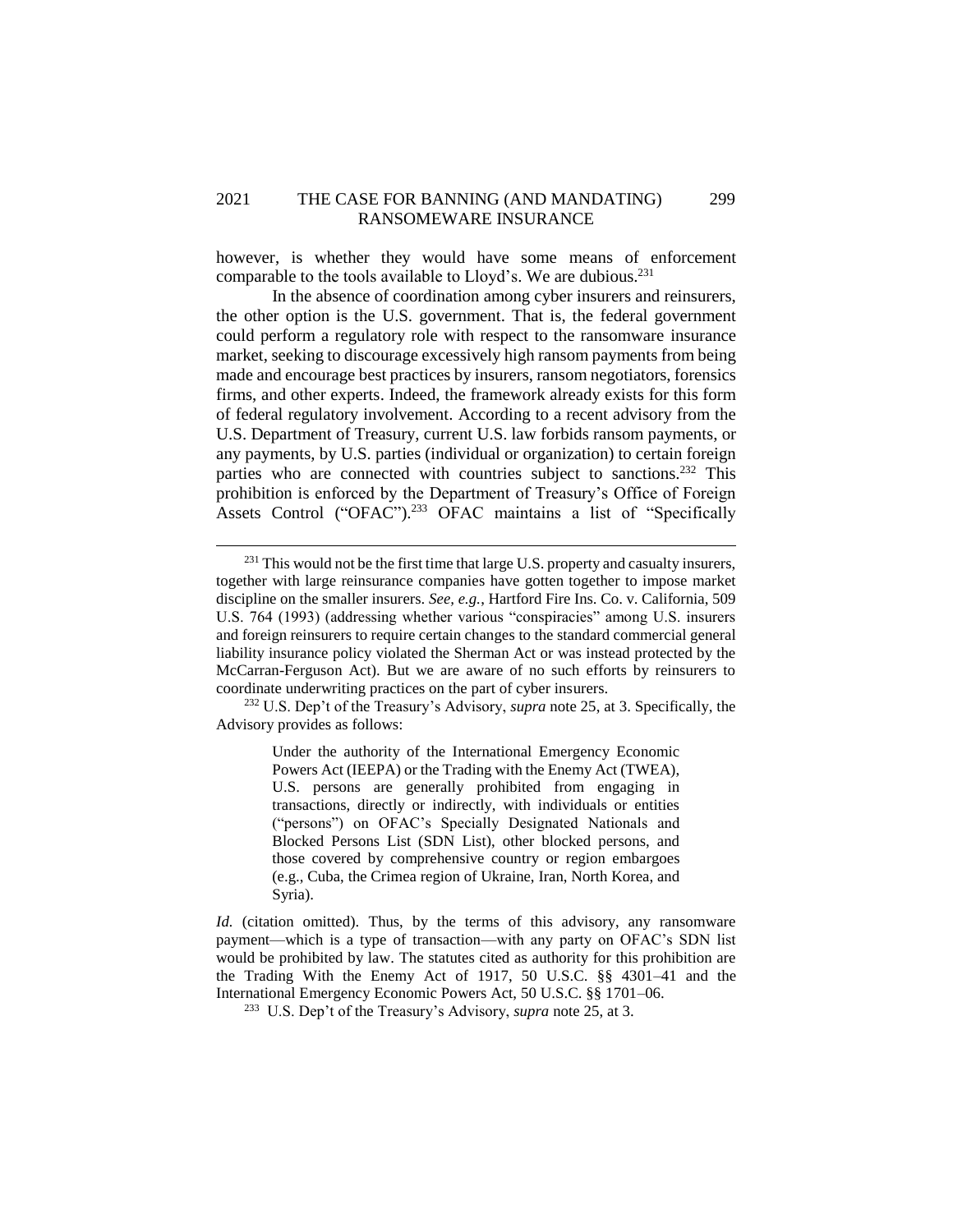Designated Nationals and Blocked Persons" ("SDN List"), which are parties that all U.S. persons are forbidden to engage with, directly or indirectly.<sup>234</sup> Making a payment to one of these parties can subject the payer, as well as anyone who facilitates the payment (i.e., payer's insurer), to substantial civil or criminal penalties. <sup>235</sup> While a ransomware victim who is attacked by someone on OFAC's SDN List can apply for special permission (or a license) to enter into negotiations with that prohibited party, there is a "presumption of denial" of such requests.<sup>236</sup> OFAC further says that "companies that engage with victims of ransomware attacks, such as those involved in providing cyber insurance, digital forensics and incident response," should "implement a risk-based compliance program to mitigate exposure to sanctions-related violations."<sup>237</sup>

> 2. The Role of OFAC: Is Ransom Insurance Already Banned?

<span id="page-53-0"></span>Does this mean that ransomware payments and ransomware insurance are already banned by U.S. sanctions law? Yes and no. On the one hand, there is definitely a prohibition on making payments to those ransomware attackers who appear on the SDN List, whether the payment comes from the victim or someone working on behalf of the victim, such as the victim's ransomware insurers.<sup>238</sup> On the other hand, the ban applies only to payments to parties on the forbidden SDN List.<sup>239</sup> Not all ransomware attackers are on that list. How comprehensive the ban is depends on how comprehensive that list is. Also, even insofar as the OFAC regulations constitute an existing ban, it is only a limited or contingent ban. Specifically, the OFAC appears to have some discretion in deciding whom to seek

<sup>234</sup> *Id. See also Specifically Designated Nationals and Blocked Person List (SDN) Human Readable Lists*, U.S. DEP'T OF THE TREASURY, https://home.treasury.gov/policy-issues/financial-sanctions/specially-designatednationals-and-blocked-persons-list-sdn-human-readable-lists (Apr. 11, 2022) ("As part of its enforcement efforts, OFAC publishes a list of individuals and companies owned or controlled by, or acting for or on behalf of, targeted countries.").

<sup>235</sup> U.S. Dep't of the Treasury's Advisory, *supra* note 25, at 3.

<sup>&</sup>lt;sup>236</sup> *Id.* at 5 ("[L]icense applications involving ransomware payments demanded as a result of malicious cyber-enabled activities will be reviewed by OFAC on a case-by-case basis with a presumption of denial.").

 $^{237}$  *Id.* at 3.

<sup>238</sup> *Id.*

<sup>239</sup> *Id.*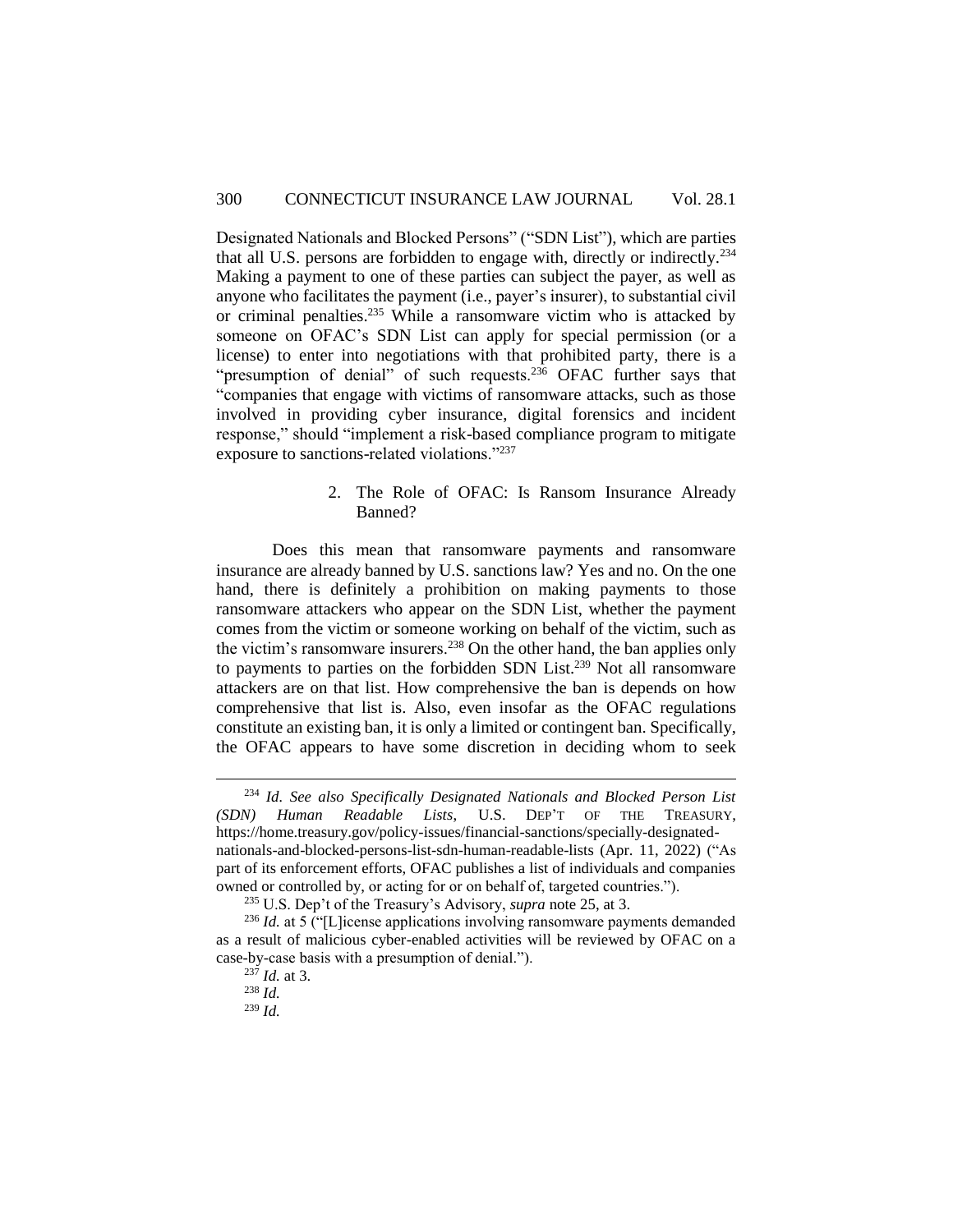## 2021 THE CASE FOR BANNING (AND MANDATING) 301 RANSOMEWARE INSURANCE

penalties against for such violations as well as in deciding whether there has been a violation at all. Third, it appears that if ransomware victims, often with the help of their insurers, cooperate with OFAC investigators immediately bring the attack to OFAC's attention and follow their guidance about how to proceed—the risk of any penalty is minimized.<sup>240</sup> Indeed, there is a longstanding OFAC compliance process that insurers have been following for many years due to the application of the OFAC regulations to the K&R market.<sup>241</sup> Further, there is little evidence the OFAC is serious about enforcing the ban ransomware payments to listed entities, as there has not yet been a reported case of sanctions being imposed.

The practical effect of this regime, then, is a limited and contingent (and to date largely unenforced) ban on ransomware payments (by victims or insurers) to some subset of ransomware attackers, with OFAC playing the role of shadow regulator. We are not suggesting that OFAC is doing with ransomware insurance anything like what Lloyd's does with K&R insurance—providing a centralized sources of rules of conduct and a means of disciplining insurers who fail to follow best practices. OFAC itself has limited resources, many other responsibilities, <sup>242</sup> and—to date—no apparent appetite for actually sanctioning parties who transact with listed ransomware attackers. Coordinating the loss-control practices of dozens of cyber insurers may just not be a high priority. But the potential is there. For example, in its recently published guidance, OFAC noted that a key to avoiding penalties is for organizations to "implement a risk-based compliance program to mitigate exposure to sanctions-related violations,"<sup>243</sup> and this recommendation was expressly applied to cyber insurers, digital forensics companies, and others

<sup>241</sup> *Id.*

<sup>240</sup> Bethan Moorcraft, *Marsh Sheds Light on OFAC's Ransomware Advisory*, INS. BUS. MAG. (Nov. 18, 2020), https://www.insurancebusinessmag.com/us/news/ cyber/marsh-sheds-light-on-ofacs-ransomware-advisory-239460.aspx.

<sup>&</sup>lt;sup>242</sup> "The Office of Foreign Assets Control ('OFAC') of the US Department of the Treasury administers and enforces economic and trade sanctions based on US foreign policy and national security goals against targeted foreign countries and regimes, terrorists, international narcotics traffickers, those engaged in activities related to the proliferation of weapons of mass destruction, and other threats to the national security, foreign policy or economy of the United States." *Office of Foreign Assets Control – Sanctions Program and Information*, U.S. DEP'T OF TREASURY, https://home.treasury.gov/policy-issues/office-of-foreign-assets-control-sanctionsprograms-and-information (last visited Apr. 12, 2022).

<sup>243</sup> U.S. Dep't of the Treasury's Advisory, *supra* note 25, at 3.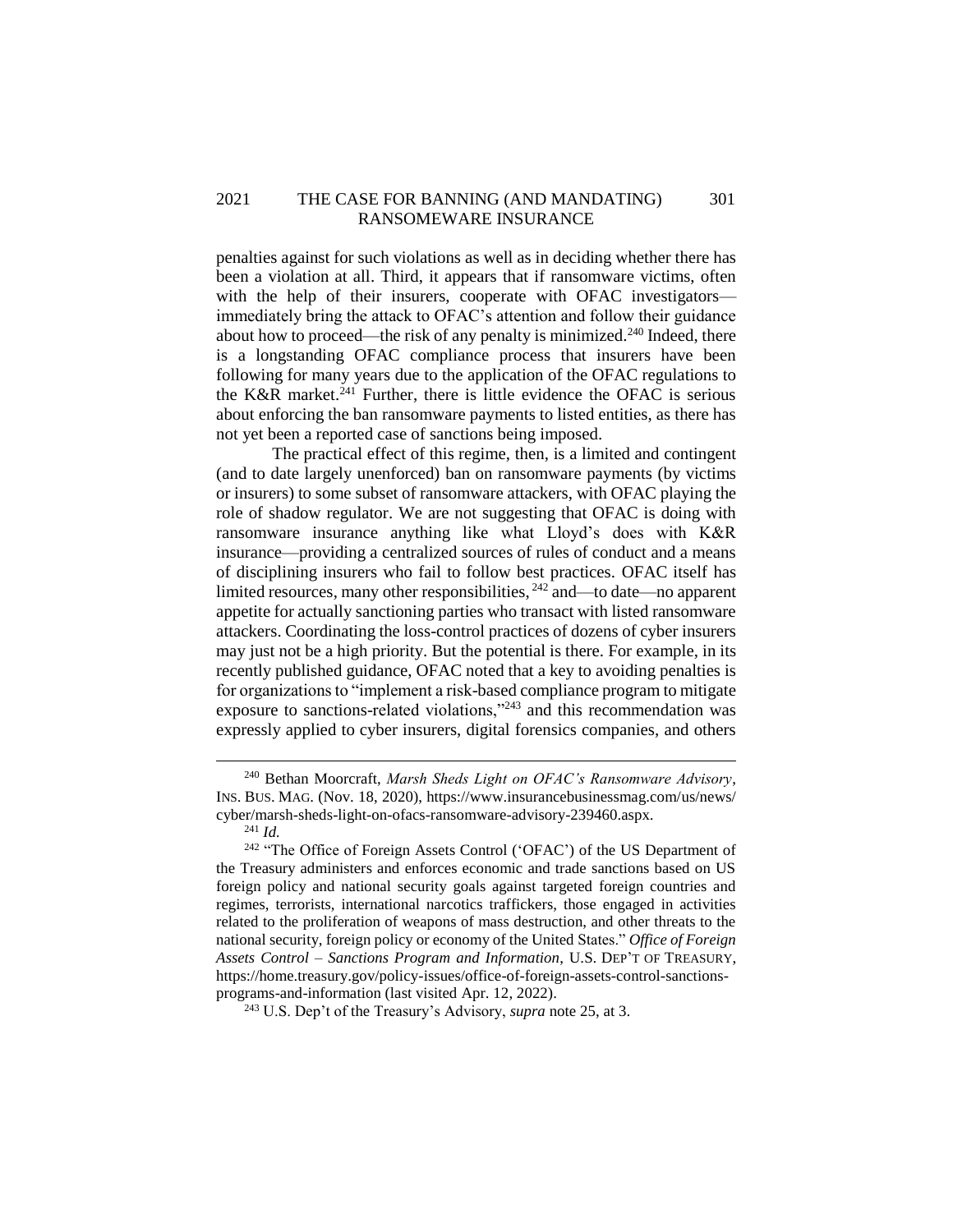who participate in the "processing ransom payments."<sup>244</sup> Further, in its most recent guidance, OFAC has made clear that a primary mitigating factor in avoiding fines and other enforcement efforts is to engage in just the sort of pre-breach and post-breach ransomware risk-minimization that we described above—that insurers are in a good position to identify and encourage. Specifically, OFAC says:

> Meaningful steps taken to reduce the risk of extortion by a sanctioned actor through adopting or improving cybersecurity practices, such as those highlighted in the Cybersecurity and Infrastructure Security Agency's (CISA) September 2020 Ransomware Guide, will be considered a significant mitigating factor in any OFAC enforcement response. Such steps could include maintaining offline backups of data, developing incident response plans, instituting cybersecurity training, regularly updating antivirus and anti-malware software, and employing authentication protocols, among others.<sup>245</sup>

Thus, OFAC is using the sanctioning power of the U.S. government to add additional impetus for all parties involved (insureds and insurers) to implement cybersecurity best practices.<sup>246</sup>

Further, the mere presence OFAC, and at least the possibility that it will not grant an exception to permit payments to an attacker who appears on the SDN list, creates a degree of uncertainty about insurance coverage for ransomware payments, and that uncertainty can be a useful deterrent. That is, the existence of a potential fine from OFAC, should an insurance payment be deemed to be in violation of OFAC rules, increases the likelihood that any given potential ransomware target may not ultimately have coverage. In

<sup>244</sup> *Id.*

<sup>&</sup>lt;sup>245</sup> U.S. Dep't of the Treasury's Off. of Foreign Assets Control, Updated Advisory on Potential Sanctions Risks for Facilitating Ransomware Payments 4–5 (Sept. 21, 2021), https://home.treasury.gov/system/files/126/ofac\_ransomware\_ advisory.pdf, at 4-5 (footnotes omitted).

<sup>246</sup> The CISA's *Ransomware Guide* referred to in the OFAC's Updated Advisory contains a list of pre-breach ("ransomware prevention") and post-breach ("ransomware response") best practices. CYBERSECURITY & INFRASTRUCTURE SEC. AGENCY & MULTI-STATE INFO. SHARING & ANALYSIS CTR., RANSOMWARE GUIDE (2020), https://www.cisa.gov/sites/default/files/publications/CISA\_MS-ISAC\_ Ransomware%20Guide\_S508C\_.pdf.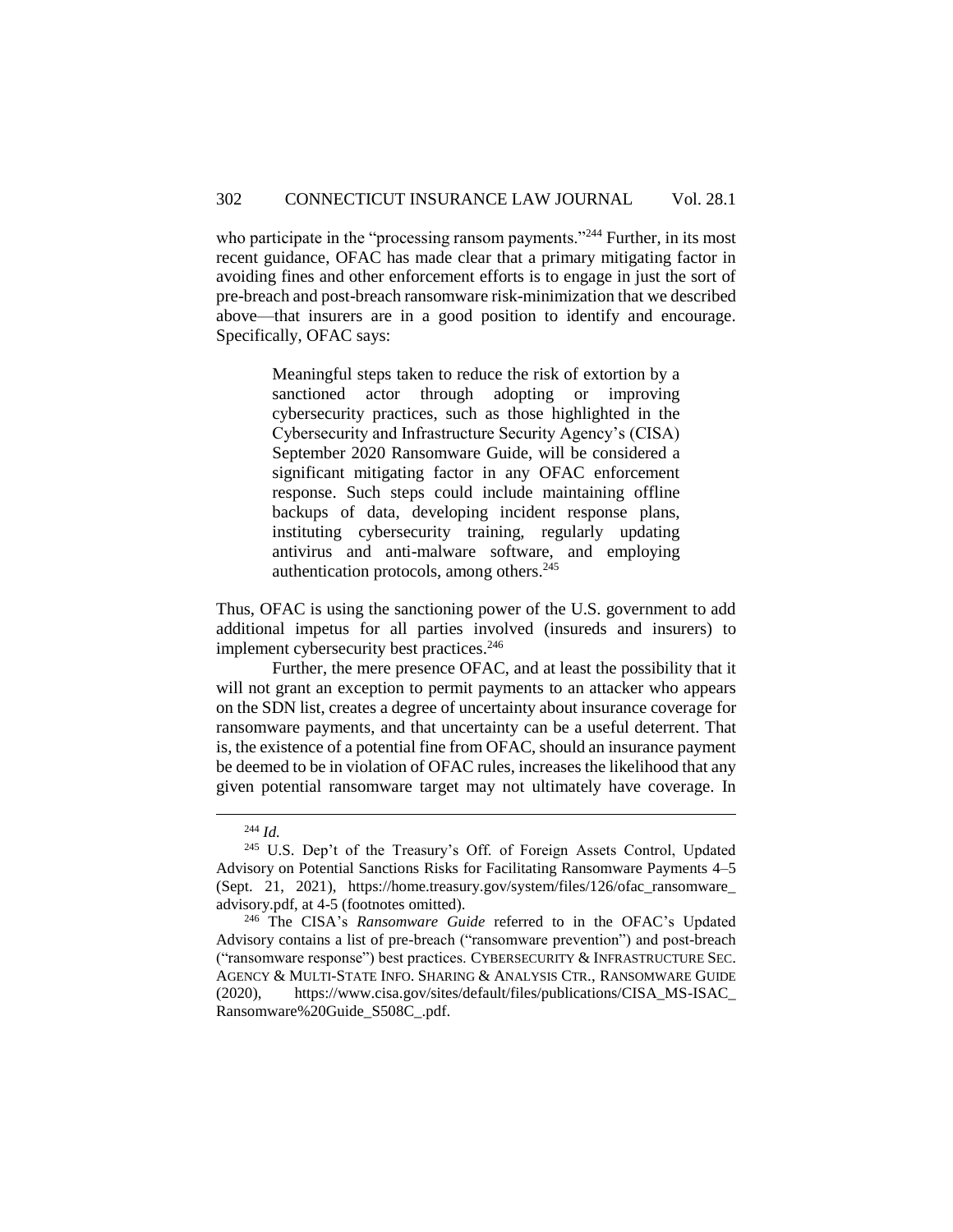## 2021 THE CASE FOR BANNING (AND MANDATING) 303 RANSOMEWARE INSURANCE

other words, even if there is an insurance policy covering ransomware attacks, one would expect that coverage to be less likely to include insurance for the ransom payment itself insofar as such a payment could potentially be deemed a violation of OFAC regulations and thus a violation of public policy.<sup>247</sup> Of course, the uncertainty with respect to the OFAC fines also has a downside, insofar as it undermines the risk-spreading value of the insurance to the insured and thus discourages the purchase of coverage. The key is to make sure that hackers have greater uncertainty with respect to OFAC fines than the insureds and their insurers do. Indeed, perhaps this is one function that OFAC compliance performs; allowing the insurer and insured, to maintain some certainty that they will not be fined, while not disclosing this information to the hackers.

It is possible, then, that the current regime—including the limited ban on ransomware payments to parties on the SDN list and the emerging oversight role played by OFAC—manages the ransom externality (and the single-year-policy externality) reasonably well. Perhaps the inducement from OFAC to adopt best practices in terms of cybersecurity will be enough to motivate a change in behavior. If that is so, then no additional regulatory intervention would be necessary. On this view, what would be needed is time—time for the insurance market to develop its ability to price ransomware coverage and to develop reliable standards of cyber hygiene that insurers are willing to enforce (and continuously monitor), as some insurers are already beginning to do.<sup>248</sup> Therefore, if one is persuaded by the argument so far, one might be tempted to say to the critics of ransomware insurance, be patient. The insurance market and the U.S. government are figuring this out, and the solution does not need to involve, for example, banning the sale of ransomware coverage across the board.

 $247$  When insurers are found to have issued an insurance policy that provides coverage in violation of clear public policy, those insurers often are able to void coverage. One example involves insurable interests. If an insurer sells a policy that provide property coverage to someone who has no insurable interest in the covered property, the coverage is voided. Jacob Loshin, *Insurance Law's Hapless Busybody: A Case Against the Insurable Interest Requirement*, 117 YALE L.J. 474, 479 (2007). Even those hackers who are not presently on the SDN list must factor in the possibility that they will be put on the list and then their targets, and any possible insurer of their targets, will face the risk of an OFAC fine.

<sup>&</sup>lt;sup>248</sup> Recall the examples, cited by Cunningham and Talesh, of At-Bay and Coalition. *See supra* note 202.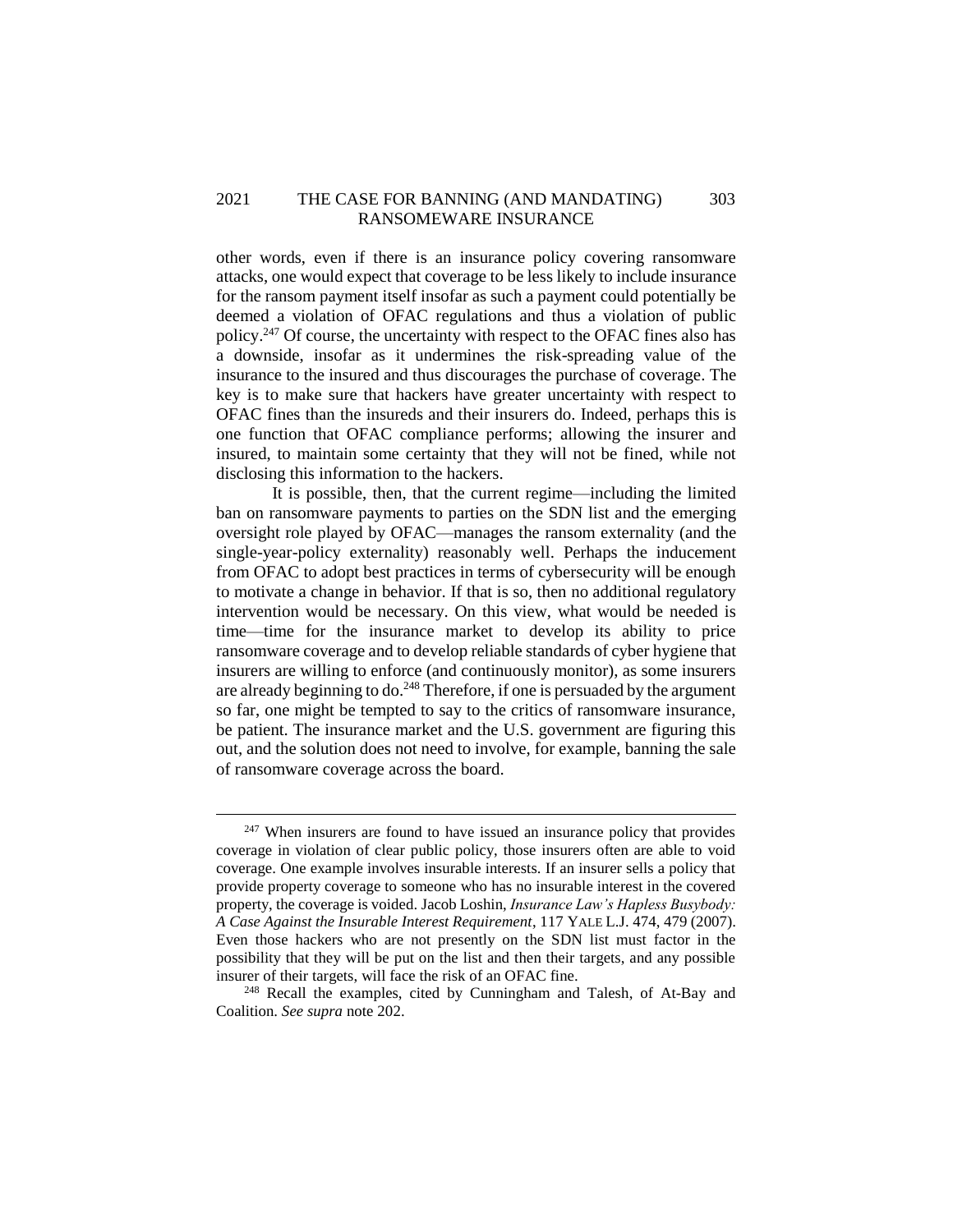In our view, however, there is a substantial likelihood that the centralizing and cost-internalizing role played by OFAC will not be enough. How likely is it, for example, that OFAC will decide to impose sanctions on a party who makes a ransom payment because they had, prior to the attack, failed to adopt recommended cybersecurity best practices?<sup>249</sup> Because they have not done so to date (or at least not such sanctions have not been publicly reported), the likelihood seems small. As a result, the presence of OFAC and the threat of sanctions will have little effect on parties' pre-breach cybersecurity practices. Further, even if OFAC can make a credible commitment to include cybersecurity best practices in its determination of who gets penalized, those penalties are limited to payments made to parties on the SDN list, which is only a subset of the universe of hackers. For these reasons, we still have concerns that the ransom externality could lead to precisely the extortion economy that the *ProPublica* article predicted.<sup>250</sup> In the next section we offer an alternative, admittedly more radical proposal as a way of sparking further discussion.

> 3. Another Proposal: Banning the Bad Insurance, but Encouraging the Good Insurance<sup>251</sup>

<span id="page-57-0"></span>Here is the proposal in brief. First, Congress would enact a ban on any payments by a ransomware insurer to cover the costs of a ransom payment, whether paid to the insured or paid directly to the attacker, and whether the attacker appears on the SDN list or not. In other words, under this proposal, Congress would impose a ban on insurance coverage of ransomware payments only. Second, the ban would be accompanied by some form of federal subsidy for cyber insurance coverage for the *other* costs of ransomware attacks, including the costs of restoring the computer system as well as business interruption and liability costs. The idea behind this twopronged approach is straightforward: both parts of the proposal—the ban and

<sup>249</sup> *See supra* note 246.

<sup>250</sup> Dudley, *supra* note 10.

<sup>&</sup>lt;sup>251</sup> We developed this proposal independently, but after our draft was posted on SSRN the following paper, which makes a similar proposal, was brought to our attention. *See* Jan Martin Lemnitzer, *Why Cybersecurity Insurance Should be Regulated and Compulsory*, 6 J. CYBER POL'Y 118 (2021). Lemnitzer argues that small to medium sized businesses should be compelled to buy cyber insurance. *Id.* at 129. In his view, it is this segment where cyber insurance would do the most good. *Id.* In part, Lemnitzer points to the lagging cybersecurity practices of smaller entities, which has lead them to be more frequently targeted by cybercriminals. *Id.* at 125, 131.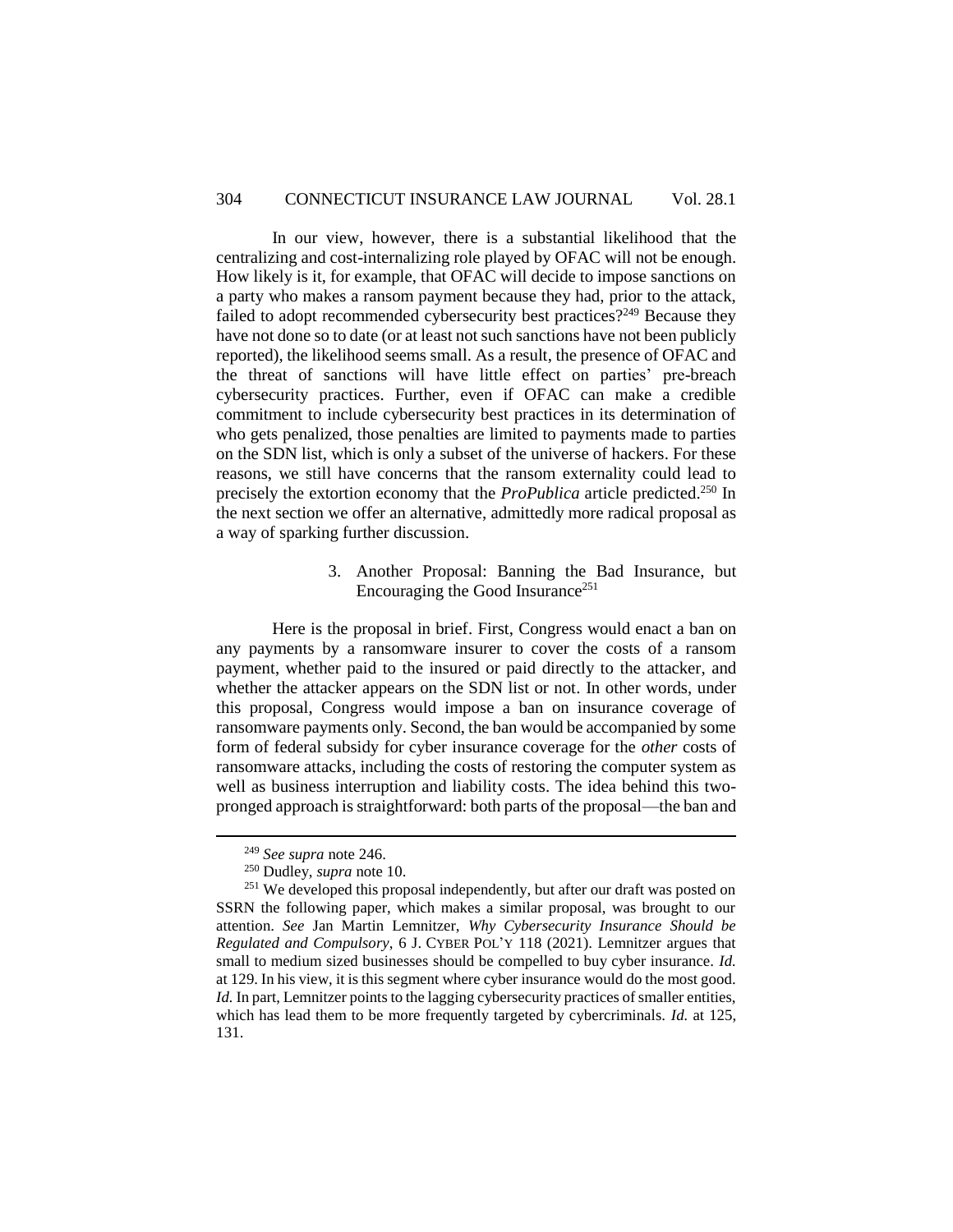## 2021 THE CASE FOR BANNING (AND MANDATING) 305 RANSOMEWARE INSURANCE

the mandate—would work together to undermine the profitability of ransomware attacks. The ban would reduce the available resources to those who decided to pay ransoms, and the subsidy/mandate would increase available resources for those who refused to pay ransoms. Further, by undermining the profitability of ransomware as a business model, this dual approach would reduce the threat of such attacks, thereby resulting in lower costs for the program—lower cyber insurance premiums (since the risk would be lower) and, in turn, smaller federal subsidies necessary to fund the program (since the premiums would be lower).

That is the basic idea. Now let us unpack it just a bit, beginning with the ban. The ban would, again, be on insurance payments for ransom payouts in the context of ransomware. It would be backed up with substantial fines, which themselves would also be made uninsurable. We are imagining a ban at the federal level, presumably implemented through a new act of Congress. That is, we are not making the case that OFAC or the Treasury Department generally has the authority to ban ransomware insurance coverage. So far as we know, other than the ban on payments to parties on the SDN list (discussed above), this would be the first federal ban of a particular type of insurance coverage. It would not be the first ban of any sort on a type of insurance coverage. Many states in the U.S., for example, expressly prohibit liability insurance coverage for punitive damages.<sup>252</sup> In addition, many states disallow coverage for intentional wrongdoing.<sup>253</sup>

Although this proposal would ban insurance payouts to cover ransom payments, accompanied by a threat of civil or criminal penalties against insurance companies for noncompliance, it would not ban ransom payments made by the victims of the attacks themselves. The main reason for this limitation is simple: enforcing a comprehensive ban would be an administrative nightmare. Given developments in technology, it has become increasingly easy for criminals to launch a potentially devastating ransomware attack on hundreds, even thousands, of potential victims simultaneously.<sup>254</sup> And while the examples of successful attacks that tend to

<sup>252</sup> *See* Catherine M. Sharkey, *Revisiting the Noninsurable Costs of Accidents*, 64 MD. L. REV. 409, 427–28 (2005).

<sup>253</sup> *Id.* at 432.

<sup>254</sup> *See, e.g*., James Rundle, Kim S. Nash & David Uberti, *As Ransomware Proliferates, Insuring for it Becomes Costly and Questioned,* WALL ST. J. (May 12, 2021, 5:30 AM), https://www.wsj.com/articles/as-ransomware-proliferatesinsuring-for-it-becomes-costly-and-questioned-11620811802 ("Groups such as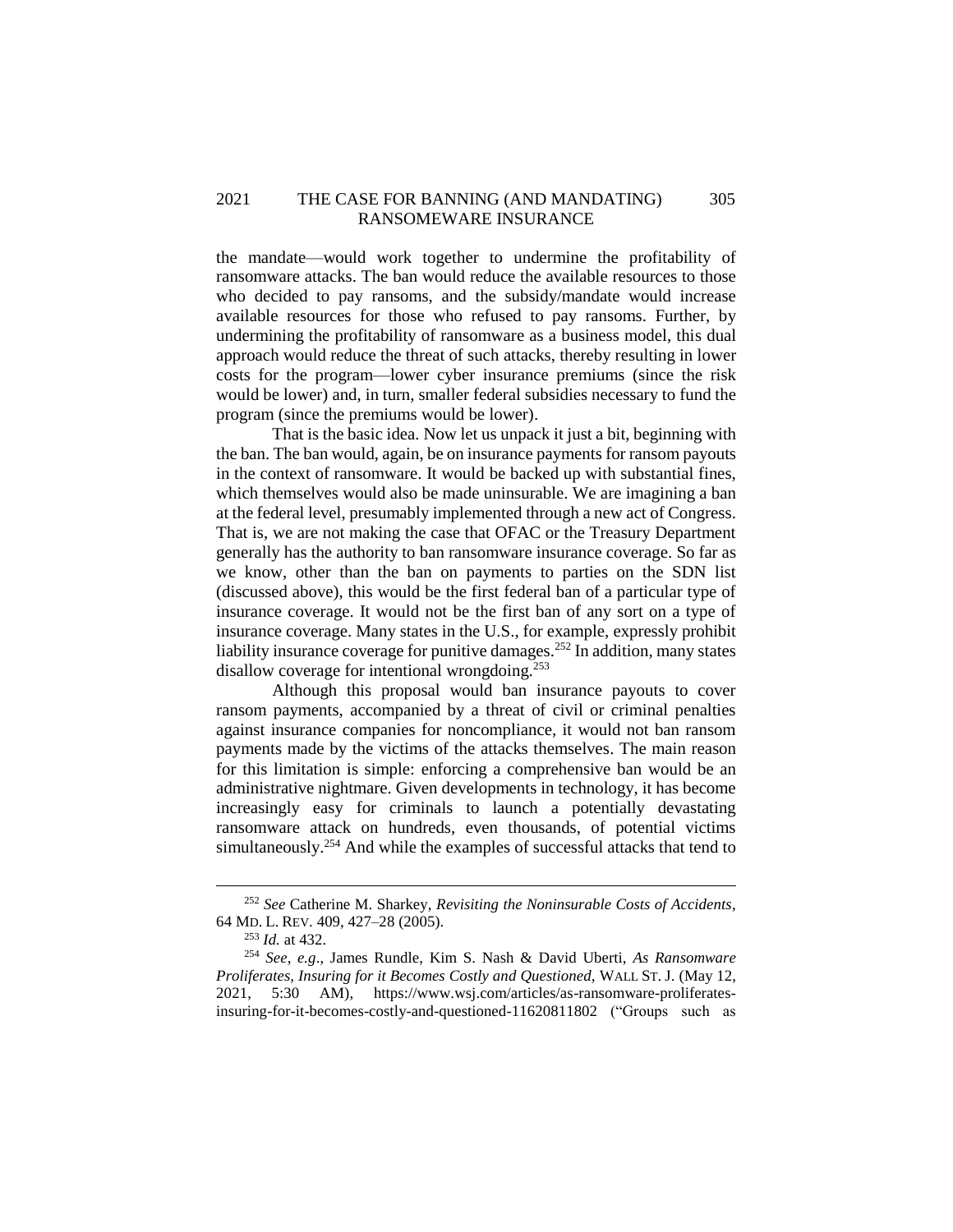generate headlines involve large ransom payouts from medium and largesized organizations, there are also many attacks on smaller players (small businesses and individuals) who find their systems have been locked up. 255 Many smaller attacks never even get reported to the police.<sup>256</sup> How would the government possibly enforce a ban against so many different target individuals and organizations simultaneously?<sup>257</sup> This does not seem doable.

In addition, the ban under this proposal would have an exception for ransom payouts by insurers deemed necessary to protect the health or safety of an individual or group of individuals. This exception is both a moral and a practical necessity. If an attack on a U.S. hospital were to interrupt the provision of medical services, patients could be harmed or killed.<sup>258</sup>

 $\overline{a}$ 

<sup>255</sup> *See* BARRACUDA NETWORKS, INC., SPEAR PHISHING: TOP THREATS AND TRENDS 7 (2022), https://assets.barracuda.com/assets/docs/dms/Spear-phishingvol7.pdf ("[A]n average employee at a small business with less than 100 employees will receive 350% more social engineering attacks than an employee of a larger enterprise. SMBs are an attractive target for cybercriminals because collectively they have a substantial economic value and often lack security resources or expertise."); VERIZON, 2019 DATA BREACH INVESTIGATIONS REPORT 5 fig.2 (2019), https://www.verizon.com/business/resources/reports/2019/2019-data-breachinvestigations-report.pdf ("43% of breaches involved small business victims.").

<sup>256</sup> *See* Samara Lynn & Catherine Thorbecke, *Why Ransomware Cyberattacks are on the Rise*, ABC NEWS (June 4, 2021, 5:00 AM), https://abcnews.go.com/ Technology/ransomware-cyberattacks-rise/story?id=77832650; Danny Palmer, *Ransomware Victims Aren't Reporting Attacks to Police. That's Causing a Big problem*, ZDNET (Oct. 5, 2020), https://www.zdnet.com/article/ransomwarevictims-arent-reporting-attacks-to-police-thats-causing-a-big-problem/.

<sup>257</sup> Of course, there are far fewer ransomware insurers than there are potential ransomware victims, which is why banning, or at least regulating, the ransomware insurance market might be more practical than an outright ban on all payments.

<sup>258</sup> *See* Kevin Poulsen & Melanie Evans, *The Ruthless Hackers Behind Ransomware Attacks on U.S. Hospitals: 'They Do Not Care'*, WALL ST. J. (June 10, 2021, 11:50 AM), https://www.wsj.com/articles/the-ruthless-cyber-gang-behindthe-hospital-ransomware-crisis-11623340215; Patrick Howell O'Neill, *Ransomware Did Not Kill a German Hospital Patient*, MIT TECH. REV. (Nov. 12, 2020), https://www.technologyreview.com/2020/11/12/1012015/ransomware-did-not-kill-

DarkSide, for example, believed to be behind the hack . . . on Colonial Pipeline Co., run a franchise business, licensing their ransomware to hacker entrepreneurs and providing them with support and training . . . ."). Indeed, Chinese hackers were able to exploit a flaw in Microsoft's Exchange e-mail server to attack hundreds of businesses. Kate Conger & Sheera Frenkel, *Thousands of Microsoft Customers May Have Been Victims of Hack Tired to China,* N.Y. TIMES (Aug. 26, 2021), https://www.nytimes.com/2021/03/06/technology/microsoft-hack-china.html.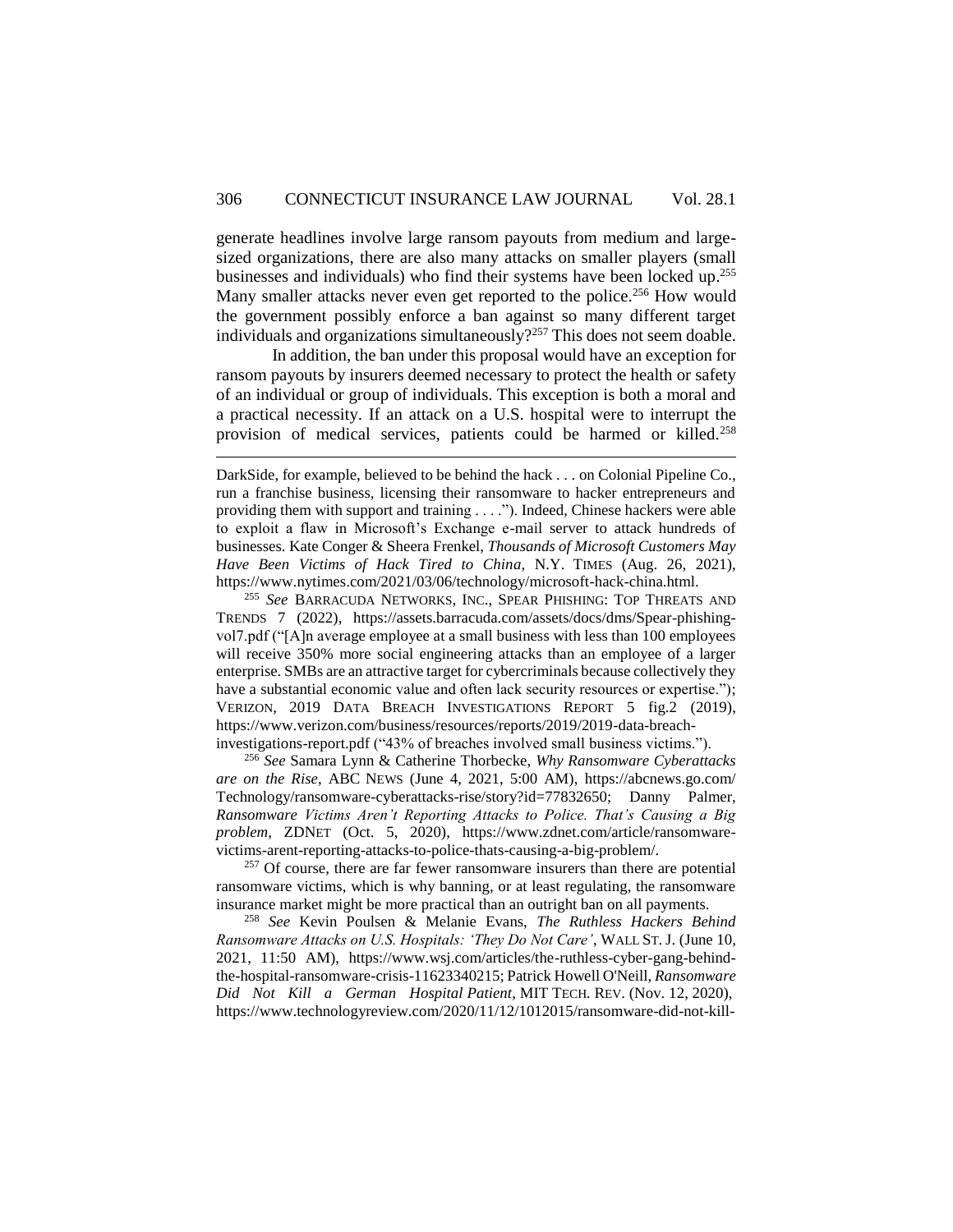## 2021 THE CASE FOR BANNING (AND MANDATING) 307 RANSOMEWARE INSURANCE

Similarly, attacks on key infrastructure facilities, pipelines, and power grids could pose risks to health and life. An infrastructure attack, for example, that took out the electrical grid of an entire region of the country would disrupt patient care in every hospital in the region—while most hospitals have generator backups, they could also be affected by the attack if the fuel supply is disrupted. In either case, if the administrators of a hacked hospital or power facility were to decide to pay the ransom rather than take the risk of injury or death that might result, and an insurance company were to facilitate that payment, it seems unlikely that the government would, or should, follow through with any serious punishment on anyone other than the hackers.<sup>259</sup>

One concern with having such a life/health exception is that it might actually incentivize hackers to focus on hospitals and sensitive infrastructure even more than they already do, on the theory that such targets are more likely to have insurance coverage and thus be more likely to pay—or pay more. We have three suggestions for how to respond to this perverse incentive effect of the life/health exception.

First, this effect could be lessened by obscuring that life/health exception from the outside world, especially from potential hackers. This could be done using an approach similar to the current approach used by OFAC. That is, the government would announce publicly that insurance for all ransomware payments is banned, with no exceptions, except at the discretion of the regulatory agency tasked with overseeing these transactions (such as OFAC). That agency would then be responsible for deciding if exceptions should be made in cases in which the threat to life or health warrants doing so. The key is maintaining as much secrecy or obscurity as possible about any exceptions that are granted. This would create uncertainty with the potential hackers, and that uncertainty would serve as a tax of sorts on every ransomware attacker with respect to every attack.

Second, we could make it harder for hackers to successfully attack certain classes of sensitive targets, such as hospitals and infrastructure. For example, we could make best-practice pre-breach cyber hygiene at hospitals,

a-german-hospital-patient/; William Ralston, *The Untold Story of a Cyberattack, a Hospital and a Dying Woman*, WIRED (Nov. 11, 2020, 12:30 PM), https://www.wired.co.uk/article/ransomware-hospital-death-germany.

<sup>&</sup>lt;sup>259</sup> For a discussion of reasons why outright bans on payments of ransom (and insurance for such payments) in the kidnap context are both immoral and impractical, see Dutton & Bellish, *supra* note 32, at 328–29.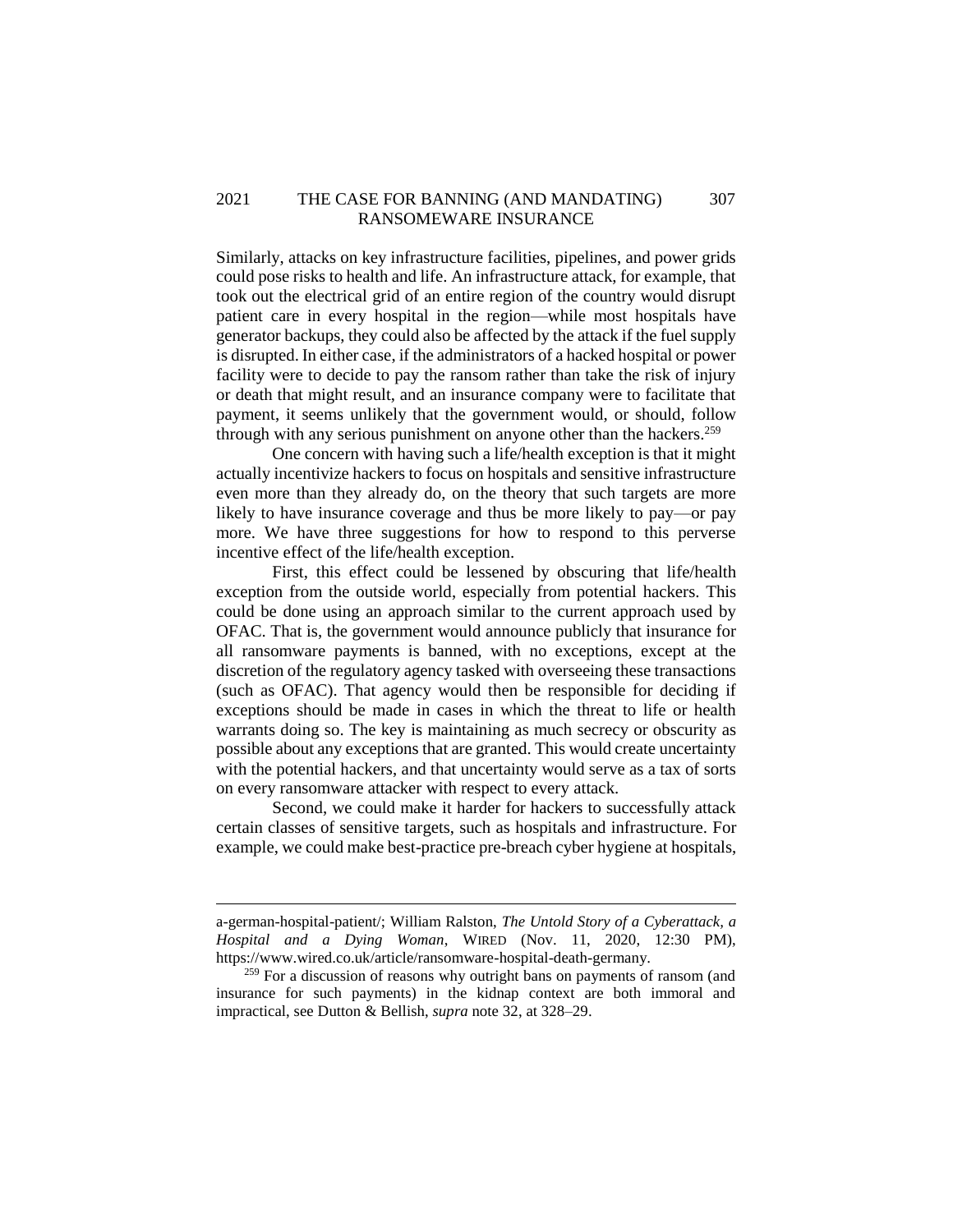utilities, and other such sensitive locations a matter of federal mandate.<sup>260</sup> The idea would be to harden these targets relative to others (where the risks of attacks can more realistically be fully insured), even though we are hoping to discourage ransomware attacks on all targets. Others have proposed creating federally mandated levels of cyber security. For example, Cunningham and Talesh, in their recent detailed proposal to adopt a comprehensive federal program for dealing with the risk of catastrophic cyberattacks, suggest mandating that all purchasers of cyber insurance products be required to maintain a baseline level of cyber hygiene, to be determined jointly by the Secretary of Treasury, Cybersecurity Infrastructure Security Agency of the Department of Homeland Security (CISA) and the new National Cyber Director (NCD).<sup>261</sup> We are generally sympathetic to this suggestion, though it might make sense to focus such a mandate, at least initially, on the most vulnerable potential targets.<sup>262</sup>

Finally, as a matter of U.S. criminal enforcement and diplomatic policy, we could make clear that ransomware attacks on U.S. hospitals and infrastructure will be prosecuted vigorously, if within U.S. criminal jurisdiction, and, if outside U.S. criminal jurisdiction, will be made a top diplomatic priority. Although the U.S. government cannot stop Russianbased hackers, Russia probably can. And as the U.S. tries to figure out what line in the sand it is going to draw for Russia on ransomware, maybe the following could be it. If you do not stop any cyberattacks on our hospitals and infrastructure emanating from within your borders or from other jurisdictions under your sphere of influence, we will take sanctions to the next level.<sup>263</sup>

 $\overline{a}$ 

<sup>263</sup> *See, e.g*., Dmitri Alperovitch & Matthew Rojansky, *Ransomware Attacks Won't Stop Unless Biden Keeps the Pressure on Putin*, WASH. POST (July 6, 2021,

<sup>&</sup>lt;sup>260</sup> As the OFAC encourages compliance with the CISA recommendations, an agency could mandate such compliance for hospitals and other key infrastructure. *See supra* note 246.

<sup>261</sup> H. Bryan Cunningham & Shauhin A. Talesh, *Uncle Sam Re: Improving Cyber Hygiene and Increasing Confidence in the Cyber Insurance Ecosystem via Government Backstopping*, 28 CONN. INS. L.J. 1, app. A (2021).

<sup>&</sup>lt;sup>262</sup> Focusing the most draconian safety mandates on the parties who are most likely to be targeted for attacks is a common strategy in the terrorism context. Think of the special security measures taken after 9/11 at all federal buildings, which were perceived to be among the most likely future targets. *See, e.g.*, U.S. DEP'T OF HOMELAND SECURITY, FEMA 430, SITE AND URBAN DESIGN FOR SECURITY: GUIDANCE AGAINST POTENTIAL TERRORIST ATTACKS (2007), https://www.fema.gov/sites/default/files/2020-08/fema430.pdf.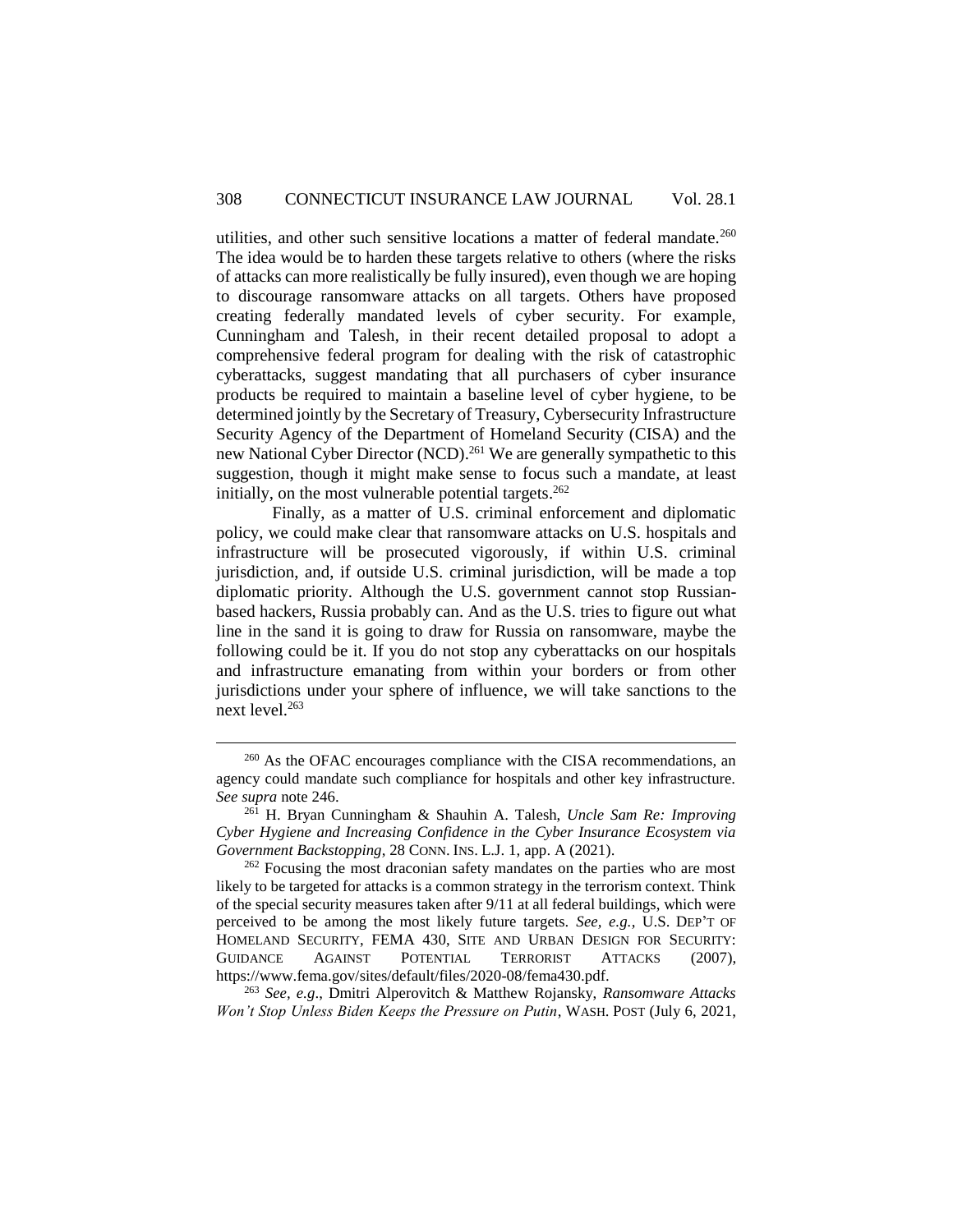## 2021 THE CASE FOR BANNING (AND MANDATING) 309 RANSOMEWARE INSURANCE

Just as the ban on ransom coverage would undermine the profitability of the ransomware market, so too would a subsidy for ransomware coverage for the costs other than the ransom payments specifically, for the costs of refusing to pay the ransom. Furthermore, if a ban on insuring ransom payments were enacted, then a subsidy for cyber coverage generally would almost certainly be necessary to avoid causing a massive increase in what Kenneth Abraham and Daniel Schwarcz have called the "cyber insurance gap."<sup>264</sup> This gap is the vast difference between the amount of cyber insurance coverage currently being sold and the true economic risk that such attacks potentially represent.<sup>265</sup> The problem is that eliminating the ability of insurers to pay a ransom demand would deprive them of one important tool for minimizing their own insured costs of providing ransomware coverage. That is, some ransomware attacks may prove to be so costly that it is far cheaper for the insurer to pay the ransom than to cover the other costs resulting from the attack. This is the flipside of the collective action problem that arises if we permit insurers to cover ransom payments. Sometimes the short-run, cost-minimizing strategy for a particular insurer with respect to a particular attack, is to pay the ransom. But deprived of that tool, insurers may become less willing to write cyber policies in the first instance or perhaps they would only write the coverage with even lower limits than they are now willing to provide. This would be the greatest problem for attacks that might be considered part of a proxy cyber war on the U.S. by foreign countries. Such attacks present the sort of systematic or correlated risk that insurers have normally sought to avoid covering through the use of blanket exclusions (i.e., the war exclusion). 266

<sup>264</sup> Abraham & Schwarcz, *supra* note 200, at 56.

<sup>265</sup> *Id.*

<sup>5:01</sup> PM), https://www.washingtonpost.com/outlook/2021/07/06/ransomwarecyberattack-biden-putin/ (arguing that, if Russia does not act on Biden's requests to stop ransomware attacks, the U.S. should "hit Russia where it hurts by sanctioning its largest gas and oil companies, which are responsible for a significant portion of the Russian government's revenue."); Nahal Toosi, *Biden Wants Putin to Behave. So Why Not Go After His Money?*, POLITICO (July 27, 2021, 3:00 PM), https://www. politico.com/news/2021/07/27/russian-critics-biden-putin-relationship-500818 (arguing for going after Putin's secret wealth if he does not deliver on ransomware attacks).

<sup>266</sup> *See* Adam B. Shniderman, *Prove It! Judging the Hostile-or-Warlike-Action Exclusion in Cyber Insurance Policies*, 129 YALE L.J.F. 64 (2019) (discussing exclusions for acts perpetrated by hostile nations). A CrowdStrike global survey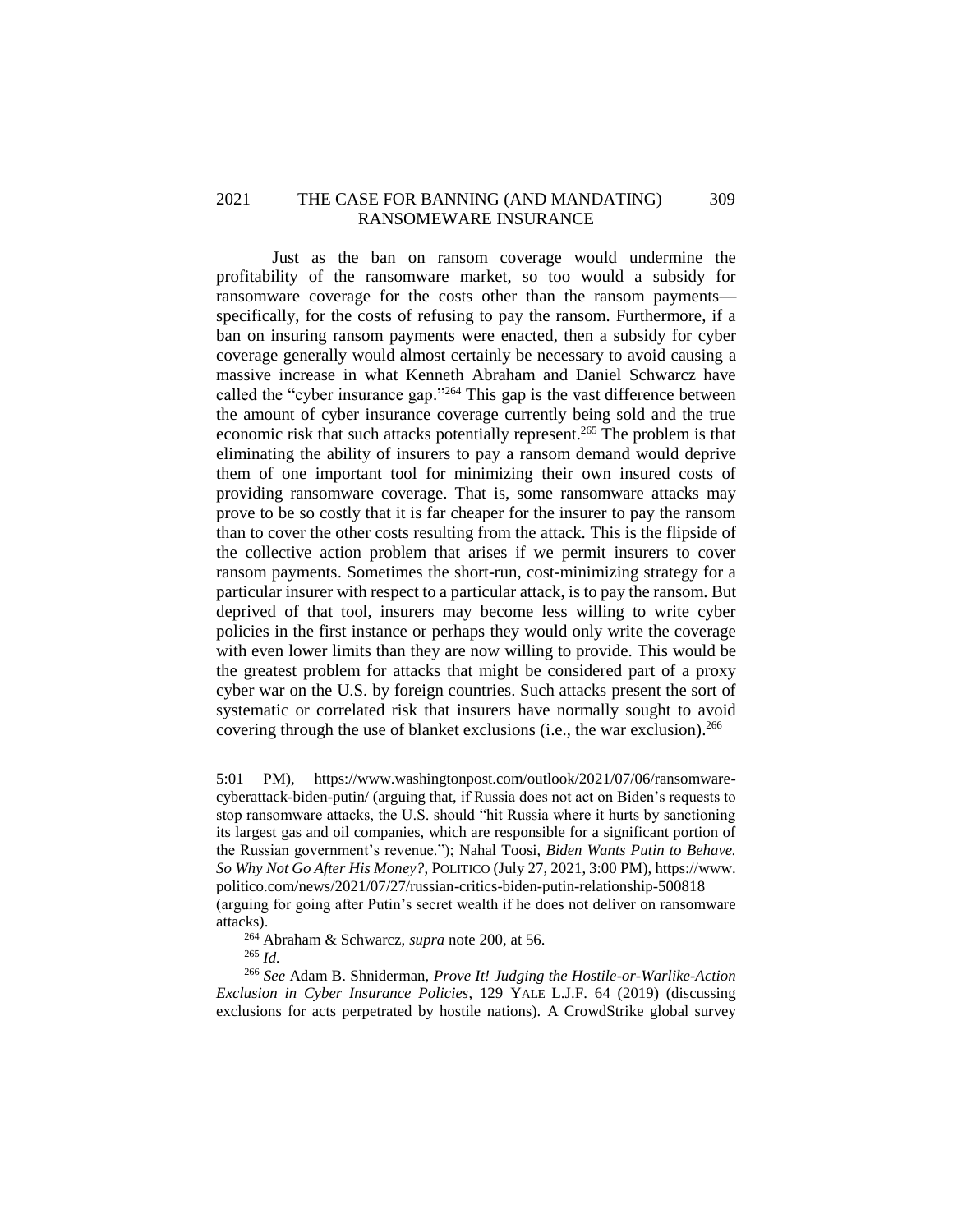What should the subsidy for non-ransom ransomware costs look like? One possibility would be to replicate the approach used to stabilize the terrorism insurance market after 9/11. The Terrorism Risk Insurance Program ("TRIP") was created in 2002 by the enactment of the Terrorism Risk Insurance Act ("TRIA").<sup>267</sup> The stated goal of the program was to provide temporary stability to commercial property insurance markets in the face of fears of a possible increase in terrorist attacks on U.S. soil.<sup>268</sup> What it has become over time is a more-or-less permanent federal subsidy to the U.S. terrorism insurance market.<sup>269</sup>

There are two essential components of the program. First, there is the supply-side mandate—that is, insurers are required to offer terrorism risk coverage in many of their property and casualty lines.<sup>270</sup> The mandate says

<sup>267</sup> Terrorism Risk Insurance Act of 2002, Pub. L. No. 107–297, 116 Stat. 2322 (2002). The program, which has been reauthorized four times (most recently in 2019), includes a mandate that all commercial property and casualty insurers offer terrorism risk insurance coverage. FED. INS. OFF., U.S. DEP'T OF THE TREASURY, REPORT ON THE EFFECTIVENESS OF THE TERRORISM RISK INSURANCE PROGRAM 5 (2020), https://home.treasury.gov/system/files/311/2020-TRIP-Effectiveness-Report.pdf (describing mandate). This mandate does not require insurers to offer the coverage at a particular price, nor it does not require that insureds purchase the coverage. *Id.* It only requires that coverage be made available. *Id.*

<sup>268</sup> FED. INS. OFF., *supra* note 267, at 15 n.57.

 $\overline{a}$ 

 $269$  TRIA, enacted originally in 2002, was renewed in 2005, 2007, 2015, and 2019. *Terrorism Risk Insurance Act (TRIA),* NAT'L ASS'N OF INS. COMM'RS, https://content.naic.org/cipr\_topics/topic\_terrorism\_risk\_insurance\_act\_tria.htm (Oct. 18, 2021). The current reauthorization is set to expire in 2027. *Id.*

<sup>270</sup> There are a number of lines of insurance that are expressly excluded from the TRIP program, such as professional liability insurance. *See* 31 C.F.R. § 50.4(w) (2019).

revealed that sixty-three percent of cybersecurity experts viewed nation-states as one of the cyber criminals most likely to cause concern, up from the previous two years. CROWDSTRIKE, 2020 CROWDSTRIKE GLOBAL SECURITY ATTITUDE SURVEY 8 (2020), https://iitd.com.ua/wp-content/uploads/2021/03/global-security-attitudesurvey-report-2020.pdf. China is a particular concern as tensions between the U.S. and China increase. Kevin Collier, *U.S. Accuses China of Abetting Ransomware Attack*, NBC NEWS (July 20, 2021, 6:09 AM), https://www.nbcnews.com/tech/technews/us-accuses-china-abetting-ransomware-attack-rcna1448. There is evidence that cyber insurers are becoming increasingly willing to invoke the war risk exclusions, even in cases in which finding the original source of the attack is difficult. *See* Cunningham & Talesh, *supra* note 261, at 19 (describing cyber insurers' more aggressive recent use of the war exclusion as a "gathering storm").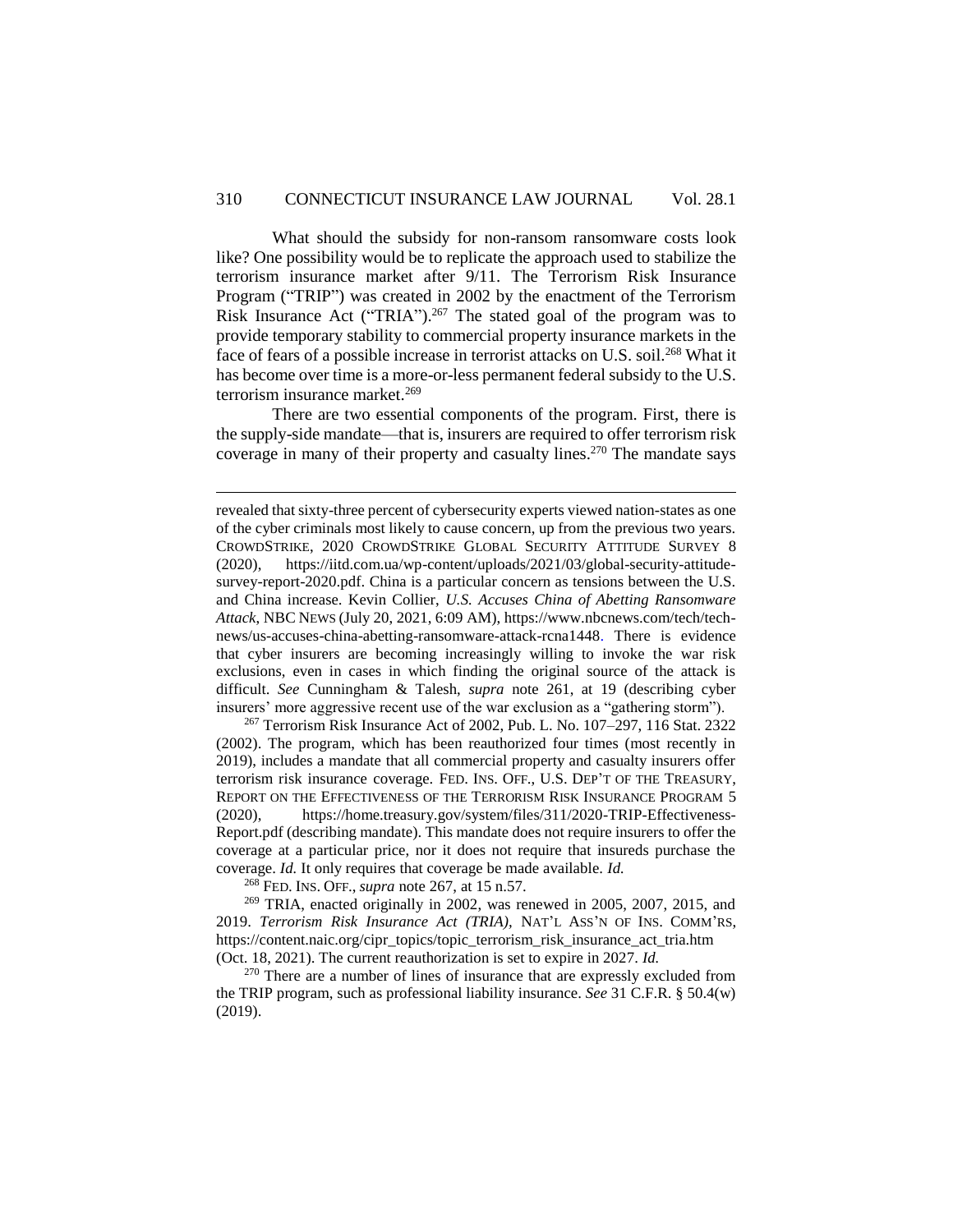## 2021 THE CASE FOR BANNING (AND MANDATING) 311 RANSOMEWARE INSURANCE

nothing about the price that insurers should charge for this coverage (presumably whatever price the market can bear), and there is no mandate on the buyer's side requiring the purchase of terrorism insurance. <sup>271</sup> The coverage merely has to be offered.

Second, in exchange for being required to offer this coverage, insurers are able to participate in a federally funded terrorism-risk reinsurance program, sometimes referred to as the federal "backstop."<sup>272</sup> Because of this backstop, in the event a terrorist attack that is certified by the Secretary of Treasury, causes a very large financial hit to the insurance industry, the U.S. government will step in and bear some portion of the cost—that is, roughly eighty percent of the cost above some triggering threshold (around \$200 million), with less a twenty percent individual insurer deductible, up to a cap of  $$100$  billion.<sup>273</sup> Afterwards, the government is required to recoup some portion of the reinsurance it provides, and is empowered but not required to recoup the rest, through surcharges on the insurance companies over time.<sup>274</sup> The subsidy exists largely because of the likelihood that, in the event of a very large loss, the government will not invoke its discretionary recoupment power, and indeed, following a massive attack on the U.S. in which the country is reeling from financial losses, may not even carry through with the mandatory recoupment.

Could such a program—with a "soft" insurer-side mandate plus the promise of a federal backstop—help to reduce the cyber insurance gap, especially in a world in which there is a new ban on paying ransomware demands?<sup>275</sup> What has TRIP done for the terrorism insurance market? It is generally considered to have been a success, in the sense that commercial property and casualty coverage for terrorism risks have been stable and insurers have been willing and able to offer the coverage at prices that are

<sup>271</sup> FED. INS. OFF., *supra* note 267, at 3.

<sup>272</sup> *See, e.g., id.* at 55.

<sup>273</sup> BAIRD WEBEL, CONG. RSCH. SERV., R45707, TERRORISM RISK INSURANCE: OVERVIEW AND ISSUE ANALYSIS FOR THE 116<sup>TH</sup> CONGRESS 4 (2019), https://sgp.fas.org/crs/terror/R45707.pdf.

 $^{274}$  *Id.* at i ("As insured losses rise above \$37.5 billion, the Secretary is required to recoup a progressively reduced amount of the outlays. At some high insured loss level, which will depend on the exact distribution of losses, the Secretary would no longer be required to recoup outlays.").

 $275$  Cunningham and Talesh propose such an idea as part of their "Catastrophic Cyberattack Resilience Act." Cunningham & Talesh, *supra* note 261, at app. A.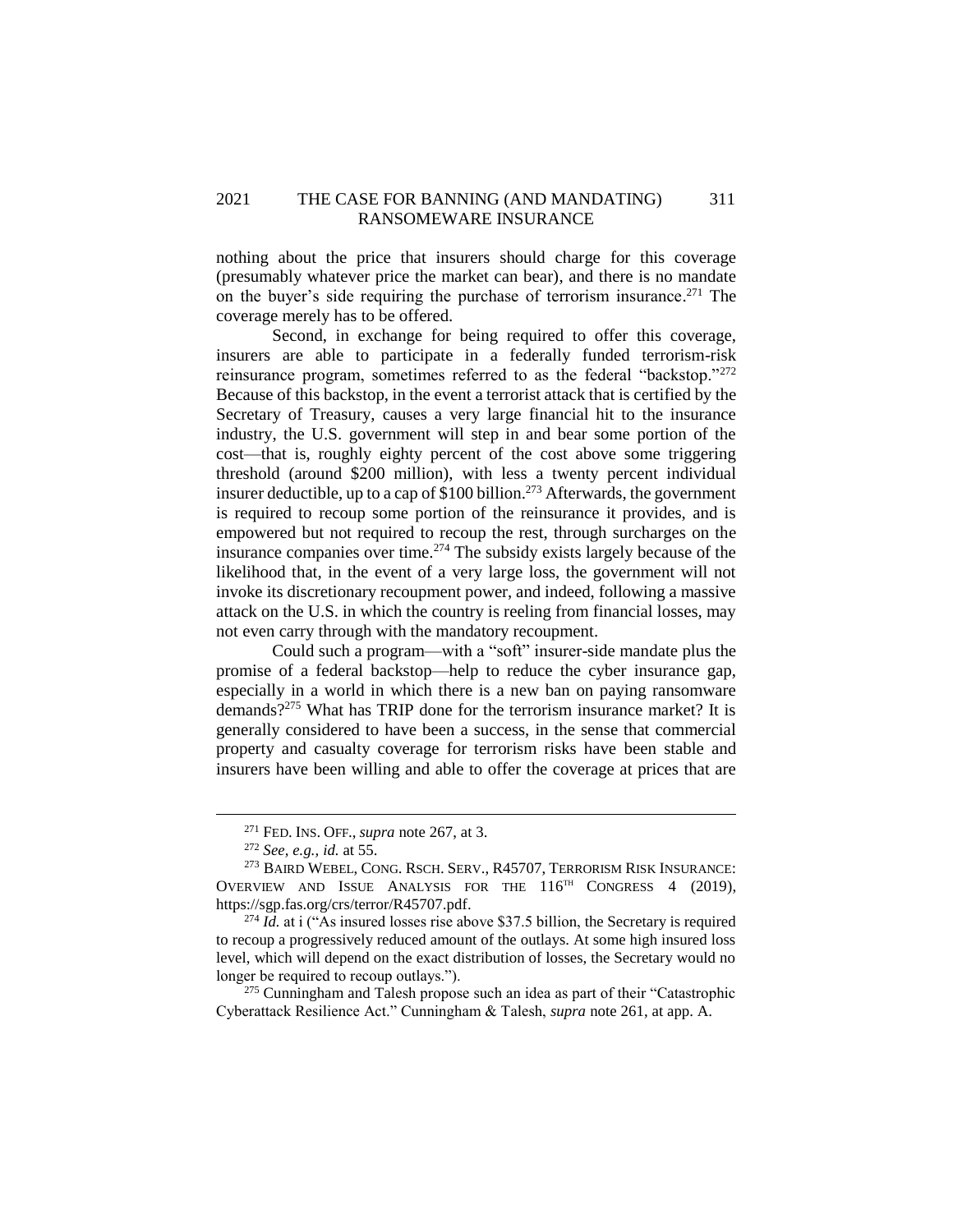not considered outrageous.<sup>276</sup> However, there is also evidence that, while the adoption of TRIP increased the take-up rates of terrorism coverage over time, there are still a lot of businesses (in the neighborhood of thirty-seven percent) that decline to purchase the (TRIP-subsidized) terrorism risk coverage that is offered to them.<sup>277</sup> What this means is that many commercial enterprises remain uninsured or underinsured for terrorism-related risks.<sup>278</sup>

Less than stellar take-up rates for terrorism insurance is a problem for the obvious reason that if a catastrophic series of attacks were to happen, those businesses that did not purchase terrorism coverage may find themselves in dire financial difficulty. But less than stellar take-up rates for ransomware insurance—not coverage for ransom payouts, but coverage for the other costs of such attacks—comes with an additional cost. It would undermine the credibility of public commitments not to pay ransoms, thereby undermining our attempt to disrupt the extortion economy. What can be done about this? In addition to enacting a TRIP-like program of insurer-side mandate and federal backstop, what about the introduction of a buyer-side

 $\overline{a}$ 

<sup>278</sup> Take-up rates also vary greatly by region and even by city. *See* FED. INS. OFF., *supra* note 267, at 39 fig. 26 (noting Houston's take-up rate in 2019 was fiftyfive percent, whereas Washington, D.C.'s was eighty-four percent).

<sup>276</sup> *See, e.g*., FED. INS. OFF., *supra* note 267, at 2, 82 (concluding that the program mostly meets the goals set for it).

<sup>&</sup>lt;sup>277</sup> *Id.* at 28 ("Analyses by Treasury between 2005 and 2014 found that the takeup rate, when measured by the percentage of policies containing terrorism coverage, increased from 27 percent in 2003 (the first full year of the Program) to approximately 60 percent by 2006."). Others have proposed either creating a new federal cyber-attack reinsurance regime on the TRIP model or simply expanding TRIP to cover non-terrorist cyber-attacks. *See, e.g.*, Cunningham & Talesh, *supra*  note 261, at 51 (proposing the "Catastrophic Cyberattack Resilience Act," which would create a federal government backstop for the "cyber insurance ecosystem."); Abraham & Schwarcz, *supra* note 200, at 65 (suggesting the possibility of "[e]xpanding federal reinsurance to apply to all cyber catastrophes, rather than just those that meet the definition of terrorism . . . ."). But the reasons these scholars give for providing a federal backstop are primarily based on the catastrophic nature of the risk of cyber-attacks. For example, as Abraham and Schwarcz correctly point out, the risk of cyber-attack, unlike almost all other insured property and casualty risk, is not geographically bounded. *Id.* at 51. Even the worst hurricanes and earthquakes, which can involve a large geographical area, are ultimately bounded by geography. Similarly, as Cunningham and Talesh rightly emphasize, the possibility that insurers will, in the event of a massive coordinated cyber-attack, invoke the war exclusions in their policies, dramatically increases the likelihood that many claims would go uncovered. Cunningham & Talesh, *supra* note 261, at 20.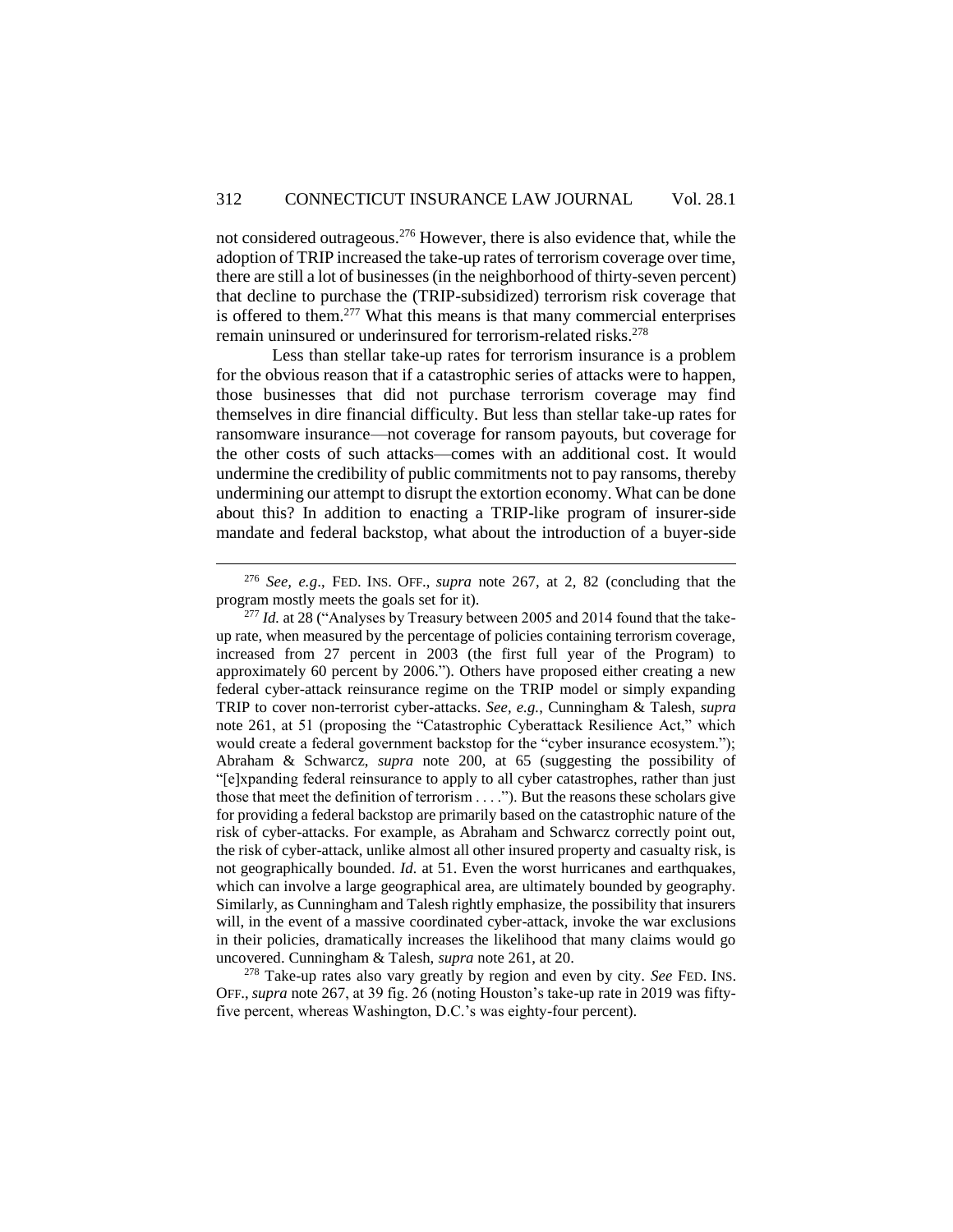## 2021 THE CASE FOR BANNING (AND MANDATING) 313 RANSOMEWARE INSURANCE

mandate as well? That is, we could enact a requirement that businesses and nonprofits purchase cyber insurance coverage. Insurance mandates are not unheard of. State governments have long required businesses to maintain workers compensation insurance or car owners to maintain liability insurance. <sup>279</sup> More recently, the federal government has famously required individuals to purchase health insurance.<sup>280</sup> Also at the federal level, although the National Flood Insurance Program (NFIP) does not directly mandate that all homeowners purchase federal flood insurance, it does require that anyone getting a federally backed mortgage in such a zone have flood coverage.<sup>281</sup> However, because many banks seem to be unwilling to enforce the flood insurance mandate, only thirty percent of homes in the highest-risk flood zones carry flood insurance, notwithstanding the mandate.<sup>282</sup> For that reason, in order to reduce the flood insurance gap, some have proposed making that mandate more direct, along the lines of the

 $279$  Every state requires employers of a certain size to provide workers compensation coverage. *See Workers' Compensation Laws: State by State Comparison*, NAT'L FED'N OF INDEP. BUS. INC. (June 7, 2017), https://www.nfib.com/content/legal-compliance/legal/workers-compensation-lawsstate-by-state-comparison-57181/. Similarly, every state has a financial responsibility law requiring drivers to carry some minimal amount of liability coverage. *See Automobile Financial Responsibility Laws by State*, Ins. Info. Inst. (July 2018), https://www.iii.org/automobile-financial-responsibility-laws-by-state.

<sup>&</sup>lt;sup>280</sup> In 2010 Congress enacted the Affordable Care Act, which included the famous "individual mandate," requiring all qualifying individuals to purchase health insurance. Patient Protection and Affordable Care Act, Pub. L. No. 111-148, 124 Stat. 119 (2010) (to be codified at 42 U.S.C. § 18091). The relevant provision states that each "applicable individual shall for each month beginning after 2013 ensure that the individual . . . is covered under minimum essential coverage for such month." 26 U.S.C.  $\S$  5000A(a) (2011). As part of the 2017 tax bill, Congress eliminated penalties for noncompliance with the Affordable Care Act's individual insurance mandate. Sarah Kliff, *Republicans Killed the Obamacare Mandate. New Data Shows It Didn't Really Matter, Upshot*, N.Y.TIMES (Sept. 21, 2010), https://www.nytimes.com/2020/09/18/upshot/obamacare-mandaterepublicans.html.

<sup>281</sup> Howard Kunreuther, *Improving the National Flood Insurance Program*, 5 BEHAV. PUB. POL'Y 318 (2021).

<sup>282</sup> *Closing the Flood Insurance Gap*, UNIV. OF PENN.: RISK MGMT. & DECISION PROCESSES CTR., https://riskcenter.wharton.upenn.edu/policy-incubator/upgradingflood-insurance/closing-the-flood-insurance-gap/ (last visited Apr. 12, 2022).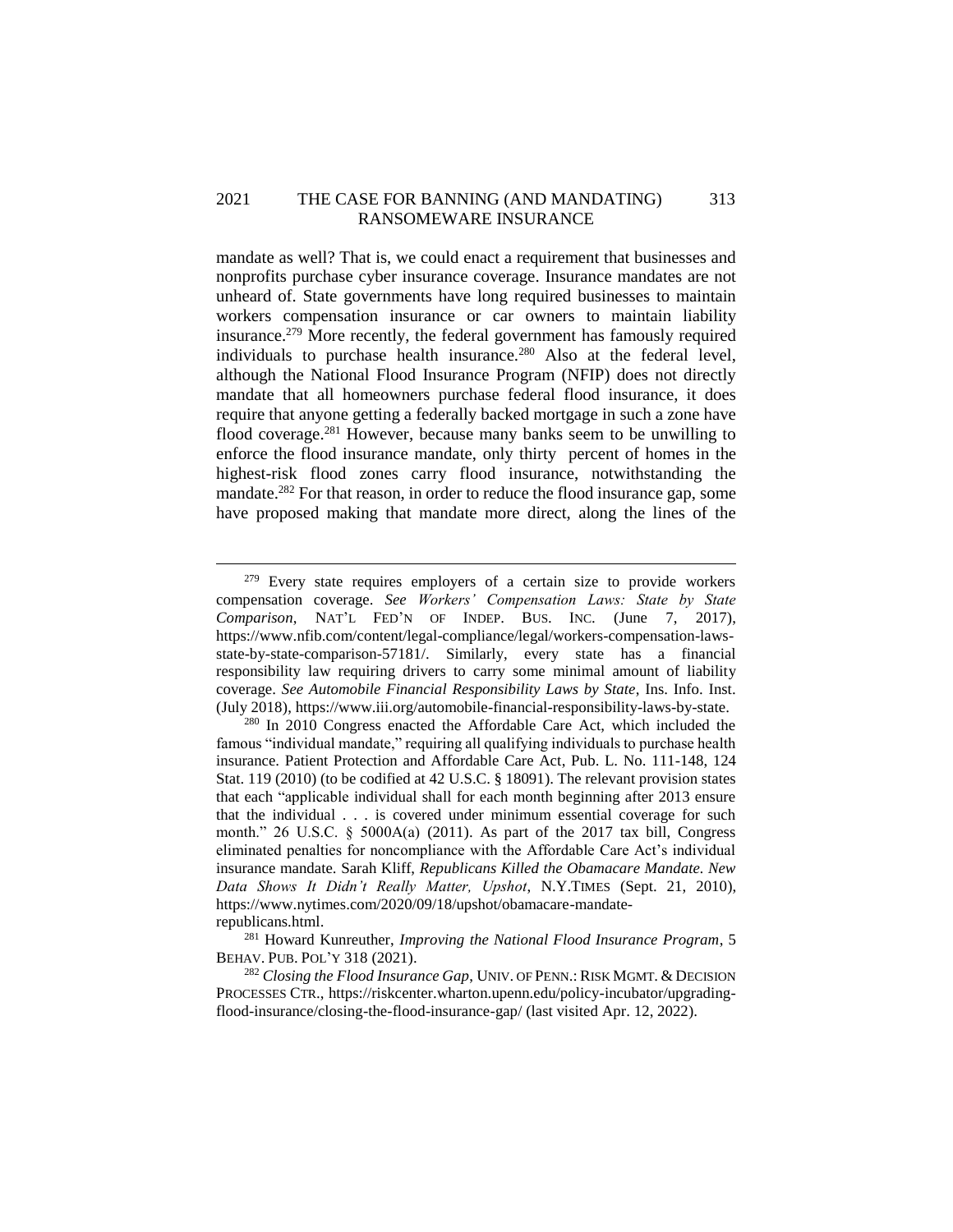Affordable Care Act's individual mandate.<sup>283</sup> Making cyber insurance mandatory would similarly reduce the cyber insurance gap.<sup>284</sup>

Mandating the purchase of non-ransom ransomware costs would provide a number of benefits. First, closing the cyber coverage gap would discourage ransomware attacks. This is because, if the vast majority of American businesses and nonprofits are covered by federally backed cyber insurance for any harms the attackers cause, then hackers' ability to extort ransom payments would be undermined. Encouraging, even requiring, the purchase of cyber coverage for the non-ransom costs of cyberattacks would reduce the profitability of such attacks, by reducing the cost to insureds of refusing to pay a ransom. Further, if this mandate/subsidies (along with the ban) were to dramatically undermine the incentive to engage in ransomware attacks in the first place, then the price of such coverage (and the cost to the federal budget of the subsidies) would be likewise diminished. That is, because mandatory insurance for non-ransom costs of ransomware attacks, and mandatory non-insurance of the ransom, would send a credible signal that the ransom payment would not be forthcoming, the price of the coverage would be reduced.

In addition, if insurers have more at stake in the event of a continuing onslaught of ransomware attacks, they will have much greater incentive to do better at pre-breach, *ex ante* regulation of their insureds.<sup>285</sup> And given insurers' superior access to direct data on what works and what does not in terms of pre-breach risk reduction (data that would accrue over time as they manage more claims), they would be in a good position—perhaps even a better position than federal regulators—to identify and implement truly optimal cyber hygiene practices among their insureds. Finally, closing the cyber insurance gap would provide the risk-spreading benefits that insurance is meant to provide—spreading the costs of ransomware attacks over the broader insurance pool.

<sup>283</sup> *See supra* note 280 and accompanying text for discussion on the Affordable Care Act.

<sup>&</sup>lt;sup>284</sup> Of course, any proposal to require mandatory insurance coverage would have many obstacles to overcome, including determining what the right amount of coverage to require and the precise terms of the coverage. The few attempts that have been made by governments to require cyber coverage thus far have not been particularly successful. *See* Hai Jin Park, *Incentivizing Cybersecurity Through Cyber Insurance: Benefits and Pitfalls of Mandating Cyber Insurance* (Mar. 24, 2022), at https://ssrn.com/abstract=4065565 (discussing efforts by governments of California and South Korea to implement mandatory cyber coverage.).

<sup>285</sup> This again is consistent with the Abraham and Schwarcz observation. *See* Abraham & Schwarcz, *supra* note 200, at 56–57, 65, 67.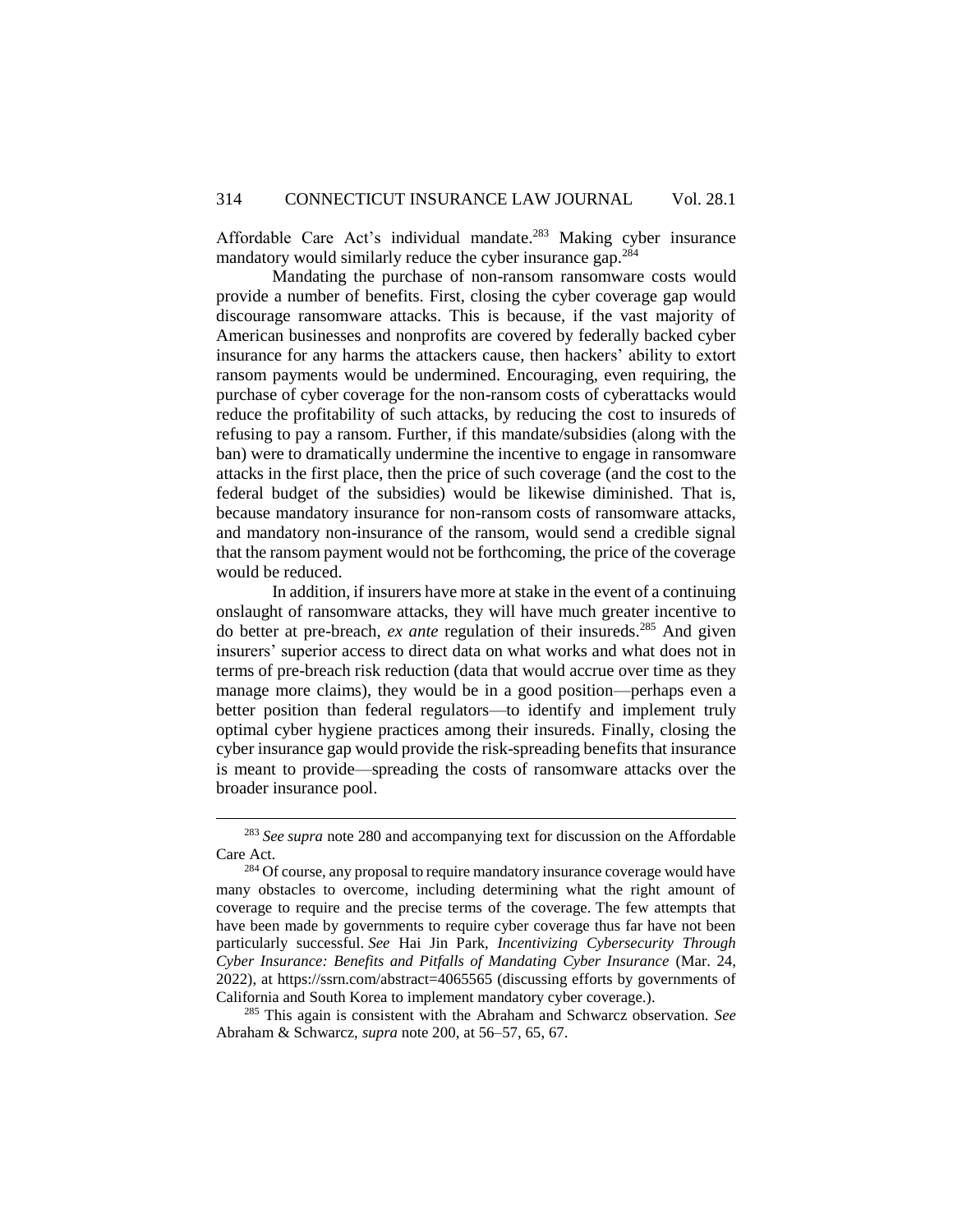## 2021 THE CASE FOR BANNING (AND MANDATING) 315 RANSOMEWARE INSURANCE

There are, of course, a number of serious objections that one could raise in opposition to this idea. First, with respect to the insurer-side mandate and backstop idea, why provide such a program for cyber risk, among all the potential catastrophic risks that might benefit from such a regime? Why not create a federal pandemic risk insurance program? Or, more generally, a federal disaster risk insurance program? In fact, although these questions take us well beyond the scope of this paper, such programs might well be good ideas and for some of the same reasons suggested here: to close the insurance gaps in those areas, putting the insurance industry on the hook for a greater fraction of those losses, and thereby incentivizing them to find ways to reduce these risks, as well as providing a means of risk spreading that has advantages over counting on *ex post* government relief. But we need not make those arguments here. A reason for beginning with cyber insurance is the additional rationale of disrupting the ransomware extortion economy to interrupt the cycle of attacks that has made the ransomware market so profitable for so many.

## <span id="page-68-0"></span>**CONCLUSION**

The problem of ransomware attacks is pervasive, growing, and likely to continue to grow for the foreseeable future. Recent hacks originating in China and Russia have made ransomware a significant political issue. Given the potentially devastating costs of being held up by ransomware hackers, that organizations have turned to insurance as a way of managing this substantial and growing risk is unsurprising. But ransomware insurance as a social practice has come under attack. Such insurance, the argument goes, is fueling a cycle of criminal activity and providing substantial funding for criminal enterprises; making the problem worse than it would otherwise be. As a result, some critics have suggested banning such insurance.

We have argued that the story of ransomware insurance is more complex than previous reports have suggested. Insurers do much more than indemnify insureds for losses, such as by paying the ransom or the cost of restoring the network. They also offer significant pre-breach services intended to reduce the risk of a successful attack or reduce the magnitude when one ultimately happens. While recent research suggests the take-up on those services from insureds is currently low, the market is still nascent, and the rising premiums for cyber insurance may give insureds a reason to take greater advantage of these services. In addition, insurers offer post-breach services designed to assist insureds in responding to a cyberattack. Those